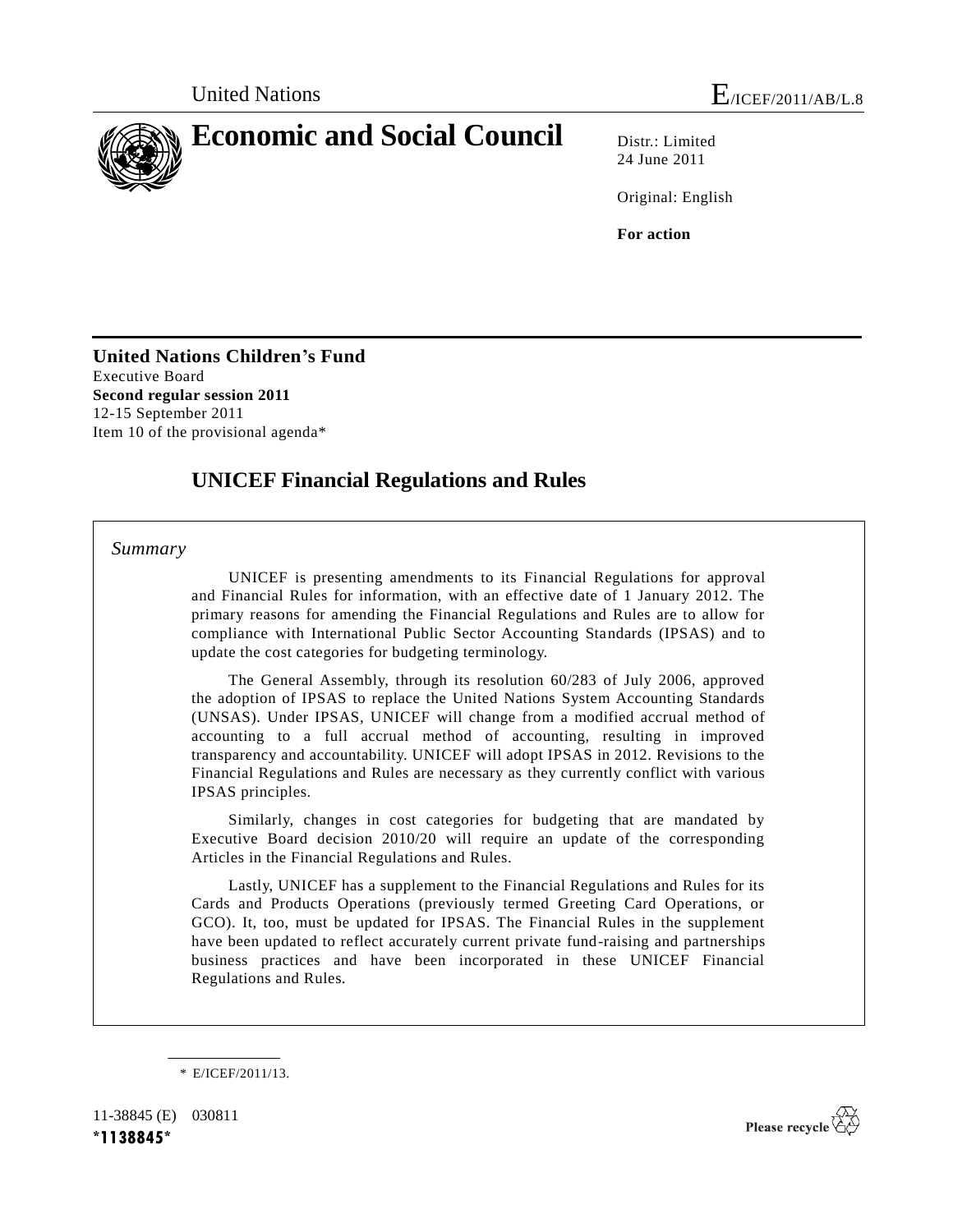# Contents

|       |                                                                      | Page           |
|-------|----------------------------------------------------------------------|----------------|
| Ι.    |                                                                      | 3              |
| П.    | Amendments to the UNICEF Financial Regulations and Rules             | 3              |
|       | $A_{\cdot}$                                                          | 3              |
|       | <b>B.</b>                                                            | $\overline{4}$ |
|       | C.                                                                   | $\overline{4}$ |
|       | Inventory, Property, Plant and Equipment and Intangible Assets<br>D. | 5              |
|       | Е.                                                                   | 5              |
|       | $F_{\cdot}$                                                          | 5              |
|       | G.                                                                   | 5              |
|       | H.                                                                   | 5              |
|       |                                                                      | 5              |
| Annex |                                                                      |                |
|       |                                                                      | 7              |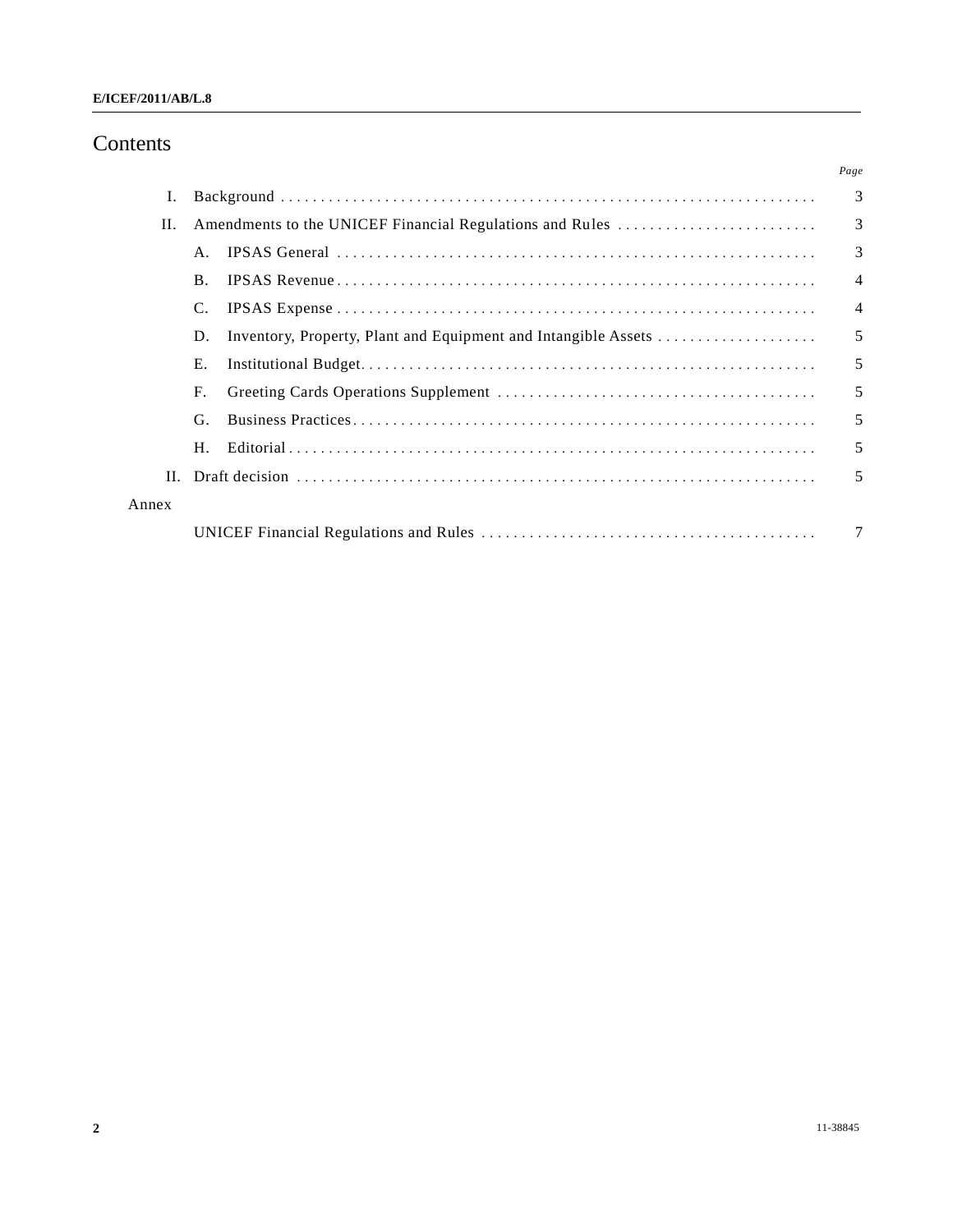## **I. Background**

1. The Financial Regulations and Rules govern the broad financial management of UNICEF and the funds administered by UNICEF. Since its establishment, UNICEF had operated under the Financial Regulations and Rules of the United Nations. Then by decision 1987/13, taken at its 1987 Regular Session, the UNICEF Executive Board adopted the UNICEF Financial Regulations. Subsequently, the UNICEF Executive Director established the UNICEF Financial Rules. The UNICEF Financial Regulations and Rules were then published as document E/ICEF/1988/AB/L.3 on 19 January 1988.

2. In accordance with Financial Regulation 2.2, the amendments to the Financial Regulations must be presented to the Executive Board for approval, after consultation with the Advisory Committee on Administrative and Budgetary Questions (ACABQ). In accordance with Financial Regulation 12.1, amendments to the Financial Rules must be presented to the Executive Board for information at least sixty (60) days before they become effective.

3. Amendments to the current UNICEF Financial Regulations and Rules and its supplement are necessary to reflect the General Assembly approval of the adoption of IPSAS, through its resolution 60/283, and Executive Board decision 2010/20 approving the new cost categories for budgeting.

4. Given that the UNICEF Financial Regulations and Rules were written in 1988, with the last amendment in 1999, amendments were also made to reflect Executive Board decisions and current business practices.

5. In the interest of achieving greater harmonization with other United Nations funds and programmes, these amendments were discussed and principles were agreed to with the United Nations Secretariat, the United Nations Development Programme (UNDP) and the United Nations Population Fund (UNFPA). IPSAS affects all four organizations; the cost categories for budgeting affects UNICEF, UNDP and UNFPA; and the GCO supplement is specific to UNICEF only.

6. UNICEF took a collaborative approach in amending its Financial Regulations and Rules. Consultations were held with United Nations Board of Auditors, the UNICEF Audit Advisory Committee, the United Nations Office of Legal Affairs, the UNICEF Office of Internal Audit and the Advisory Committee on Administrative and Budgetary Questions.

# **II. Amendments to the UNICEF Financial Regulations and Rules**

7. The following outlines the amendments made to the UNICEF Financial Regulations and Rules:

## **A. IPSAS General**

8. IPSAS are standards based on the accrual basis of accounting. Accrual basis accounting is a method that measures the performance and position of an entity by recognizing transactions in the period when they occur regardless of when cash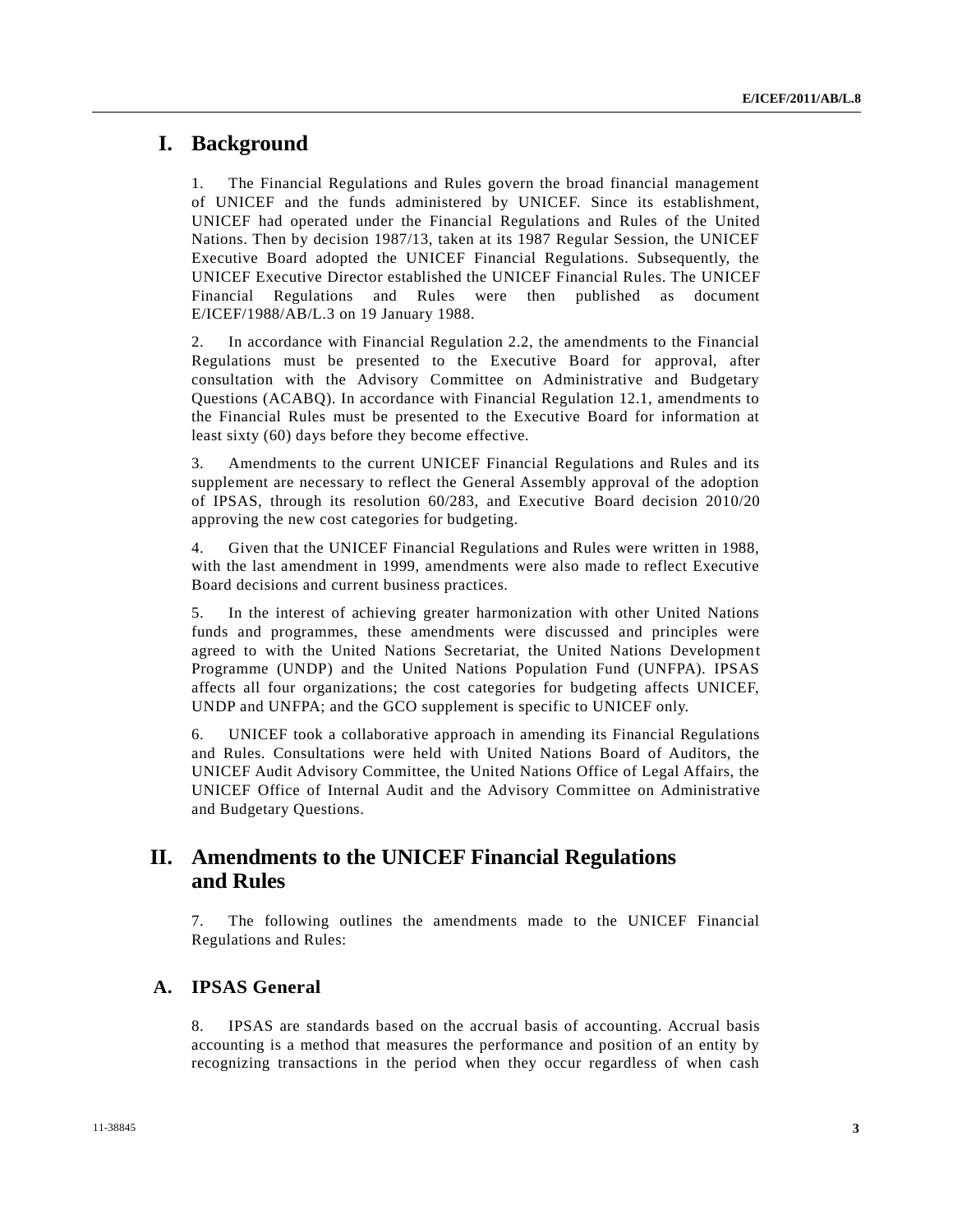transfers. The legacy Financial Regulations and Rules guided some aspects of accounting as UNICEF operated under UNSAS, which are very broad standards which allow individual legislative authorities to have ultimate responsibility for deciding financial arrangements. Proposed Regulations 13.1 and 13.2 mandate that all accounting is guided by IPSAS. As IPSAS are independent, principles-based standards which are updated by the IPSAS Board regularly, application of IPSAS principles will be captured in UNICEF accounting policies and procedures, instead of within the Financial Regulations and Rules. In addition, IPSAS requires various provisions and terminologies to change.

9. The concept of "period" has been clarified in the Financial Regulations and Rules, now specifically referring to a "budget period", a "financial period" and a "programme period", which each can have its own distinct length of time. The words "biennial" and "biennium" have been removed as they are currently used to refer to the period of the support budget and the period of the audited financial statements. Removing these words provides flexibility in determining the budget period of the Institutional Budget (refer to section II.E. below), although any change to the existing biennial period would be made only with the advance approval of the Executive Board. With regard to the period of the audited financial statements, IPSAS defines a financial period as one 12-month period. The term "financial period" in the Financial Regulations and Rules will now refer to this 12-month period. The term "programme period" is used to define the period of programmes as set by the Executive Board. All uses of the word "financial period" have been reviewed and replaced with "budget period", "finance period" or "programme period", as appropriate.

10. The Financial Regulations and Rules were not consistent in the use of the word "funds". Depending on the context, the term meant financial resources or cash. To not confuse the reader with fund accounting, the term "funds" has been replaced with "financial resources," except when it refers to cash and/or its equivalent.

## **B. IPSAS Revenue**

11. The UNSAS term of income is no longer applicable and has been replaced with the IPSAS term of revenue. Under UNSAS, income represented funds received on a cash basis or contributions accrued. Revenue under IPSAS represents an enforceable right to receive an asset, regardless of the actual transfer of that asset.

## **C. IPSAS Expense**

12. The UNSAS concept of expenditure and obligations is no longer applicable under IPSAS and has been replaced with the terms "expense", "commitment", "commitments and disbursements", "costs" or "utilization of resources", depending upon the context of the terms. While "expenditure" previously equated to "the sum of disbursement and unliquidated obligations", in accrual accounting, "expense" is recognized when goods or services are received, regardless of cash transfer. However for budget control purposes, commitments will continue to be credited as utilization of UNICEF financial resources even if goods or services have not been received.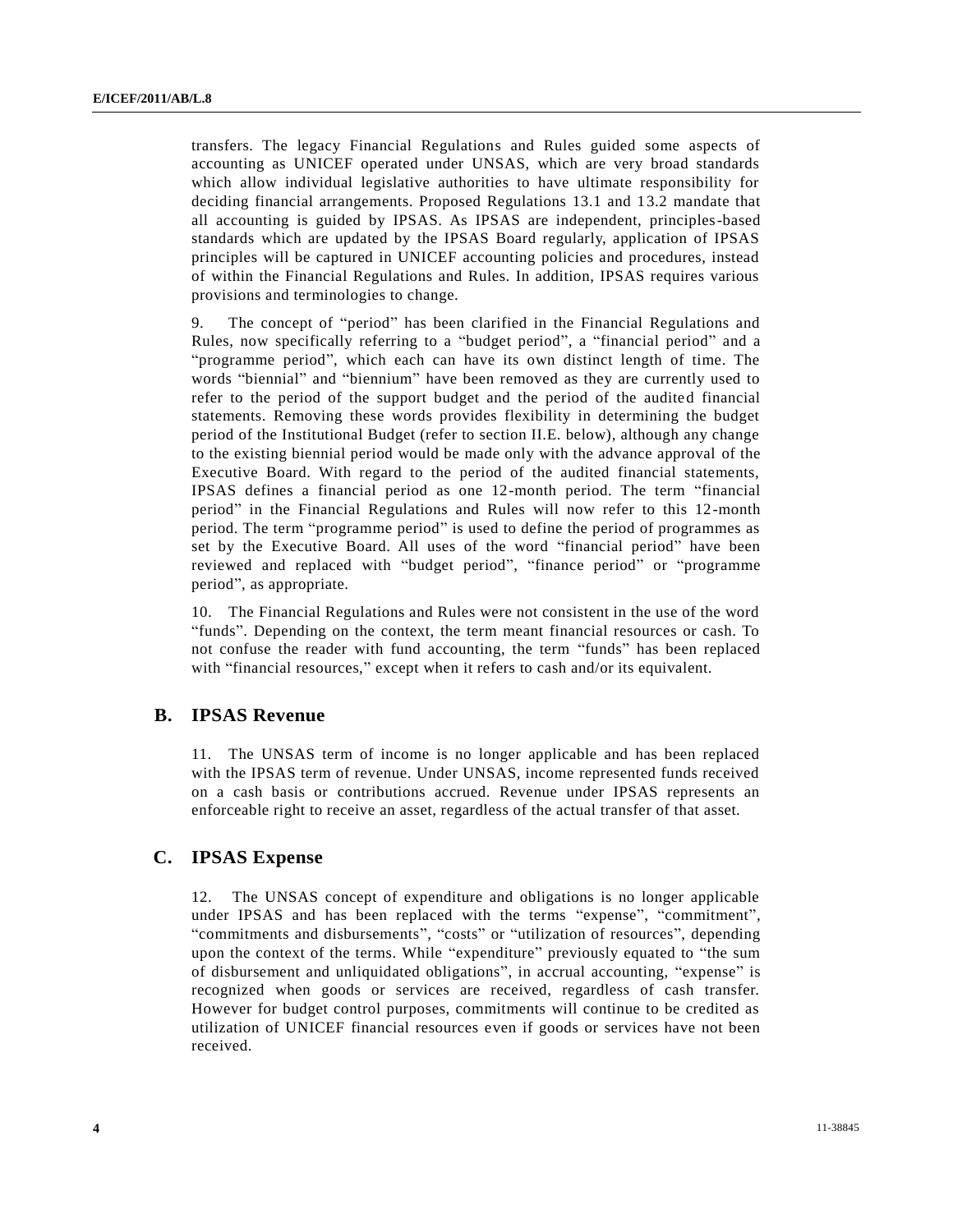## **D. Inventory, Property, Plant and Equipment and Intangible Assets**

13. Under IPSAS, UNICEF must capitalize inventory, property, plant and equipment, and intangible assets. UNSAS guided the concepts of "non-expendable property", "land and buildings" and other assets, which included "inventories" without defining the terms. In the UNICEF Financial Regulations and Rules, the terms "supplies" and "cards and gifts" are used to refer to what IPSAS terms inventory. The definition of inventory, property, plant and equipment and intangible assets has been added to the Financial Regulations and Rules and the appropriate replacement of the UNSAS terms for IPSAS terms has been made.

### **E. Institutional Budget**

14. In the context of the harmonized work done by UNICEF, UNDP and UNFPA on the cost classification, the "Support Budget" has been relabelled as the Institutional Budget. The terminology for the cost classification has also been updated throughout the document.

## **F. Greeting Cards Operations Supplement**

15. UNICEF has integrated its supplement to the Financial Regulations and Rules on the UNICEF Cards and Products Operations (previously termed Greeting Card Operations). The language has also been updated to reflect current private fundraising and partnerships business practices.

## **G. Business Practices**

16. The Financial Regulations and Rules were written in 1988, with the last amendment in 1999. They contain dated terminology and have been updated to reflect Executive Board decisions and current business practices, e.g., terminology of "regular" and "other resources", programme terminology, electronic documentation, and so forth.

## **H. Editorial**

17. Finally, minor editorial changes were made to the Financial Regulations and Rules for clarity and consistency purposes where the document benefited from improvement in language or format.

18. The complete, amended UNICEF Financial Regulations and Rules are contained in the annex to this document.

## **II. Draft decision**

#### *The Executive Board*

1. *Takes note* of the report of the Advisory Committee on Administrative and Budgetary Questions (E/ICEF/2011/AB/L.8);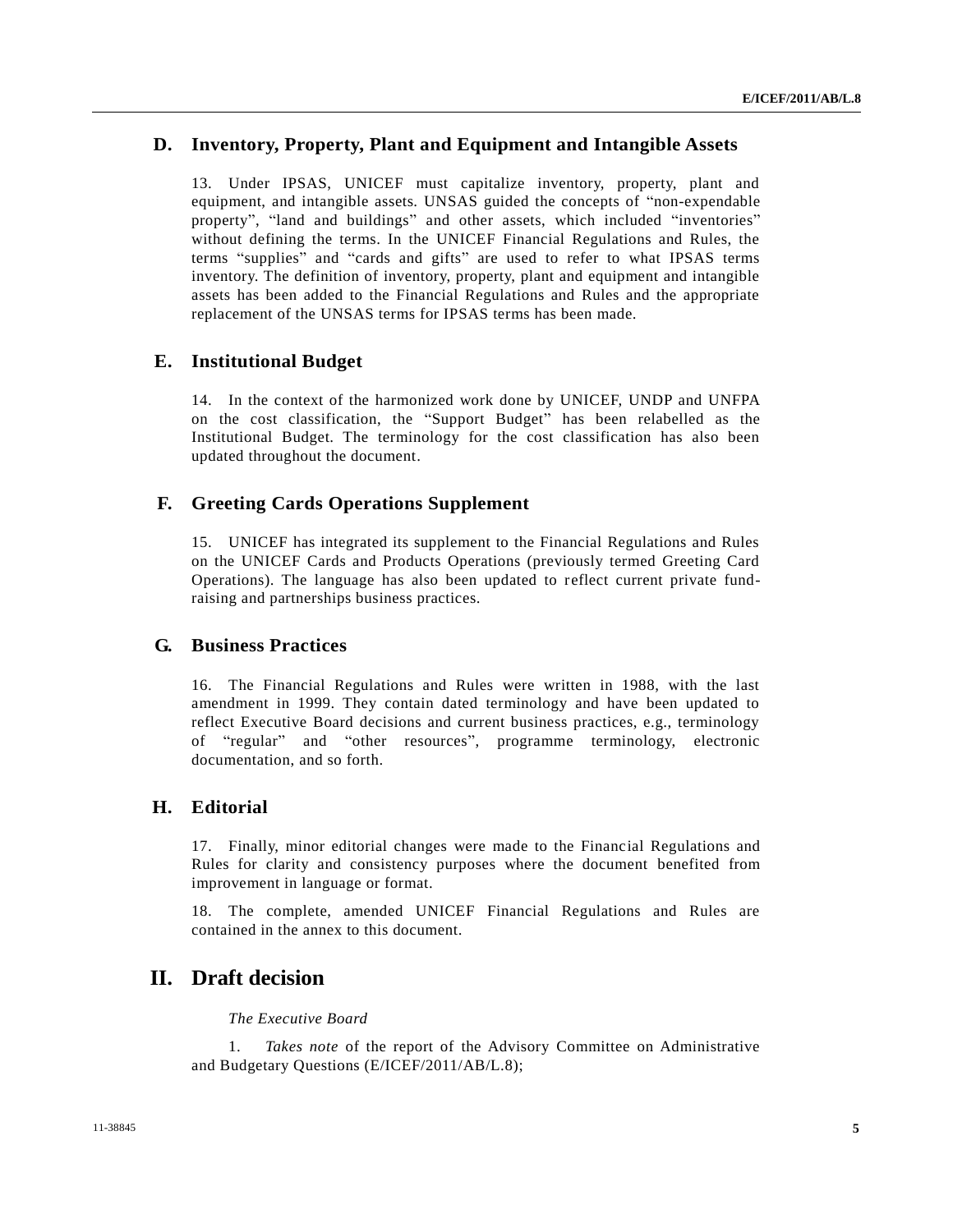2. *Approves* the proposed changes to the Financial Regulations as contained in document E/ICEF/2011/AB/L.8, with effect 1 January 2012;

3. *Takes note* of the proposed changes to the Financial Rules as contained in document E/ICEF/2011/AB/L.8.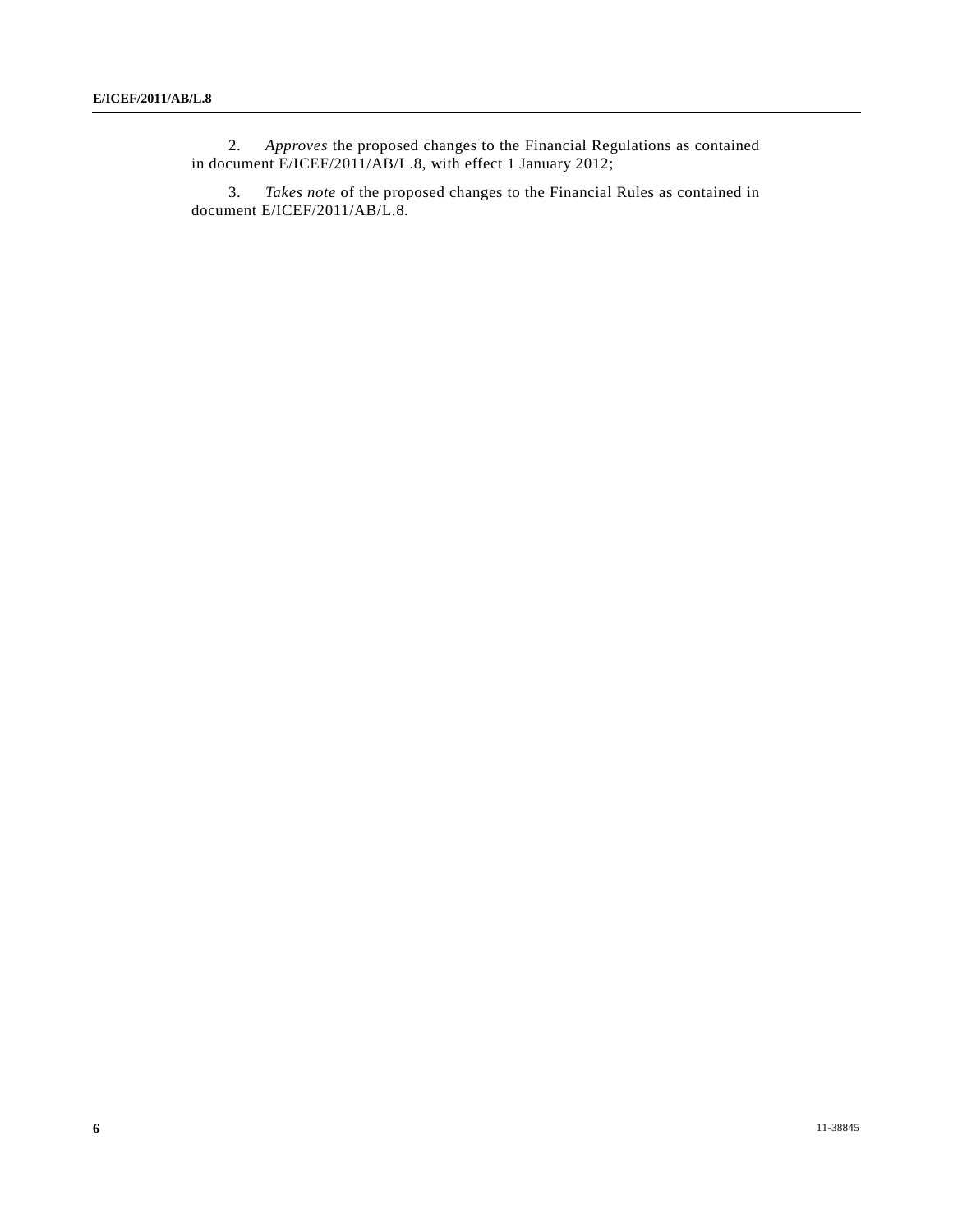## **Annex**

# Contents

| Article      |               | Rule<br>Regulation            |
|--------------|---------------|-------------------------------|
| $\mathbf{L}$ |               | $1.1 - 1.2$ $101.1 - 101.2$   |
| II.          |               | $2.1 - 2.6$ 102.1-102.4       |
| III.         |               | 3.1 103.1-103.2               |
| IV.          |               | $4.1 - 4.9$ $104.1 - 104.4$   |
| V.           |               | 5.1-5.3 105.1-105.10          |
| VI.          | $6.1 - 6.4$   |                               |
| VII.         |               | 7.1-7.6 107.1-107.8           |
| VIII.        |               | 8.1-8.14 108.1-108.11         |
| $IX_{-}$     |               |                               |
| X.           |               | $10.1 - 10.4$ $110.1 - 110.3$ |
| XL           |               | $11.1 - 11.4$ 111.1-111.14    |
| XII.         |               | 12.1-12.8 112.1-112.50        |
| XIII.        |               | 13.1-13.4 113.1-113.8         |
| XIV.         | $14.1 - 14.2$ |                               |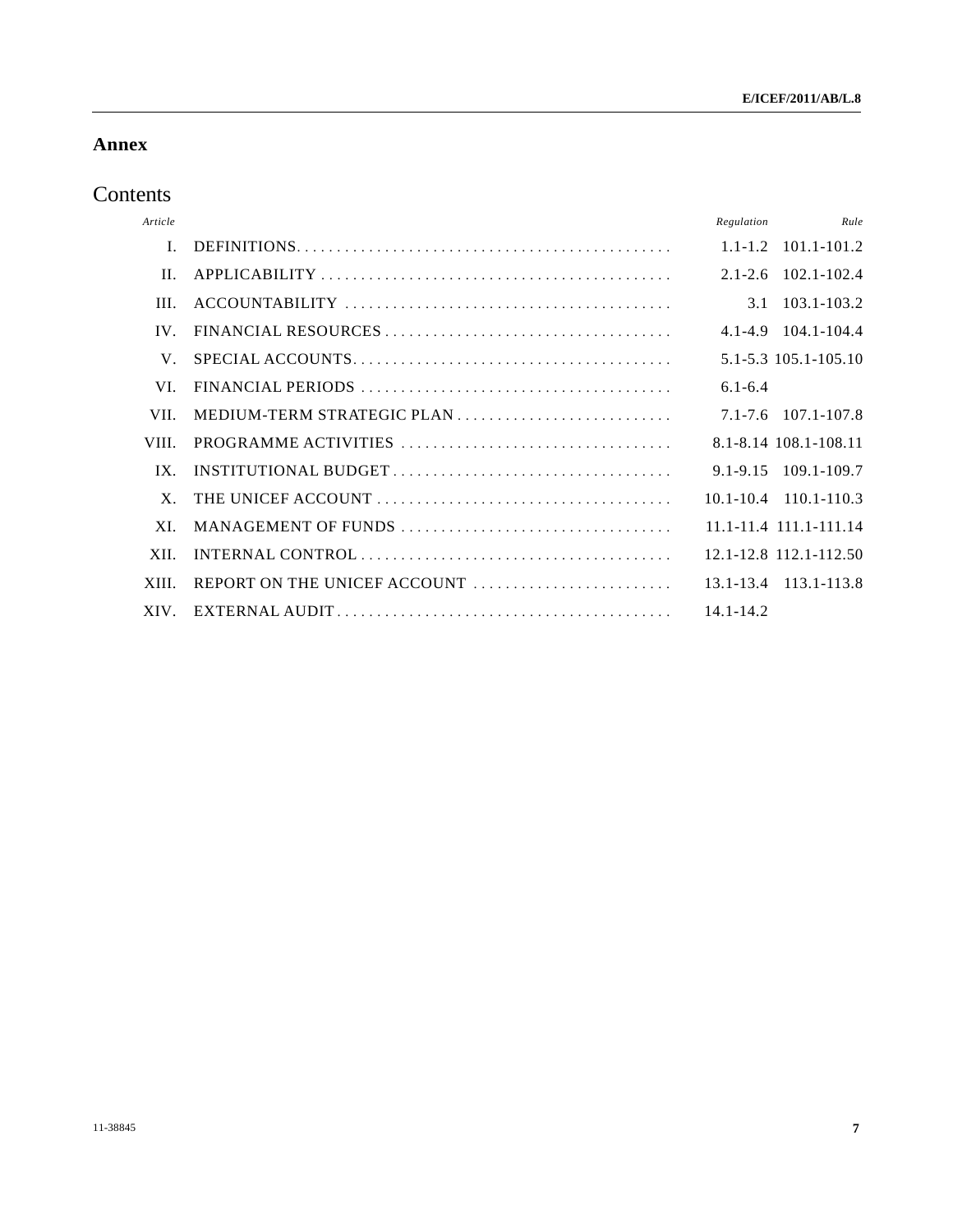## **Article I. DEFINITIONS**

**Regulation 1.1**: For the purpose of these Regulations, the following definitions of the main entities involved in the activities of UNICEF shall apply:

(a) "UNICEF" shall mean the United Nations Children's Fund;

(b) "General Assembly" shall mean the General Assembly of the United Nations;

(c) "Executive Board" shall mean the Executive Board of UNICEF;

(d) "Advisory Committee" shall mean the Advisory Committee on Administrative and Budgetary Questions of the United Nations;

(e) "Secretary-General" shall mean the Secretary-General of the United Nations or the Officials to whom the Secretary-General has delegated authority and responsibility for the matter in question;

(f) "Executive Director" shall mean the Executive Director of UNICEF or the Officials to whom the Executive Director has delegated authority and responsibility for the matter in question; and

(g) "Board of Auditors" shall mean the United Nations Board of Auditors.

**Regulation 1.2**: For the purpose of these Regulations the following definitions in respect of specific terms used shall apply. These terms are listed in alphabetical sequence:

(a) "Appropriations" shall mean the total amount approved by the Executive Board for specified purposes for the current budget against which Commitments may be incurred for those purposes up to the amounts so approved.

(b) "Appropriation Line" shall mean a subdivision of the Appropriations for which a specific amount is shown in the Appropriations decision.

(c) "UNICEF Cards and Products Operations" shall mean the activities undertaken by UNICEF, or by authorised external parties, to generate public support and funds for UNICEF, through, in part, the design, production or procurement, marketing and sale of greeting cards and other products.

(d) "Commitment" shall mean a legally binding obligation on the part of UNICEF, arising from a written contract or other written agreement entered into by UNICEF that is expected to result in the disbursement of UNICEF financial resources.

(e) "Contributions" shall mean voluntary contributions, whether accepted by UNICEF in cash or in kind, from Governments as well as from intergovernmental organizations, non-governmental organizations, voluntary agencies, individuals and other sources.

(f) "Development Activities" shall mean the combination of Programme Activities and Development Effectiveness Activities and those terms shall have the following meaning:

(i) "Programme Activities" shall mean those activities corresponding to specific programme components or projects, and which contribute to the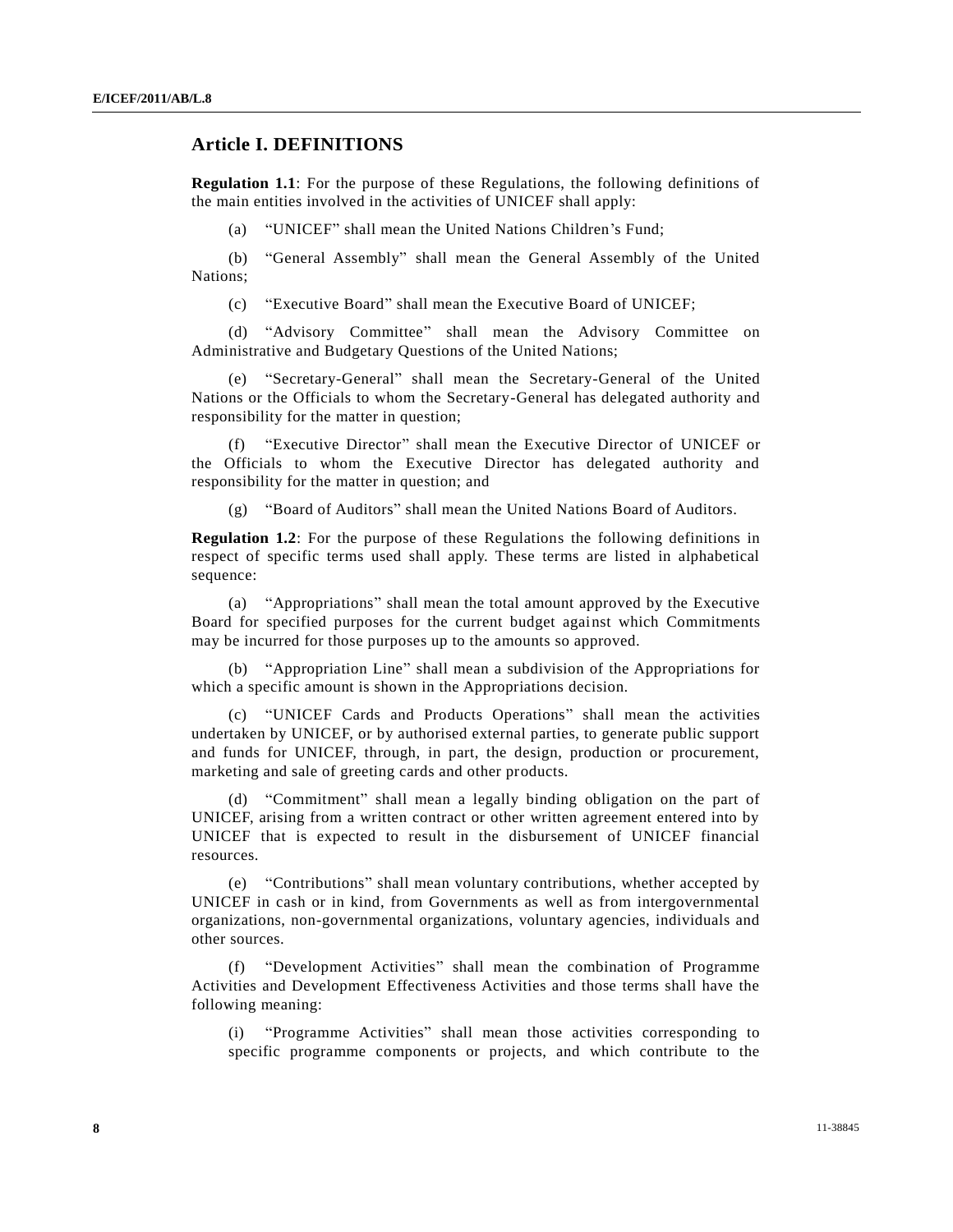delivery of development results contained in country, regional, or global programme documents or other programming arrangements; and

(ii) "Development Effectiveness Activities" shall mean activities of a policy and technical-advisory and implementation nature that are needed for achievement of the objectives of programmes and projects in the focus areas of UNICEF, and that contribute to the effective achievement of specified development results. These inputs are essential to the delivery of development results, and are not included in specific programme components or projects in country, regional or global programme documents.

(g) "Host Country" shall mean a country which receives programme support from UNICEF, either through a UNICEF Office in that location or from a UNICEF Office located elsewhere.

(h) "Institutional Budget" shall mean Appropriations for UNICEF activities related to Development Effectiveness, Management, United Nations Development Coordination and Special Purposes as set out in Article IX.

(i) "Intangible assets" shall mean identifiable non-monetary assets without physical substance.

(j) "Inventory" shall mean i) assets to be transferred in the implementation of Programme Activities; ii) UNICEF cards and products, including any materials or supplies used in their production iii) any other assets that may be held for transfer (or sale) in the ordinary course of UNICEF's activities.

(k) "IPSAS" shall mean International Public Sector Accounting Standards.

(l) "Management Activities" shall mean activities with the primary function of promoting the identity, direction and well-being of UNICEF. These include executive direction, representation, external relations and partnerships, corporate communications, legal, oversight, audit, corporate evaluation, information technology, finance, administration, security and human resources. This includes activities and associated costs of a recurring and non-recurring nature.

(m) "National Committees for UNICEF" shall mean national organizations which have concluded a Recognition and Cooperation agreement with UNICEF for the purpose of promoting the aims and objectives of UNICEF.

(n) "Official(s)" shall mean UNICEF staff member(s) employed under the Staff Regulations and Rules of the United Nations.

(o) "PFP" shall mean the UNICEF Private Fundraising and Partnerships Division.

(p) "Pledge" shall mean a written instrument by which a donor indicates an intention to make a Contribution of a specified amount at a future date.

(q) "Property, plant and equipment" shall mean those tangible assets that are held for use in the activities of UNICEF and are expected to be used during more than one financial period.

"Special Purpose Activities" shall mean activities of a cross-cutting nature that involve either (i) Capital Investments, or (ii) services for other United Nations System organizations, and the costs of which do not relate to the Management Activities of UNICEF. "Capital Investments" in context of Special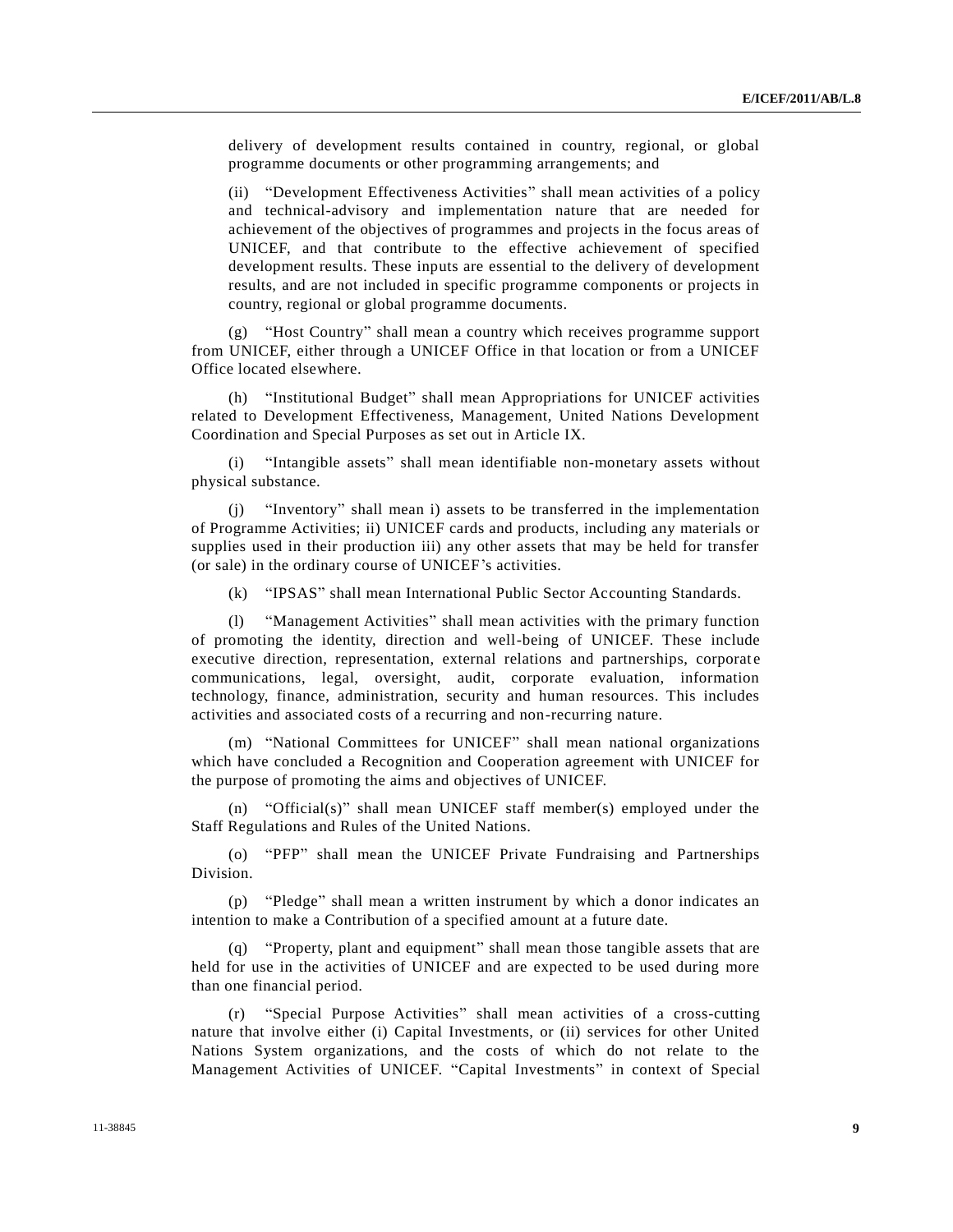Purpose Activities shall refer to significant projects involving purchases or improvements of UNICEF assets of a tangible or intangible nature.

"United Nations Development Coordination Activities" shall mean activities supporting the coordination of development activities of the United Nations System.

#### **Definition**

**Rule 101.1**: For the purposes of these Rules, the definitions provided in UNICEF Financial Regulation 1.1 shall apply.

**Rule 101.2**: Under these Rules, the following additional definitions shall apply:

(a) "Comptroller" shall mean the Comptroller of UNICEF or the Officials to whom the Comptroller has delegated authority and responsibility for the matter in question.

(b) "Head of the Office(s)" shall mean the Official in charge of the entity defined in paragraph (c) below;

(c) "Office(s)" shall mean any organizational unit at headquarters or any UNICEF office away from headquarters; and

(d) "Regulations" shall mean the UNICEF Financial Regulations.

## **Article II. APPLICABILITY**

**Regulation 2.1**: These Regulations shall govern the financial management and operation of UNICEF and shall apply to all financial resources administered by UNICEF.

**Regulation 2.2**: Amendments to these Regulations may be made only by the Executive Board, after due consultations with the Advisory Committee.

**Regulation 2.3**: The Executive Director shall administer these Regulations consistently with the applicable resolutions and decisions of the General Assembly, the Economic and Social Council and the Executive Board.

**Regulation 2.4**: These Regulations shall come into effect on 1 January 2012 and shall be promulgated by the Executive Director.

**Regulation 2.5**: In regard to any matter not specifically covered by these Regulations, the appropriate provisions of the Financial Regulations of the United Nations shall, mutatis mutandis, apply.

**Regulation 2.6**: The administration of financial resources obtained from or through UNICEF by other organizations or entities designated by the Executive Director for the implementation of activities approved by UNICEF may be carried out under their respective financial regulations, rules, practices and procedures subject to such agreements as may be concluded between UNICEF and such organizations or entities.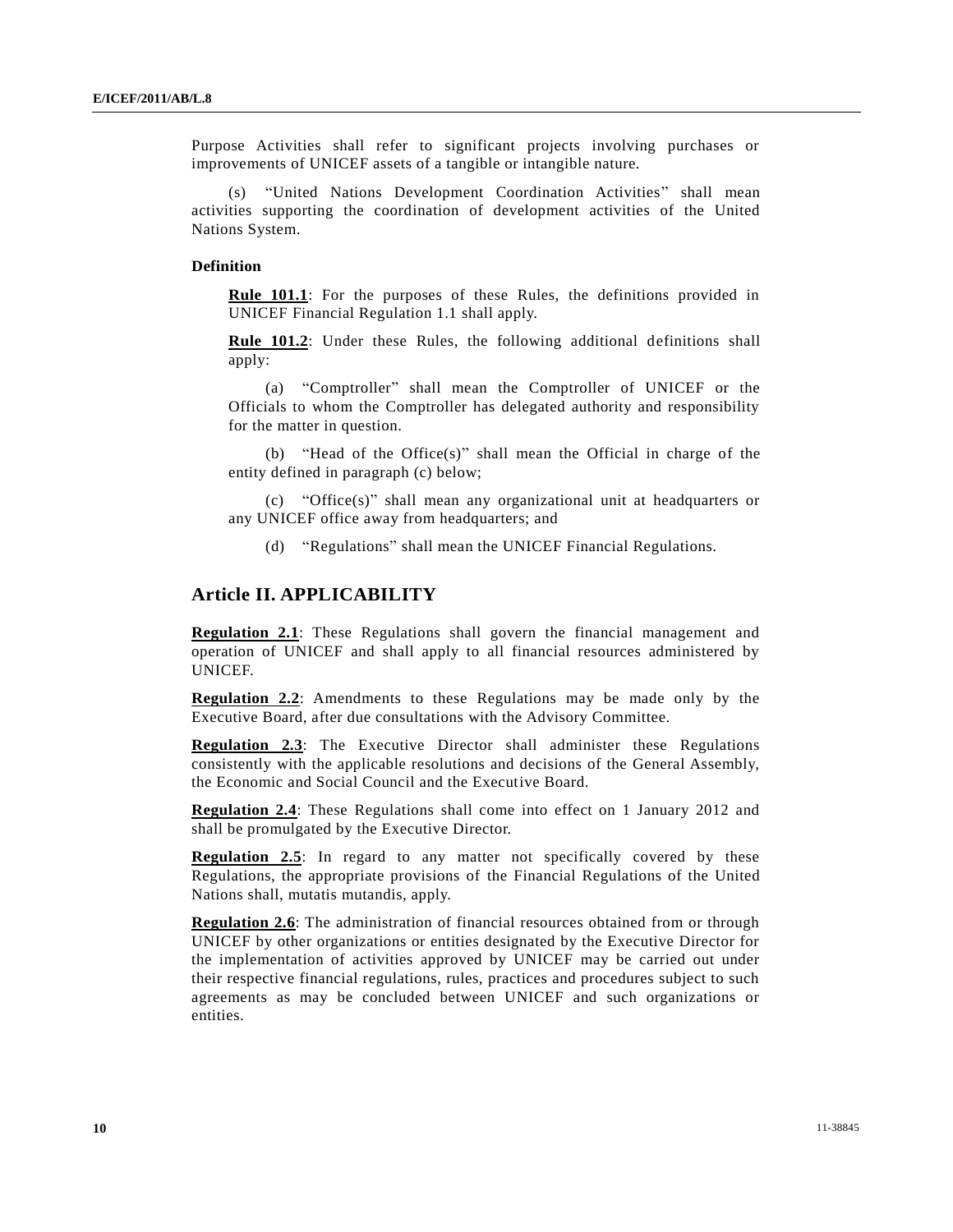#### **Authority and applicability**

**Rule 102.1**: These Rules shall apply to all the financial activities of UNICEF except as may otherwise be provided by the Executive Board or specifically exempted therefrom by the Executive Director.

**Rule 102.2**: Except where otherwise provided under these Rules, the relevant Financial Rules of the United Nations shall apply in any application of Regulation 2.5.

**Rule 102.3**: The Comptroller shall, on behalf of the Executive Director, administer these Rules and shall determine the proper application of Rule 102.2. The Comptroller may by written instructions delegate his or her authority under this Rule to other Officials.

Rule 102.4: These Rules may be amplified by the Comptroller through appropriate administrative issuances or directives establishing procedures and instructions for the proper administration of these Rules.

## **Article III. ACCOUNTABILITY**

**Regulation 3.1**: The Executive Director is fully responsible and accountable to the Executive Board for all phases and aspects of UNICEF activities.

#### **Accountability**

**Rule 103.1**: All Officials shall be accountable to the Executive Director for the regularity of actions taken by them in the course of their official duties. Any Official who takes action contrary to the Regulations, Rules, administrative issuances or directives may be held personally responsible and financially liable for the consequences of such action.

**Rule 103.2**: Any Official may be required to reimburse UNICEF either partially or in full for any financial loss suffered by UNICEF as a result of that Official's negligence or of his or her having violated any Regulation, Rule, administrative issuance or directive.

### **Article IV. FINANCIAL RESOURCES**

**Regulation 4.1**: The financial resources administered by UNICEF shall consist of:

- (a) The revenue of UNICEF; and
- (b) The funds received for special accounts as set forth in Article V.

**Regulation 4.2**: The revenue of UNICEF shall consist of:

(a) Contributions;

(b) Proceeds from the sale of UNICEF cards and products and from other revenue-producing activities; and

(c) Miscellaneous revenue.

**Regulation 4.3**: Pledges may be made to UNICEF at special pledging conferences or in response to a specific request or appeal by the Executive Director or the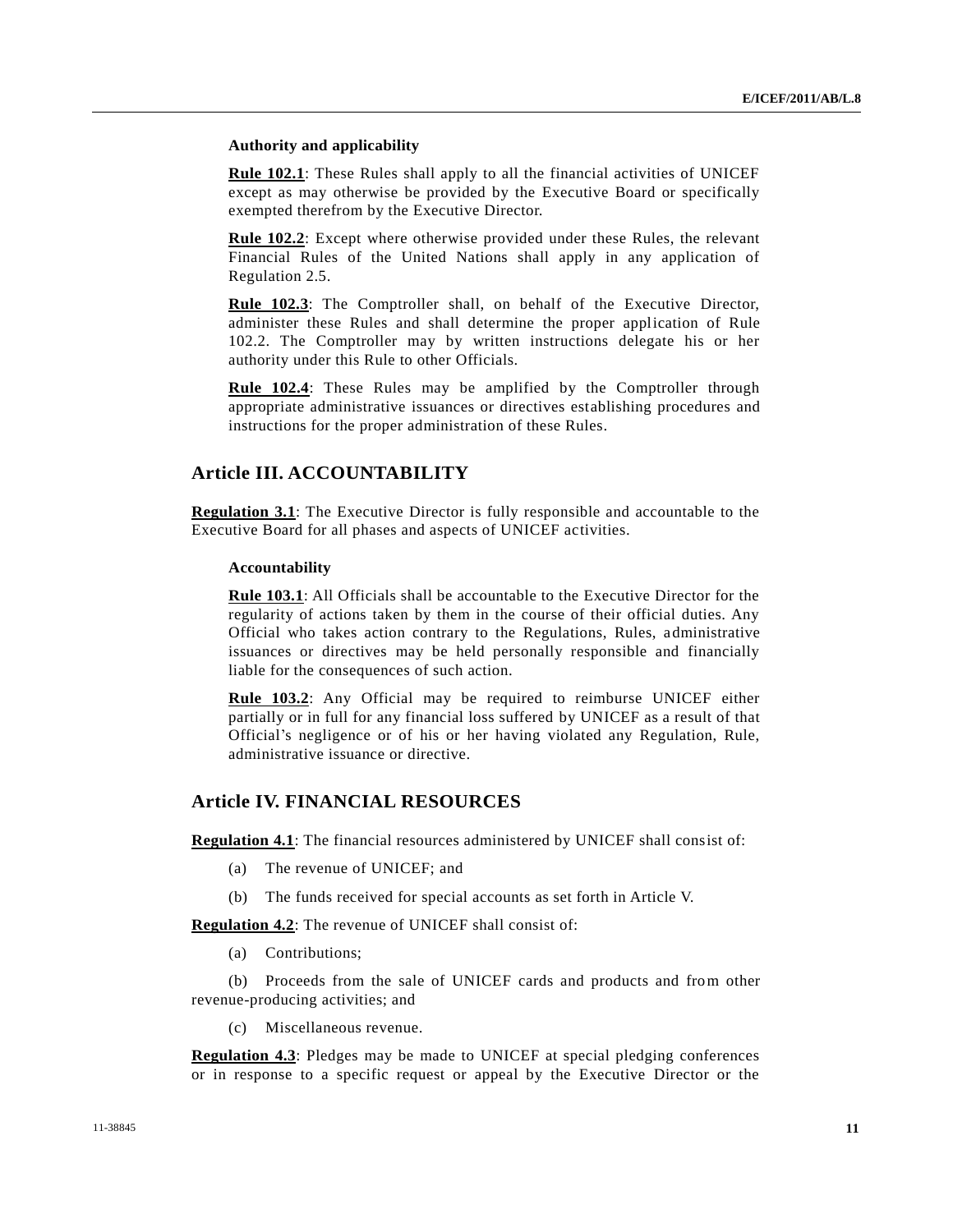Secretary-General. They also may be received by UNICEF, unsolicited or as a result of fund-raising activities, through the National Committees for UNICEF and otherwise.

**Regulation 4.4**: Contributions to UNICEF may be paid in a single payment or in accordance with a schedule of payments included in the document signed between UNICEF and the donor.

**Regulation 4.5**: Contributions to UNICEF to finance programmes or projects approved by the Executive Board subject to supplementary financial resources shall be accepted in accordance with such principles as the Executive Board may establish, provided that such Contributions:

(a) Will be acceptable to the Host Country or Countries;

(b) Include amounts sufficient to defray expenses related to their administration.

#### **Other Resources**

**Rule 104.1**: Supplementary financial resources are to be accepted on the basis of an agreement with the donor, or some other appropriate document, specifying the purpose and terms of the Contribution and shall be referred to as "Other Resources".

**Regulation 4.6**: Contributions to UNICEF may be accepted:

(a) In cash, in currencies which are usable or convertible by UNICEF;

(b) In kind (where they are goods, services, or real property) (i) in a form that can be utilized for the purposes of UNICEF; and (ii) unless otherwise agreed by the Executive Director, at no cost to UNICEF.

#### **Contributions towards local costs**

**Rule 104.2**: Contributions by Governments towards the local costs of a UNICEF Office in the Host Country may be made in local currency.

Rule 104.3: The Executive Director shall establish policies governing the conditions and criteria under which UNICEF will accept Contributions in kind as defined in Regulation 4.6 (b).

**Regulation 4.7**: All revenue of UNICEF shall be credited to the UNICEF Account, referred to in Article X, and shall be classified taking into account any restrictions agreed to by UNICEF in connection with such revenue, as follows:

(a) Unrestricted Contributions, proceeds from the sale of UNICEF cards and products and from other revenue-producing activities and miscellaneous revenue shall be credited as "Regular Resources";

(b) Restricted Contributions shall be credited as "Other Resources", with restricted Contributions for emergency operations being credited as "Other Resources (Emergency)".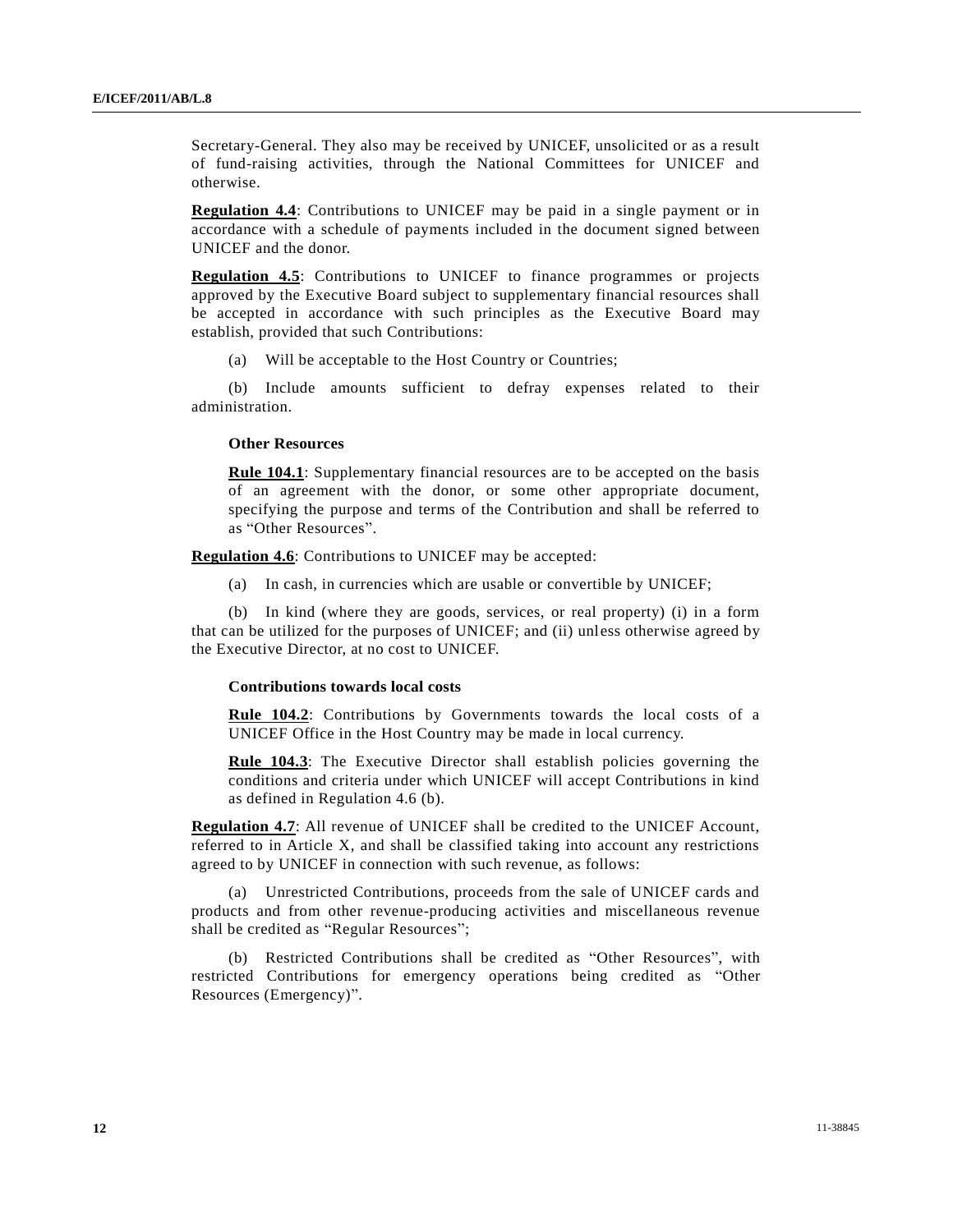#### **Contributions for emergency operations**

**Rule 104.4**: In the event that financial resources are needed for emergency relief operations, the Executive Director may, notwithstanding the establishment of the Emergency Reserve in accordance with Rule 110.3, appeal for Contributions in accordance with Regulation 4.3. Such Contributions shall be credited as revenue to the UNICEF Account and disbursed for the purposes for which they are received in accordance with these Regulations and Rules.

**Regulation 4.8**: All revenue recorded in currency other than United States dollars in the UNICEF Account shall be converted into United States dollars using the United Nations operational rates of exchange on the date at which revenue is recognized.

**Regulation 4.9**: Differences in the United States dollar value of Contributions resulting from the timing difference between revenue recognition and payment of Contributions in currencies other than United States dollars shall be recorded against these Contributions.

## **Article V. SPECIAL ACCOUNTS**

**Regulation 5.1**: Special accounts may be established by the Executive Board or by the Executive Director for particular purposes consistent with the policies, aims and activities of UNICEF. The purpose and limits of each special account shall be defined by the authority which established it at the time such special account is established.

#### **Establishment of special accounts**

**Rule 105.1**: Each special account shall be established on the basis of a resolution or decision of the Executive Board, or a written agreement signed by the Executive Director and the party or parties requesting the establishment of such special account, or express terms of reference issued by the Executive Director for the special account concerned, or as provided under Rule 105.6.

**Rule 105.2**: A written agreement signed in accordance with Rule 105.1 shall specify the amount and purpose of the funds to be received, the activities to be financed and their duration and shall include such other provisions as the Executive Director shall consider necessary to give effect to the policies, aims and Regulations of UNICEF.

**Rule 105.3**: UNICEF may enter into Commitments for the activities to be funded from special accounts after adoption, signature or issuance of the basic document required for the establishment of the special account and:

(a) Upon receipt of the necessary funds into the special account; or

(b) Where UNICEF and the party or parties requesting the establishment of the special account agree on a specific payment schedule.

Rule 105.4: Unless otherwise provided by the Executive Board, special accounts and the activities financed therefrom shall be administered in accordance with the applicable Regulations, Rules, administrative issuances,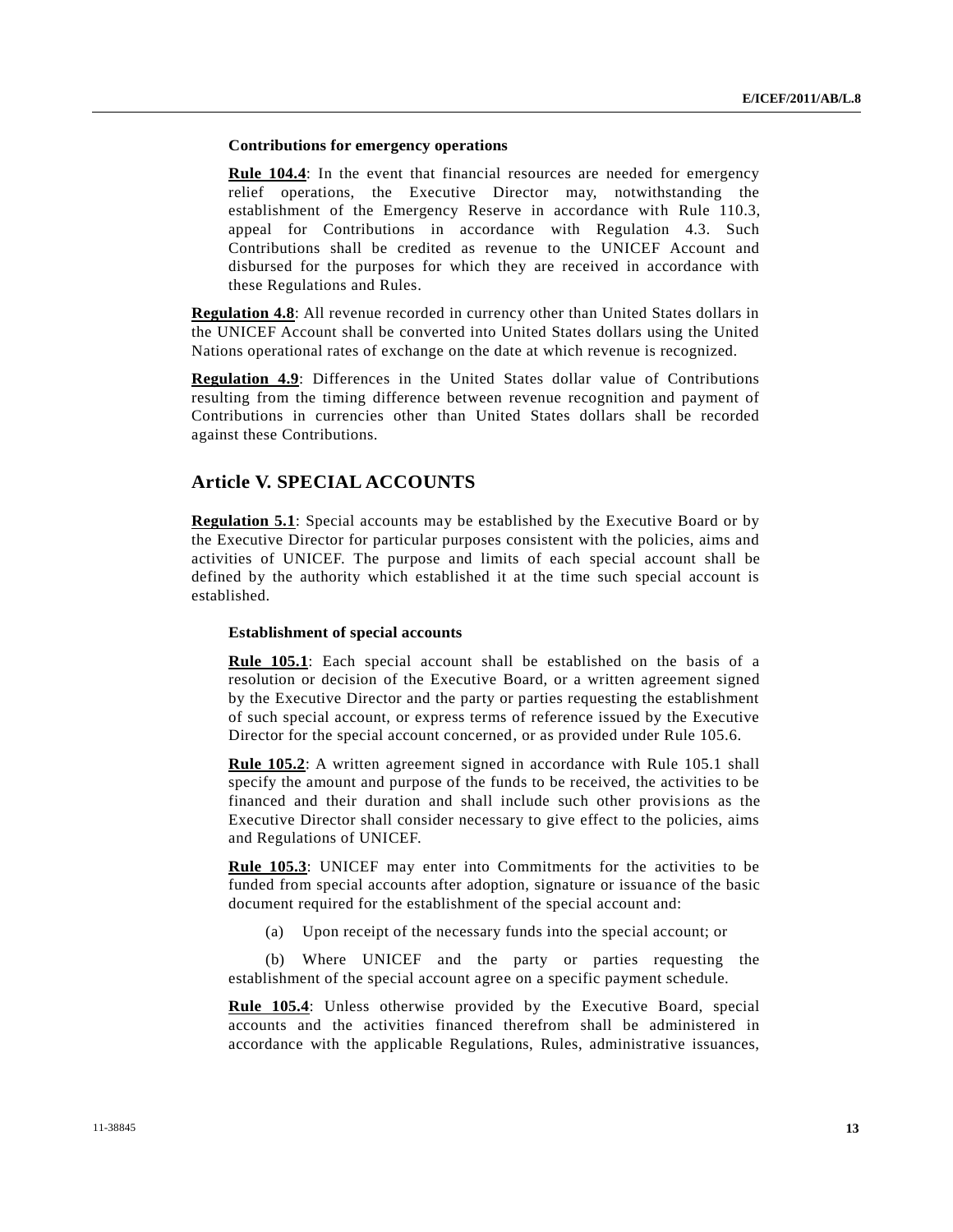and directives. The Comptroller shall institute procedures consistent with these Rules for the management of special accounts.

**Regulation 5.2**: Within the policies and guidelines approved by the Executive Board, the Executive Director may establish special accounts for funds received by UNICEF to procure or provide supplies, property, plant or equipment and other assets and services at the request and on behalf of Governments, agencies or other organizations. A written agreement is to be concluded between UNICEF and the requesting Government, agency or organization, specifying the nature and cost of the services to be furnished by UNICEF and providing for full financing of all actual and incidental expenses connected with such procurement.

#### **Purchasing activities by special agreement**

**Rule 105.5**: UNICEF may enter into special arrangements with Governments, other organizations of the United Nations System, and governmental and nongovernmental organizations to undertake activities on their behalf for the purchase of supplies, property, plant or equipment and other assets and services, where such materials and services are required for purposes related to UNICEF activities and consistent with the aims and policies of UNICEF. Such arrangements shall be on the basis of written agreements which shall include provisions for UNICEF to receive payment in advance to cover all costs of the purchasing activities to be undertaken by UNICEF, except where a payment schedule acceptable to UNICEF has been agreed upon covering such costs or where reciprocal arrangements already exist or have been concluded with the recipient, with the approval of the Comptroller.

**Rule 105.6**: Special accounts shall be established to which all funds received by UNICEF for the purchasing activities under Rule 105.5 shall be credited and disbursements charged. Upon closure of a special account, any uncommitted balance or accrued interest on such special accounts shall be dealt with in accordance with Rules 105.9 and 105.10.

**Rule 105.7**: All financial and other transactions for the purchasing activities under Rule 105.5 shall be conducted in conformity with the relevant Regulations, Rules, administrative issuances and directives.

**Rule 105.8**: UNICEF shall take out and maintain such insurance as it determines is necessary against risks of claims associated with the purchasing activities under Rule 105.5, covering, among others, the procurement, shipment, provision or use of any materials or services, conducted on behalf of Governments, agencies or other organizations. The costs of such insurance shall be borne by the requesting Government, agency or organization.

**Regulation 5.3**: Funds placed in special accounts, unless otherwise provided by the Executive Board:

(a) Shall not involve any direct or indirect additional financial liability for UNICEF;

(b) Shall include amounts sufficient to defray expenses related to their administration as shall be determined by the Executive Director.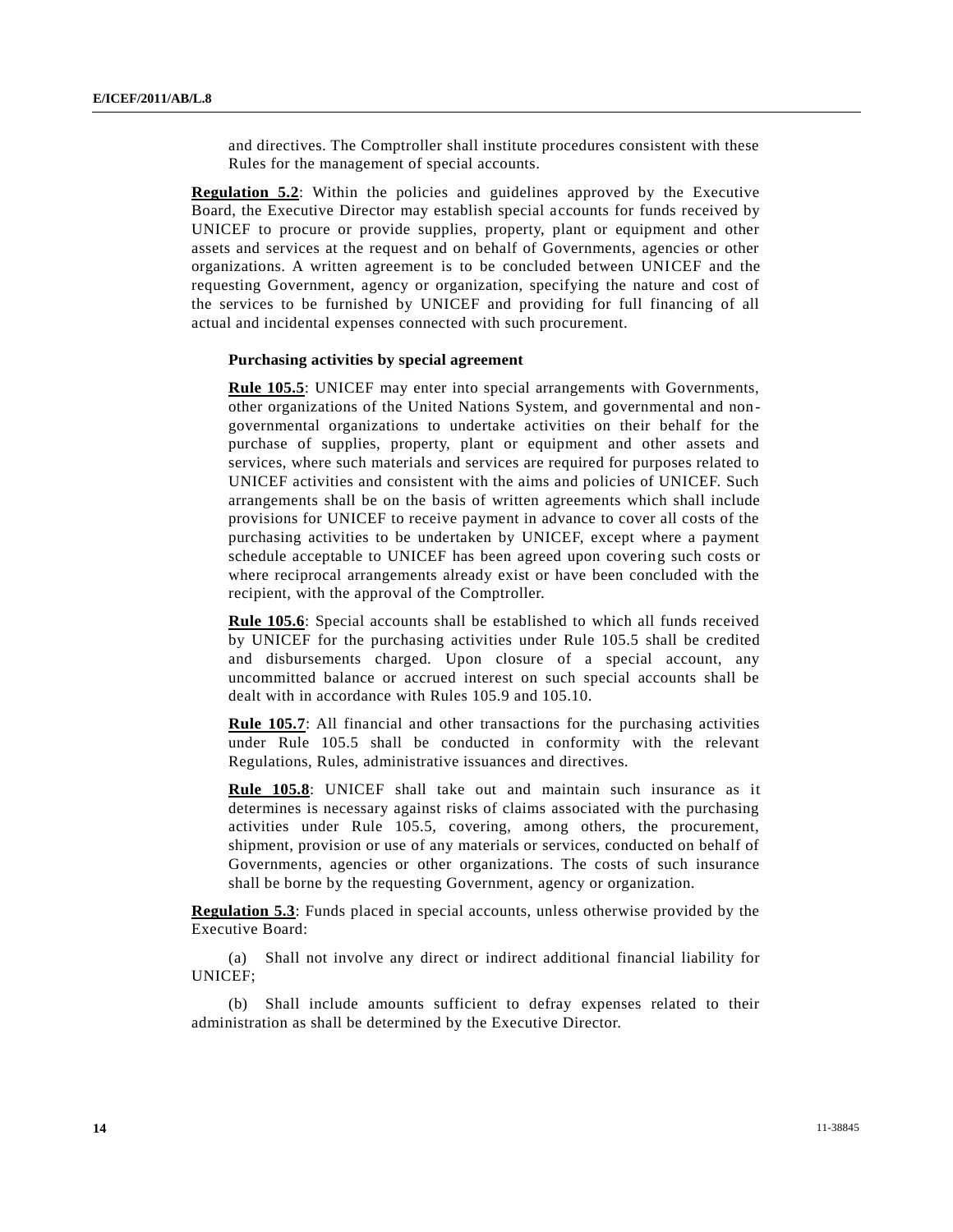#### **Uncommitted balances on special accounts**

**Rule 105.9**: Upon closure of a special account, any uncommitted balance shall be dealt with by UNICEF in consultation with the party or parties requesting the establishment of such special account.

#### **Interest on special accounts**

Rule 105.10: In conformity with Regulation 11.4, any interest accrued on special accounts shall be credited to the UNICEF Account as Regular Resources.

## **Article VI. FINANCIAL PERIODS**

**Regulation 6.1**: UNICEF shall have a medium-term strategic plan, as provided for in Article VII, covering a planning period as determined by the Executive Board.

**Regulation 6.2**: To provide for continuity in the programming and implementation of UNICEF co-operation in programmes, the programme period for the purpose of the proposed utilization of financial resources and of the entering into Commitments in respect to Programme Activities shall be the duration of each programme as provided for in Article VIII.

**Regulation 6.3**: The financial period for the purpose of accounting for expenses incurred in respect of activities shall consist of a single calendar year.

**Regulation 6.4**: For the purpose of recording utilization of financial resources against the Institutional Budget, the budget period shall be determined by the Executive Board.

## **Article VII. MEDIUM-TERM STRATEGIC PLAN**

**Regulation 7.1**: The Executive Director shall, in conformity with criteria and conditions approved by the Executive Board, propose a medium-term strategic plan to the Executive Board for its approval, recommending the apportionment and utilization of the existing and anticipated resources of UNICEF over the plan period. The medium-term strategic plan shall describe in detail general objectives, fund raising, financial and programme strategies and priorities, and overall capacity requirements in terms of personnel, programme support and administrative services, in order to implement the activities proposed in the plan. It shall contain a financial plan, expressed in United States dollars.

#### **Duration of Programmes**

**Rule 107.1**: UNICEF cooperation in programmes shall normally be prepared within the framework of national plans and priorities, taking into account past programme experience and the programme objectives and priorities, as provided in the medium-term strategic plan. The duration of each programme shall be determined by the Executive Board, taking into account the Host Country's wishes, the matters set out in Rule 108.2, and the activities of other United Nations System organizations in the Host Country.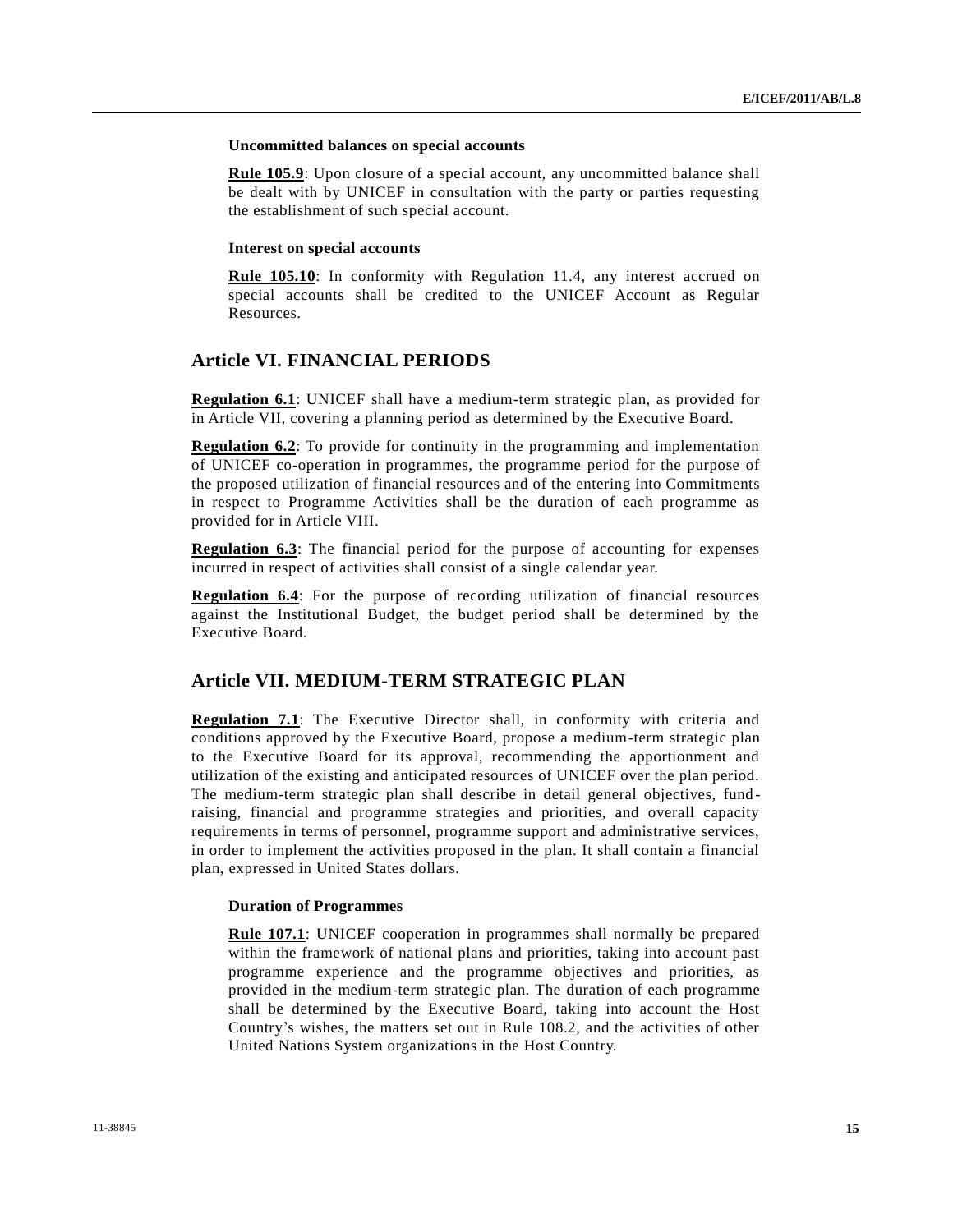**Regulation 7.2**: The financial plan annexed to the medium-term strategic plan shall provide, in detail, the financial projections of:

(a) Estimated future financial resources for each year of the plan period;

(b) Estimated yearly levels of costs for (i) Development Activities, United Nations Development Coordination Activities, Management Activities and Special Purpose Activities of UNICEF, and (ii) the acquisition of Capital Investments which the estimated future financial resources of UNICEF would make possible; and

(c) Working capital levels required for the liquidity of UNICEF.

#### **Planning period**

**Rule 107.2**: The financial plan shall cover a planning period of four (4) calendar years consisting of the current year and the three (3) following ones. The financial plan shall be updated and revised annually with the oldest year dropped and a new year added.

#### **PFP workplan**

**Rule 107.3**: Within the framework of the UNICEF medium-term strategic plan, the Executive Director shall submit to the Executive Board, for its consideration and approval, the PFP workplan, which shall cover the same planning period as the financial plan contained in the medium-term strategic plan and shall be updated and revised annually in accordance with the same procedure as the financial plan. The PFP workplan shall consist of:

(a) The description of PFP objectives and of the activities proposed for the duration of the plan, with a view to ensuring a margin of net revenue for UNICEF according to the objectives established by the Executive Board;

(b) A proposed PFP budget for each year of the plan, which shall be funded from Regular and Other Resources, showing (i) the annual estimate of future revenue expected to be produced by PFP activities; and (ii) the annual level of estimated financial resources required for the best achievement of PFP objectives.

**Rule 107.4**: The proposed PFP budget, both for revenue and expense, shall be prepared by the Executive Director in such a form as the Executive Board may prescribe.

**Rule 107.5**: The proposed PFP budget shall be divided into parts and sections by such category and object of expense as will adequately reflect the activities and the administration of PFP and in a way that links the PFP budget to PFP results.

**Rule 107.6**: The proposed PFP budget shall be accompanied by detailed tables showing, under appropriate headings:

(a) The estimated revenue;

(b) The proposed number of established posts, grade levels, estimated salaries and other staff-related costs;

(c) The estimated direct and indirect expenses for goods to be produced and for inventory requirements;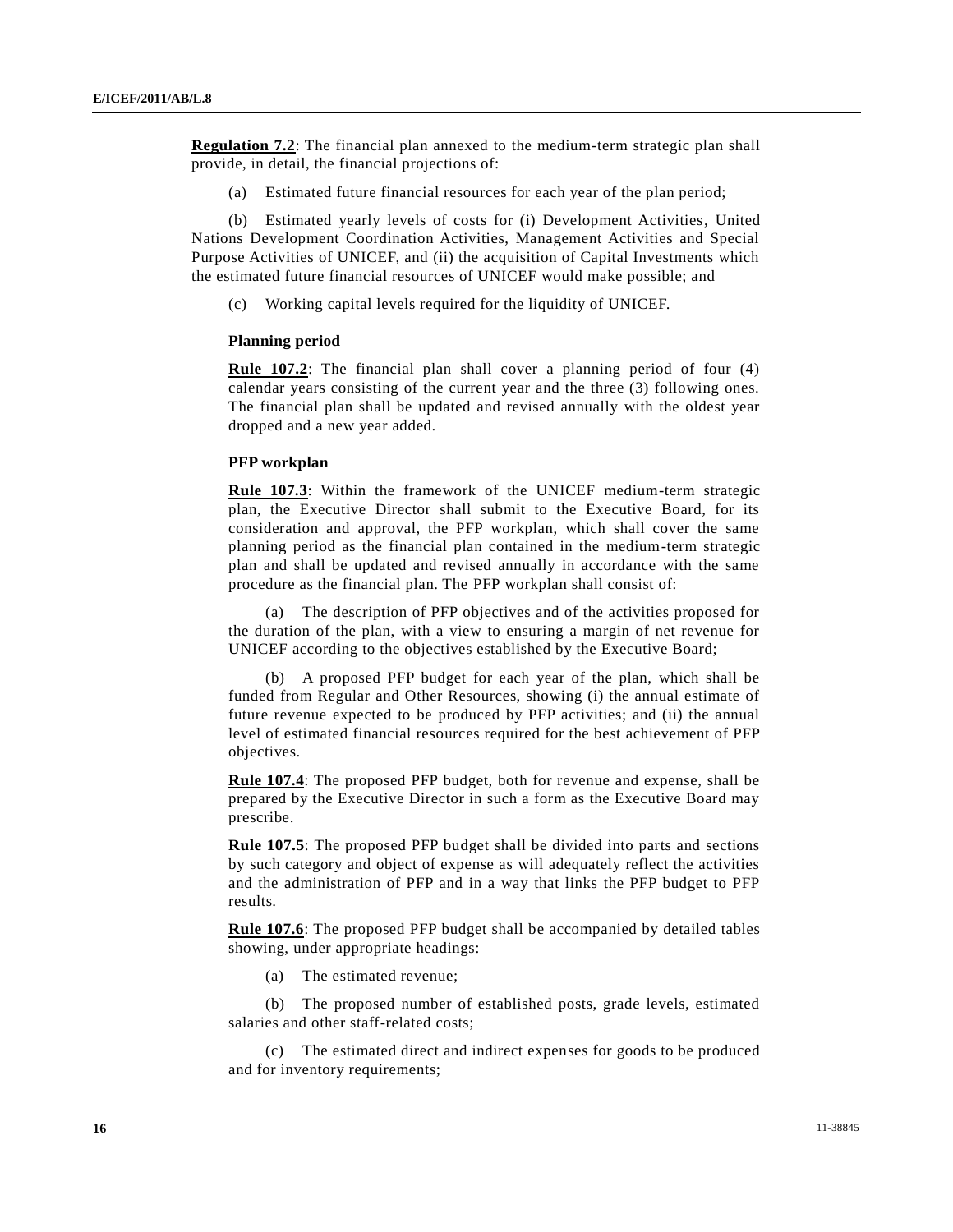(d) The estimated variable and fixed operation expenses by functional sections and type of activities;

(e) The estimated expenses for the acquisition of property, plant and equipment and proposed depreciation plans;

(f) Explanatory statement with regards to estimated revenue and proposed expense levels.

**Rule 107.7**: The approval of the PFP budget by the Executive Board shall constitute the authorization for the Executive Director to implement PFP activities, within the limits of the approved budget. After approval, the Executive Director shall authorize the Head of Office to enter into Commitments and to make disbursements for the purpose related to the approved budget. The unreserved balance of the PFP budget shall lapse at the end of the financial year.

Rule 107.8: UNICEF shall make arrangements with the National Committees for UNICEF that enable them to retain up to twenty-five per cent (25%) of their gross proceeds in any one (1) calendar year so as to meet their costs of operation (including fund-raising and advocacy). The Executive Director may agree to vary this amount in exceptional circumstances and such variations shall be documented.

**Regulation 7.3**: The estimate of future financial resources shall take into account Contributions and Pledges for the period of the plan or a part thereof and any additional financial resources expected within the plan period. Estimations of future financial resources, including statements of Pledges, shall not imply a commitment on the part of individual donors and shall not prejudge the legislative processes and budgetary practices of donors.

**Regulation 7.4**: The proposed medium-term strategic plan shall be transmitted to all members of the Executive Board in accordance with the rules of procedure of the Executive Board.

**Regulation 7.5**: The Executive Board shall, upon review of the proposed mediumterm strategic plan:

(a) Endorse the programme objectives described therein;

(b) Approve the financial plan contained in the medium-term strategic plan as a framework of projections;

(c) Approve the level of programme recommendations to be prepared by the Executive Director for submission to the Executive Board at its next session.

**Regulation 7.6**: The financial plan annexed to the medium-term strategic plan shall be revised annually and submitted to the Executive Board for approval.

## **Article VIII. PROGRAMME ACTIVITIES**

**Regulation 8.1**: Within the framework of the medium-term strategic plan, the Executive Director shall submit to the Executive Board for review and approval multi-year country programme recommendations for the activities to be undertaken by UNICEF with Host Countries. In addition, the Executive Director may propose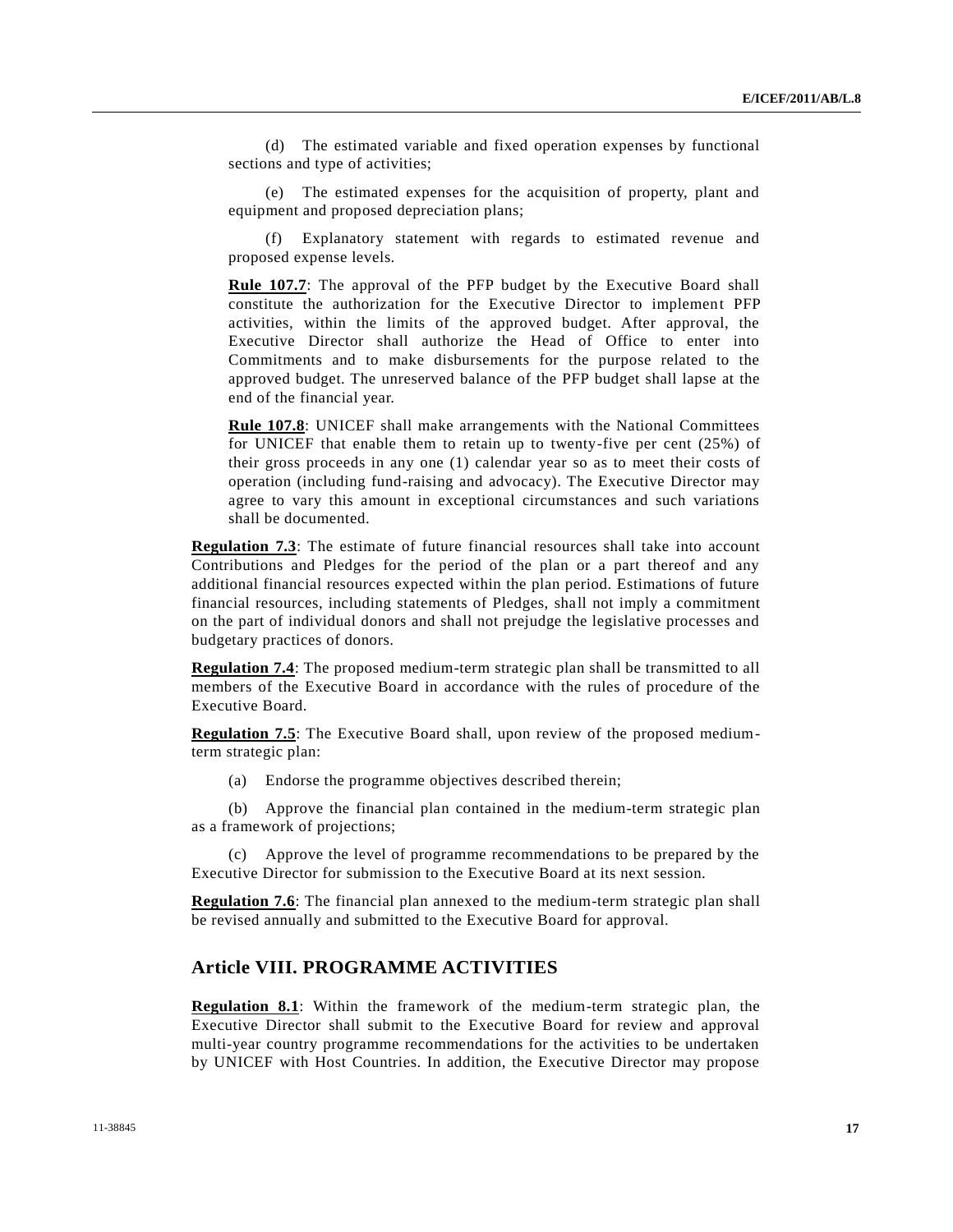recommendations for regional, interregional and global programmes for review and approval by the Executive Board.

#### **Programme recommendations**

Rule 108.1: The UNICEF Head of Office in the Host Country shall, in consultation with the responsible national authorities, prepare programme recommendations containing the activities in which UNICEF shall cooperate at the country level. In addition, UNICEF Officials designated by the Executive Director may make recommendations for activities at the regional, interregional or global level. All such recommendations shall be submitted as required to the Executive Director.

**Rule 108.2**: Programme recommendations shall normally contain:

(a) An analysis of situations and identification of challenges and needs to be addressed;

(b) Evaluation of earlier phases of cooperation;

(c) Criteria for selecting Government and UNICEF priorities;

(d) Overall strategy of intervention and major objectives to be achieved;

(e) Areas of intervention and main components of the programme activities;

(f) The estimated budget, which includes the cost of the supplies, equipment and cash support to be provided by UNICEF;

(g) Plans of operations or country programme documents as provided in Regulation 8.13 with a Country Programme Action Plan to be prepared for the overall country programme with sub-plans or plans of action for the sectoral components of the programme or for development areas;

(h) The Executive Director shall prescribe such additional requirements as necessary or as the Executive Board may otherwise require.

Rule 108.3: Programme recommendations may include activities to be financed from Regular Resources and Other Resources, provided that budget estimates for each source of funding shall be indicated in the plans of operations or programme documents.

**Regulation 8.2**: Each of the country programme recommendations shall provide, in sufficient detail, a description of the activities proposed for the duration of the programme, together with such other information and explanatory statements as may be requested by the Executive Board and as the Executive Director may deem necessary and shall be accompanied by a budget of the estimated costs of the Activities and their source of funding. Similar information shall be prepared for regional, interregional and global programme recommendations.

**Regulation 8.3**: Programme recommendations shall be approved by the Executive Board on the basis of estimated future financial resources as projected in the financial plan annexed to the medium-term strategic plan and may be financed from Regular Resources, Other Resources or both. Activities specified in a programme recommendation which are approved subject to the availability of Other Resources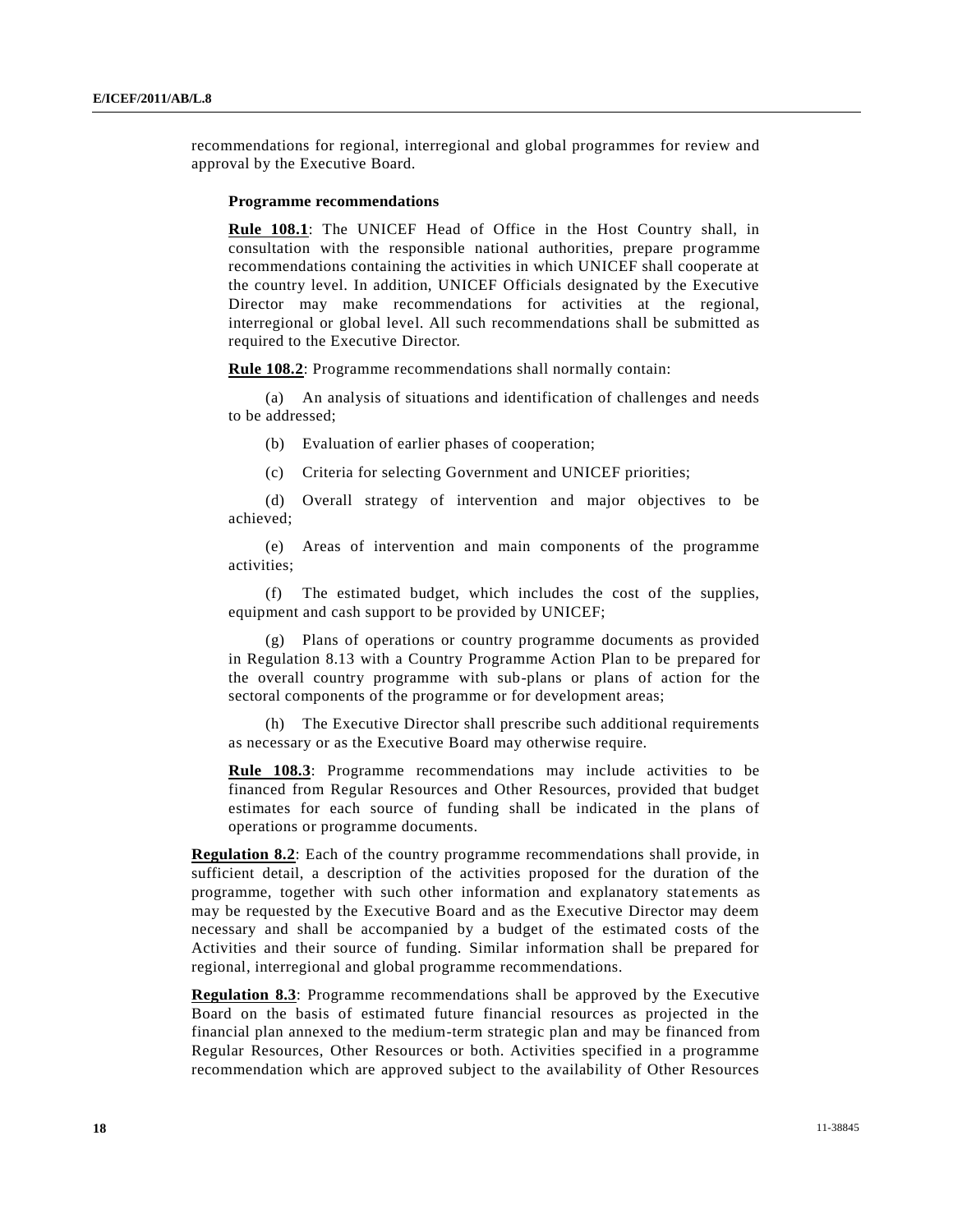may be implemented only as and when such funds are received or committed to in writing. Where an activity specified in a programme recommendation approved by the Executive Board subject to the availability of Other Resources has an important reinforcing role for Programme Activities financed from Regular Resource s, the Executive Director may, if necessary between Executive Board sessions and under the conditions and limits set by the Executive Board, implement such activity by using Regular Resources and report to the Executive Board at a following session.

**Regulation 8.4**: The approval by the Executive Board of a programme recommendation or of a revision thereof shall constitute the authorization for the Executive Director to implement the programme consistent with the approved purposes and to enter into Commitments and to make disbursements within the approved budget of that programme, subject to availability of financial resources and in accordance with the actual progress and requirements of the programme.

#### **Programme recommendation revisions**

Rule 108.4: Programme recommendations for the revision of the budget approved with each programme recommendation shall be prepared and submitted to the Executive Director in accordance with Rule 108.1, as necessary, during the course of the programme.

**Regulation 8.5**: The Executive Director shall, on the basis of the budget approved with each programme recommendation, draw up for each approved programme annual estimates of costs which, in the aggregate, shall be within the levels of the estimated yearly costs for activities in the financial plan contained in the mediumterm strategic plan, as referred to in Regulation 7.2(b). For this purpose and to allocate available resources as they are necessary, the Executive Director shall prepare a summary of estimated programme costs.

**Regulation 8.6**: The costs of Programme Activities for a programme period is the sum of the Commitments and disbursements made against the allocation of the period in respect of direct inputs needed to achieve the objectives of a specific project or programme. This may typically include the costs of experts, support personnel, supplies and equipment, subcontracts, cash assistance and individual or group training. Expense recognition for a financial period must be in accordance with IPSAS and relevant Executive Board decisions.

**Regulation 8.7**: The summary of estimated costs of Programme Activities shall be submitted to the Executive Board on an annual basis. It shall indicate, under appropriate headings and by source of funding, the annual estimated costs of Programme Activities in respect of current and proposed programme recommendations.

#### **Costs of Programme Activities**

**Rule 108.5**: The Executive Director shall authorize the UNICEF Head of Office, or such other Officials as the Executive Director may designate for the purpose, to enter into Commitments and to make disbursements for approved Programme Activities according to each year's requirements and the actual progress of the programme.

**Regulation 8.8**: Within the limit of the total annual estimated costs of Programme Activities, the Executive Director shall be authorized to incur costs above or below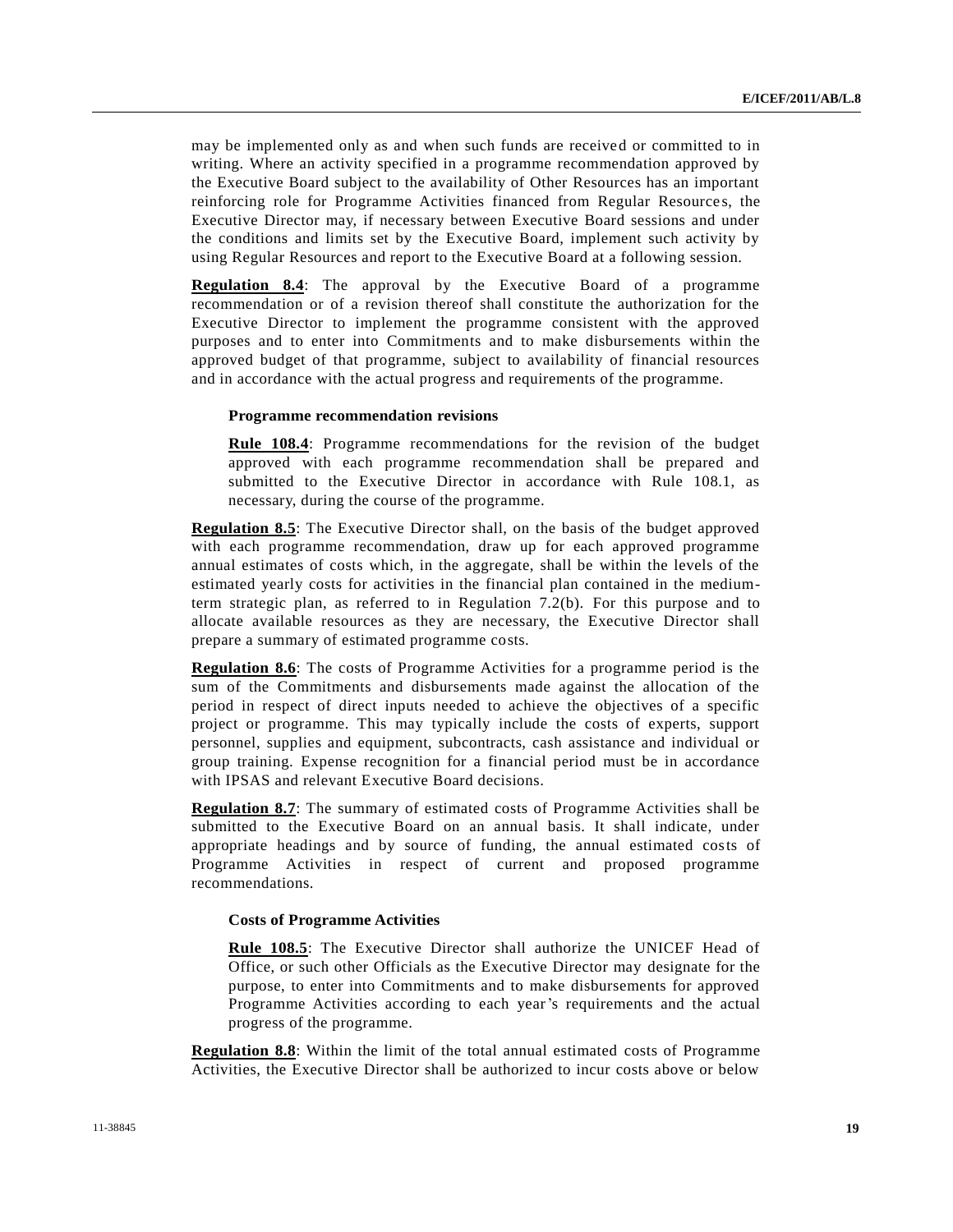the individual annual estimates made for each programme in accordance with the actual progress and requirements of such programme.

**Rule 108.6**: The summary of estimated costs of Programme Activities may be revised by the Executive Director to reflect actual and projected costs of Programme Activities. Where, as a result of such revision, the difference between the actual and previously estimated costs of Programme Activities for any one (1) year exceeds the limit established by the Executive Board, a report thereof shall be submitted to the Executive Board.

**Regulation 8.9**: Within the limit established by the Executive Board, the Executive Director shall be authorized to make financial resources available between Executive Board sessions when necessary because of unforeseen circumstances, to ensure the continued operation of programmes.

**Regulation 8.10**: Following completion of the activities specified in a programme recommendation and satisfaction of all outstanding Commitments, any balance of the amounts approved by the Executive Board in the budget contained in each programme recommendation shall revert to the UNICEF Account referred to in Article X.

#### **Refunds of Programme disbursements**

**Rule 108.7**: Refunds received by UNICEF in respect of programmes operationally completed or terminated, and for which all financial transactions have been recorded, shall be credited to the UNICEF Account as Regular Resources. Refunds of programme disbursements received during the duration of the programme shall be credited to the source of funding originally charged.

**Regulation 8.11**: Within limits established by the Executive Board and consistent with the need to ensure efficient and economic execution of operations and activities, the Executive Director shall be authorized to purchase and stockpile, in advance of requirements, supplies and equipment such as are generally used in UNICEF programmes.

**Regulation 8.12:** In cases of an emergency, the Executive Director may, in agreement with the Government concerned, divert financial resources from approved activities and supplies already in the country for emergency relief and rehabilitation operations. Such operations shall be reported to the Executive Board at its next session following commencement of such operations.

#### **Diversion of supplies and reallocation of financial resources**

**Rule 108.8**: The Executive Director may, at the request of or with the agreement of the Government concerned, authorize the UNICEF Head of Office to divert supplies already in the country for immediate emergency relief operations within limits established by the Executive Board. Resources allocated for approved Programme Activities in the country may be reallocated for emergency relief by the UNICEF Head of Office only in the amounts authorized by the Executive Board.

**Regulation 8.13**: UNICEF cooperation in programmes shall be carried out on the basis of: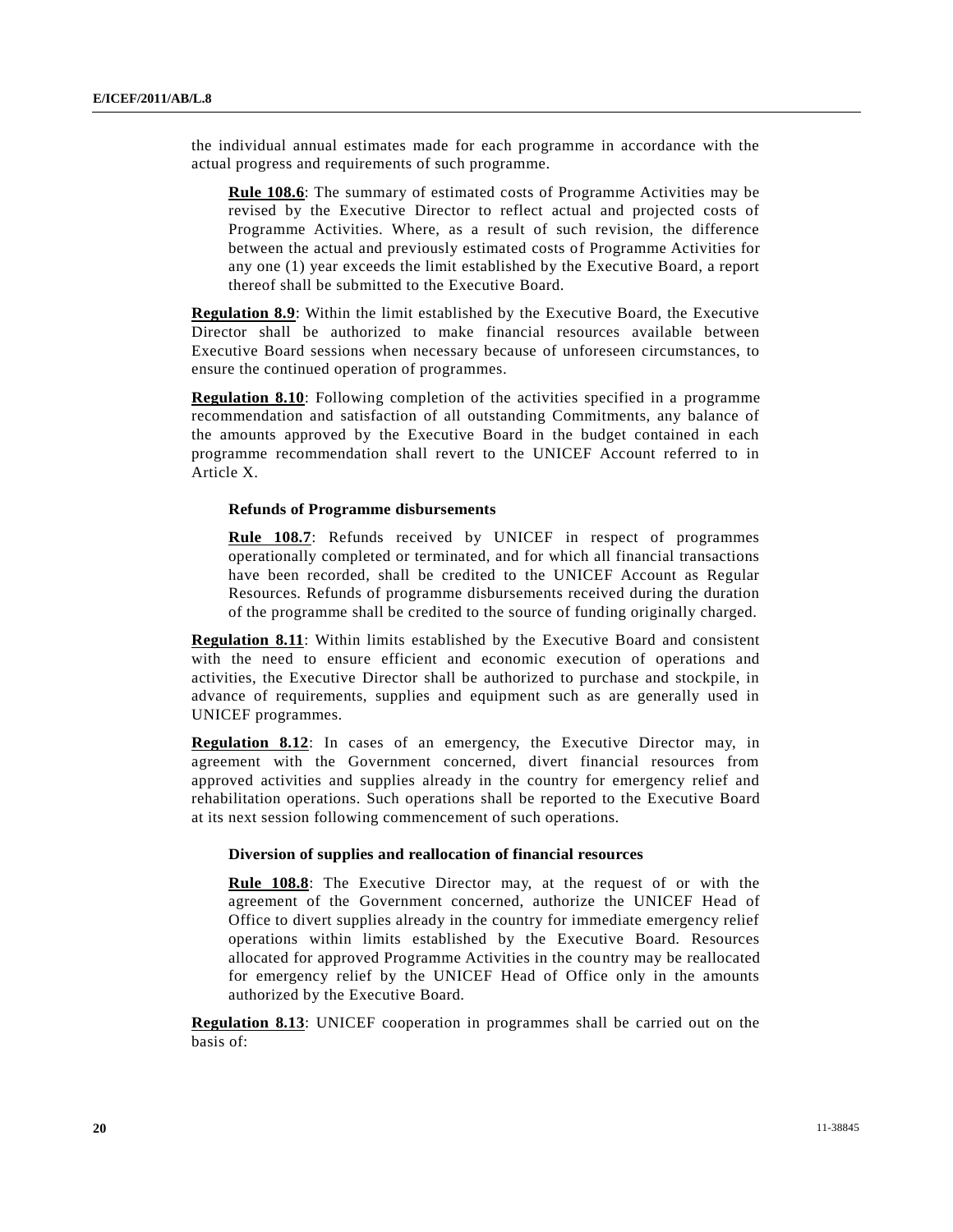(a) A basic agreement concluded between UNICEF and the Government concerned, establishing the general terms and conditions for mutual cooperation in the country, the respective commitments of UNICEF and the Government and the administrative and technical arrangements for the implementation of UNICEFsupported programmes, including provisions for the Government to finance local costs associated with such programmes;

(b) Plans of operation or country programme documents concluded between UNICEF, the Government concerned and, when appropriate, other organizations participating in the programme, that set out, consistently with the basic agreement:

The objectives of the programme, the undertakings of UNICEF, the Government and the participating organizations, with a target time schedule for carrying the programme through its various phases;

(ii) The estimated financial resources required to carry out specifically identified programme activities developed on the basis of actual programme requirements.

#### **Basic agreement**

**Rule 108.9**: The Executive Director may, by written instrument, delegate to the UNICEF Head of Office in the country or to another Official, the authority to sign, on behalf of UNICEF, the basic agreement provided for under Regulation 8.13 (a).

#### **Plans of operation**

**Rule 108.10**: The plans of operations or country programme documents shall be prepared and revised, as necessary, by the competent UNICEF Head of Office in accordance with Regulation 8.13 (b) and submitted to the Executive Director with the programme recommendations. They shall be implemented only upon approval of the programme recommendations by the Executive Board.

**Regulation 8.14**: Ownership of cash assistance, supplies, equipment, materials and other property financed by UNICEF for programme activities shall be transferred to the Government concerned or other entity nominated by it, in accordance with the basic agreement. Until transferred, ownership shall remain with UNICEF.

#### **Transfer of ownership**

**Rule 108.11**: The UNICEF Head of Office shall be responsible for ensuring that the transfer of ownership of cash assistance, programme supplies, equipment and materials financed by UNICEF is made consistently with the provisions of Regulation 8.14 and that such transfer is made against valid legal documents or other appropriate documentation.

## **Article IX: INSTITUTIONAL BUDGET**

**Regulation 9.1**: The Executive Director shall, in conformity with criteria and conditions approved by the Executive Board, propose an Institutional Budget to the Executive Board for its approval, which shall cover the costs of Development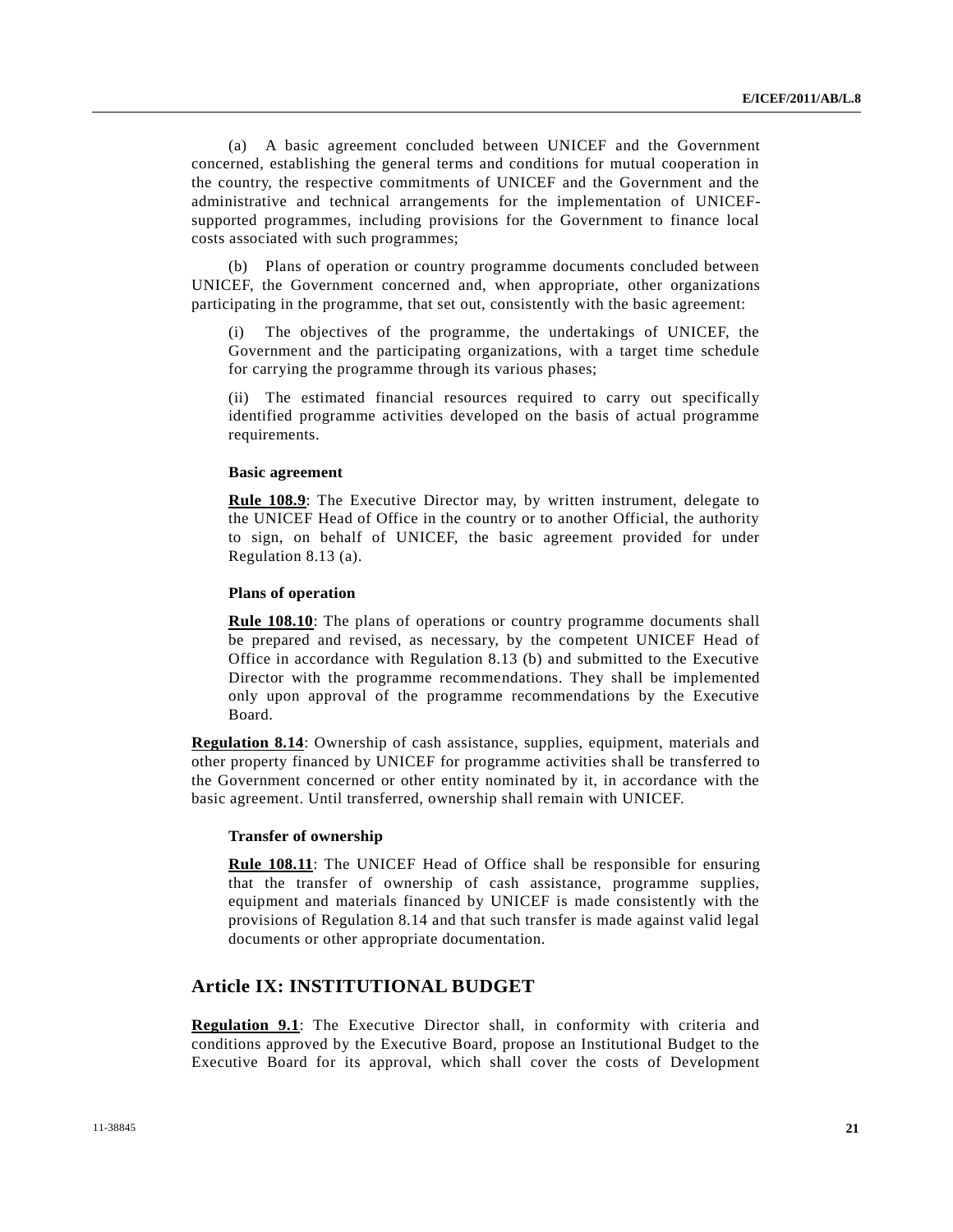Effectiveness Activities, United Nations Development Coordination Activities, Management Activities and Special Purpose Activities and which shall be linked to the medium-term strategic plan for the current planning period.

#### **Institutional Budget proposals**

**Rule 109.1**: The proposed Institutional Budget shall comprise:

(a) An executive summary, providing an overview of high-level results and the strategy adopted;

(b) The financial framework of the organization, covering financial resources available and the use of those resources, for both Regular and Other Resources;

(c) The estimates already approved for the current budget period which, for the purposes of comparison, shall be indicated alongside the estimates proposed for the ensuing budget period;

(d) The budget proposals, with explanatory statements covering Development Effectiveness Activities, United Nations Development Coordination Activities, Management Activities and Special Purpose Activities;

(e) Relevant tables and figures on budget estimates and posts;

(f) The amounts of administrative costs estimated to be recoverable in respect of programmes or projects financed from Other Resources, as per Regulation 4.5 (b);

(g) Narratives or any other information as the Executive Board or the Executive Director may require; and

(h) A draft Appropriations decision.

**Rule 109.2**: The Comptroller shall, consistently with these Rules, establish guidelines for submission of budget proposals to the Executive Director, by the Heads of Offices concerned, for incorporation in the proposed Institutional Budget. The budget proposals shall be reviewed and submitted to the Executive Director with the recommendation of the Comptroller in such form and at such times as the Executive Director shall prescribe.

**Regulation 9.2**: The Institutional Budget shall cover proposed Commitments, disbursements and anticipated revenue related to the budget period and shall be presented in United States dollars.

**Regulation 9.3**: Commitments incurred and disbursements made against the Institutional Budget shall be financed from UNICEF Regular Resources and amounts referred to in Regulation 4.5 (b).

**Regulation 9.4**: The Executive Director shall, at the session of the Executive Board immediately prior to the commencement of a budget period, submit the proposed Institutional Budget for such budget period to the Executive Board. This proposed Institutional Budget shall be transmitted to all members of the Executive Board in accordance with the rules of procedure of the Executive Board.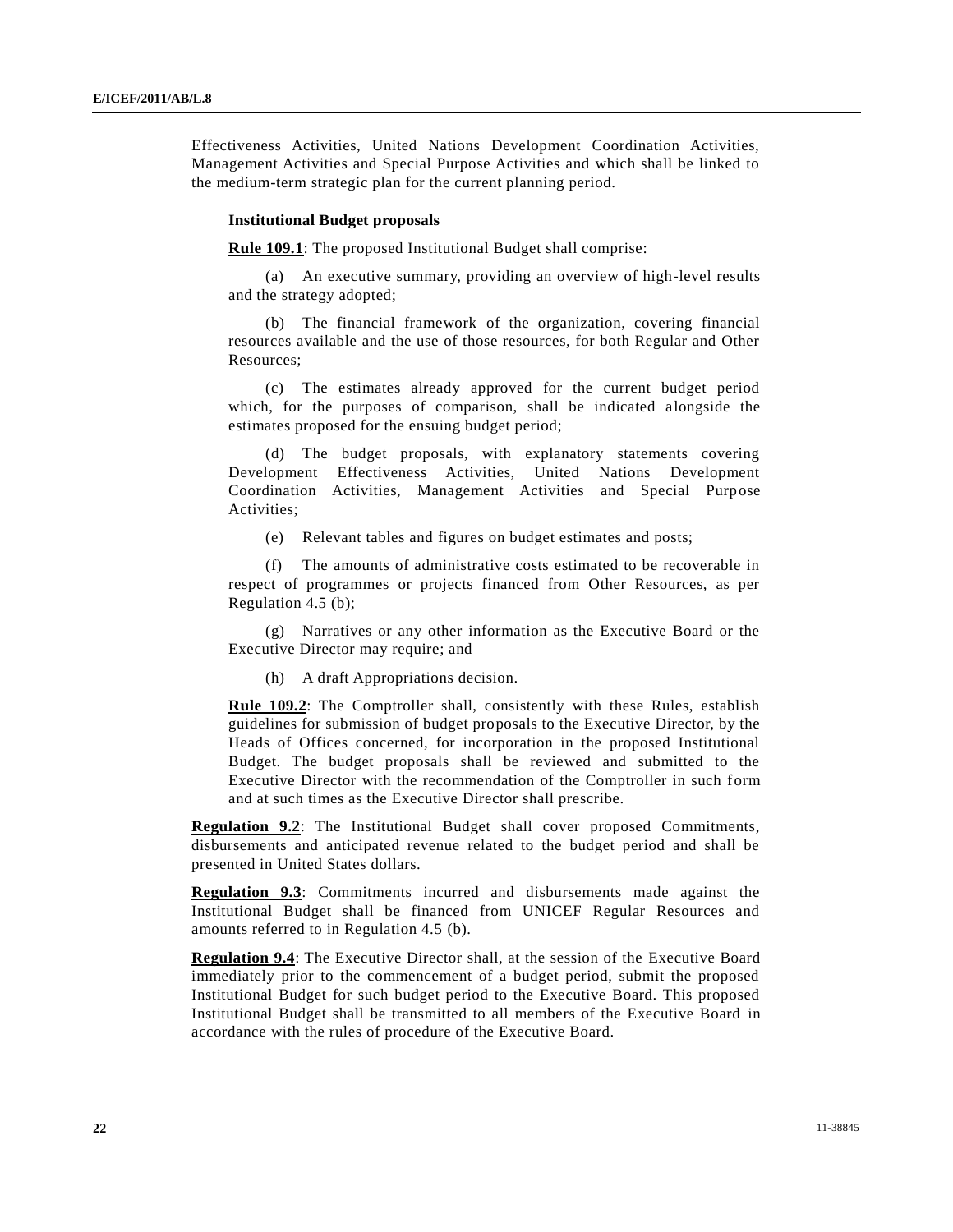**Regulation 9.5**: The Executive Director shall also transmit the proposed Institutional Budget to the Advisory Committee for examination and reporting to the Executive Board.

**Regulation 9.6**: The Advisory Committee is requested to prepare a report to the Executive Board on the proposed Institutional Budget. This report shall be transmitted to all members of the Executive Board as soon as it is available.

**Regulation 9.7**: The Executive Board shall, at the session immediately prior to the commencement of a budget period, approve the Institutional Budget for such budget period.

**Regulation 9.8**: The proposed Institutional Budget shall be in the form approved by the Executive Board and shall be accompanied by such information annexes and explanatory statements as may be requested by the Executive Board or as the Executive Director may deem necessary and useful.

#### **Unforeseen and extraordinary expenses**

**Rule 109.3**: Authorizations to enter into Commitments for unforeseen and extraordinary costs associated with the activities funded from the Institutional Budget shall be subject to any limits established by the Executive Board and may be issued only by the Comptroller or by such other Official as may be specifically designated by the Executive Director.

**Regulation 9.9**: Proposals to amend the Institutional Budget may be submitted by the Executive Director whenever necessary.

#### **Supplementary Institutional Budget proposals**

**Rule 109.4**: Supplementary Institutional Budget proposals shall be prepared and submitted in the same form as the initial Institutional Budget proposal.

**Regulation 9.10**: The Executive Director shall prepare proposals to amend the Institutional Budget in a form consistent with the approved Institutional Budget and shall submit such proposals to the Executive Board. The Executive Director shall also transmit the proposals to the Advisory Committee for examination and reporting to the Executive Board.

**Regulation 9.11**: Appropriations for the Institutional Budget approved by the Executive Board shall constitute an authorization to the Executive Director to enter into Commitments and to make disbursements for the purposes for which the Appropriations were approved and up to the amounts so approved.

**Regulation 9.12**: The Executive Director shall be authorized to make transfers:

(a) Between the Appropriation Lines for the Institutional Budget to such limits as the Executive Board may specifically decide;

(b) Within each Appropriation Line for the budget period without approval by the Executive Board.

#### **Administration of Institutional Budget appropriations**

**Rule 109.5**: After the proposed Institutional Budget has been approved by the Executive Board, authorizations by the Comptroller to expend budget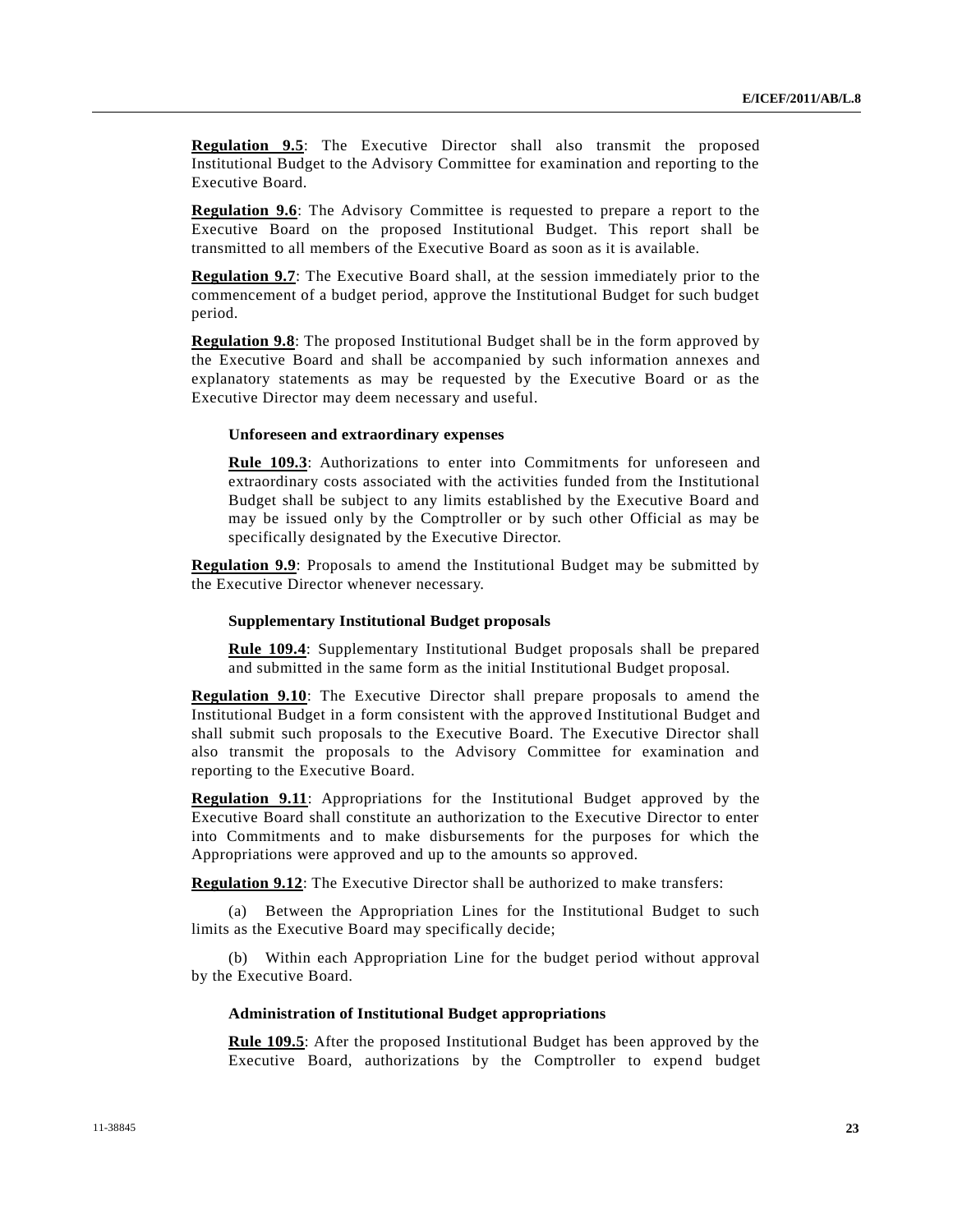Appropriations shall be issued annually to each Office concerned. These authorizations may take the form of:

(a) Post authorization tables indicating the number and level of posts for each Office;

(b) Allotment advices for the budget under the control of each Office;

(c) Any other authorization to commit financial resources for a specific period or a specific purpose.

Rule 109.6: The Head of each Office to which an authorization has been issued according to Rule 109.5 shall be responsible for ensuring that Commitments and disbursements remain within the relevant authorizations and are incurred for the purposes for which they were authorized. Any unforeseen or extraordinary costs above category levels shall require prior authorization in accordance with Rule 109.3.

**Rule 109.7**: Refunds to UNICEF of disbursements financed from a given budget period shall be credited to the source of funding originally charged, if received in the same budget period or, if subsequently received, to UNICEF Regular Resources.

**Regulation 9.13**: Appropriations for the Institutional Budget shall be available for Commitments and disbursements during the budget period to which they relate.

**Regulation 9.14**: Appropriations shall remain available for twelve (12) months following the end of the budget period to which they relate, to the extent that they are required to discharge any outstanding Commitment validly entered into during such budget period. The balance of the Appropriations shall revert to the UNICEF Account.

**Regulation 9.15**: At the end of the twelve (12)-month period provided for in Regulation 9.14, the then-remaining balance of any Appropriations retained shall revert to the UNICEF Account as Regular Resources. Any Commitments of the budget period in question shall at that time be cancelled or, where the Commitment remains a legal liability, transferred as a Commitment against then-current Appropriations.

## **Article X. THE UNICEF ACCOUNT**

**Regulation 10.1**: There shall be established the UNICEF Account for the purposes of accounting for all financial resources administered by UNICEF and the activities thereby financed.

**Regulation 10.2**: Working capital shall be provided from the cash resources of the UNICEF Account. The UNICEF private fundraising and partnerships operations shall be financed from UNICEF working capital.

**Regulation 10.3**: Within the UNICEF Account, separate sub-accounts shall be maintained for the UNICEF Cards and Products Operations and other revenue producing activities.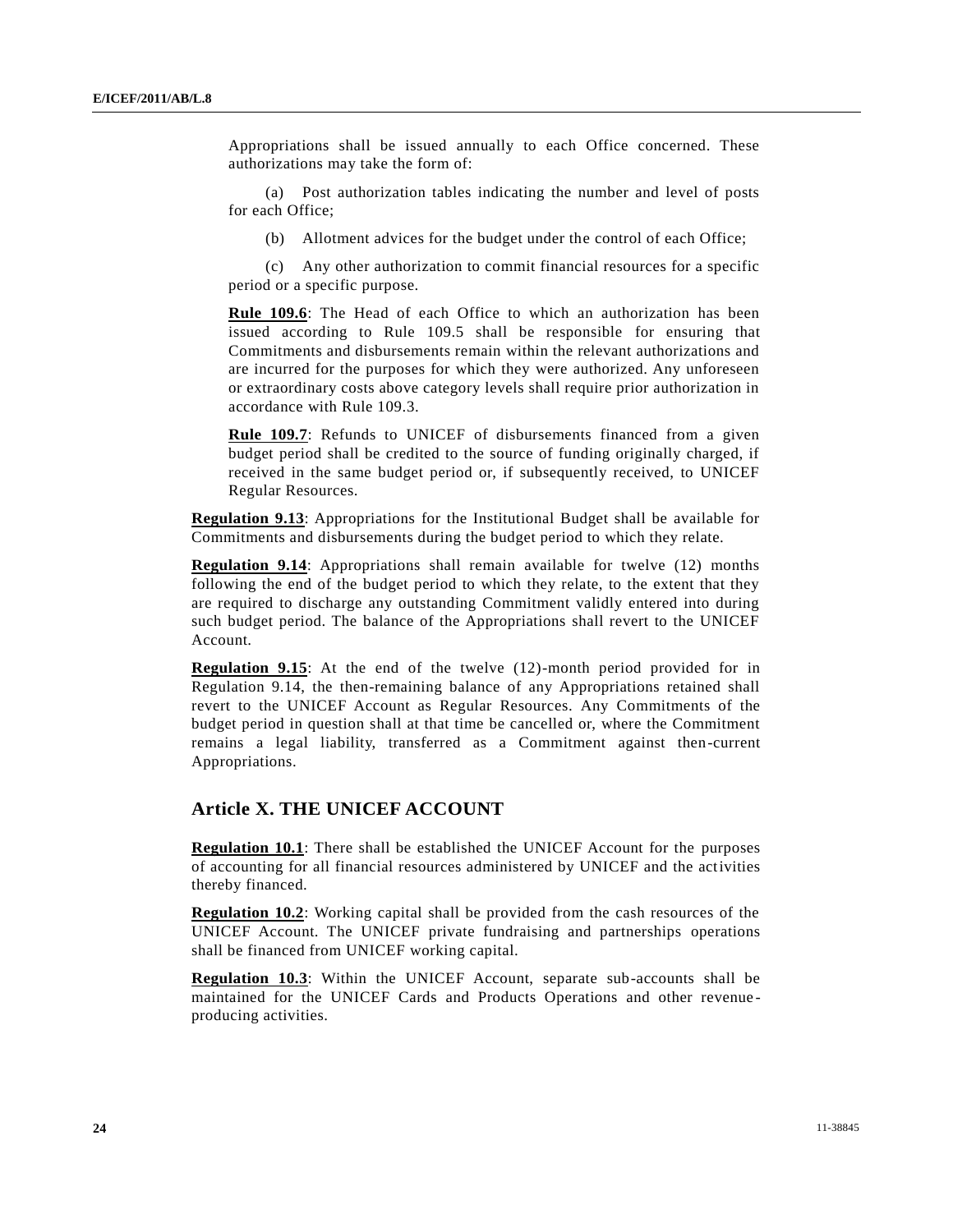#### **Working capital**

**Rule 110.1**: To ensure the liquidity of UNICEF, the Comptroller shall maintain balances of cash, within the cash resources of the UNICEF Account, from Regular Resources and Other Resources at the levels approved by the Executive Board pursuant to Regulation 7.2.

#### **Status of cash resources**

**Rule 110.2**: The Comptroller shall report annually to the Executive Board on the status of the cash resources of the UNICEF Account.

**Regulation 10.4**: Separate sub-accounts shall be maintained for any reserve within the UNICEF Account as may be approved by the Executive Board and for each special account established in conformity with Article V.

#### **Emergency reserve**

**Rule 110.3**: There shall be established an emergency reserve sub-account, within the UNICEF Account, to be maintained with such amounts as shall be approved by the Executive Board during each budget period. The emergency reserve shall be available in cases of emergency, including natural disasters, civil strife or economic emergency, where the immediate response of UNICEF is necessary to start operations until Other Resources are received through Contributions as provided in Rule 104.4.

## **Article XI. MANAGEMENT OF FINANCIAL RESOURCES**

**Regulation 11.1**: The Executive Director shall designate the bank or banks in which the funds constituting the financial resources administered by UNICEF shall be deposited and maintained.

#### **Bank accounts**

**Rule 111.1**: The Comptroller, or those Officials authorized by the Comptroller, shall designate the banks in which the funds constituting the financial resources administered by UNICEF shall be deposited and maintained. A designation of a bank shall cover all branches of that bank.

**Rule 111.2**: The Comptroller, or those Officials authorized by the Comptroller, shall establish such official bank accounts as may be required for the transaction of UNICEF business. The Comptroller shall also designate the initial signatories to operate those accounts and those Officials authorized to amend the signatory panels.

**Rule 111.3**: If, as a result of an emergency, it is necessary to open a bank account at an Office away from UNICEF headquarters prior to the establishment of a bank account in accordance with Rule 111.2, the Head of the Office may open a bank account for deposit of UNICEF funds, on the following conditions:

(a) Wherever possible, the bank shall be a branch of one of the banks designated under Rule 111.1;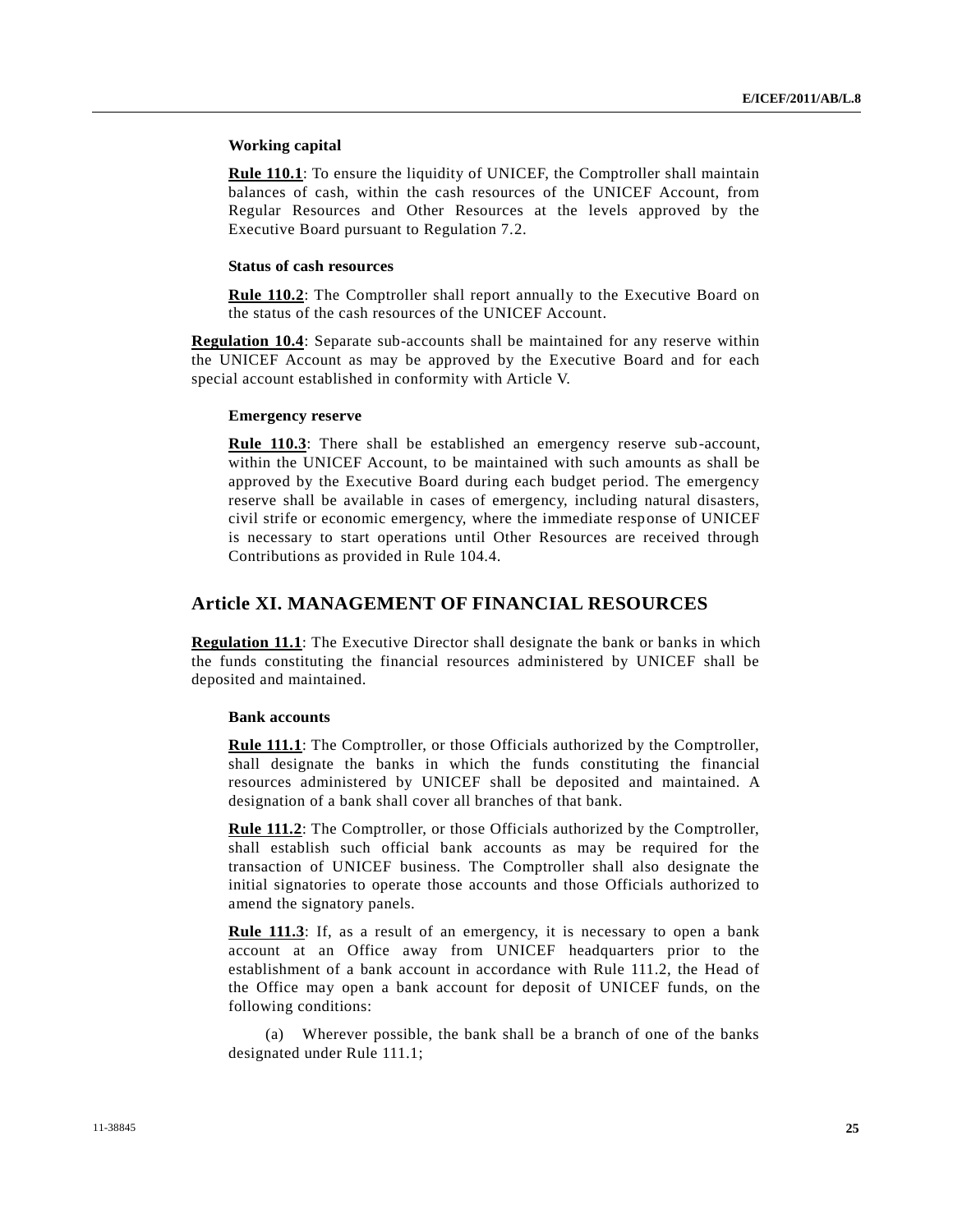(b) The bank shall be instructed that the account is an official account of UNICEF and that the bank is authorized to provide any information that the Comptroller may request concerning the account;

(c) The bank shall also be instructed that bank statements are required and to whom they are to be sent;

(d) An immediate report of all actions taken shall be made to the Comptroller who shall ratify the action taken by the Head of the Office, if such action is considered appropriate;

Unless otherwise authorized in writing by the Comptroller, two  $(2)$ signatures shall be required on all cheques and on all withdrawal instructions.

Rule 111.4: All bank accounts shall be reconciled with the statements submitted by the banks on a regular basis as the Comptroller shall determine.

#### **Receipt of funds**

#### **Rule 111.5**:

(a) An official receipt shall be issued as of the date the funds are received, for the exact amount received.

(b) Only Officials duly designated by the Comptroller shall be authorized to issue official receipts. In cases where other Officials receive funds intended for UNICEF, they shall immediately transmit such funds in full to the cashier or other Official authorized to issue an official receipt.

(c) Receipts shall be recorded in the accounts on the date the remittance is received, and no later than receipt of the bank statement.

**Rule 111.6**: All financial resources received in cash shall be deposited in full in an official bank account no later than the business day following the date of receipt.

#### **Disbursements**

#### **Rule 111.7**:

(a) All disbursements shall be made by cheque or bank transfer except to the extent that cash disbursements are authorized by the Comptroller.

(b) Disbursements shall be recorded in the accounts as of the date made, that is, when a cheque is issued, a bank transfer is initiated, or cash is paid out.

(c) Cheques or payment instructions to banks shall be signed by two (2) designated paying officers. The Comptroller may, where adequate safeguards are provided, authorize the signing of cheques or payment instructions by one (1) paying officer only.

The Official approving a disbursement request shall not at the same time be the signatory of the cheque or payment instruction for that disbursement.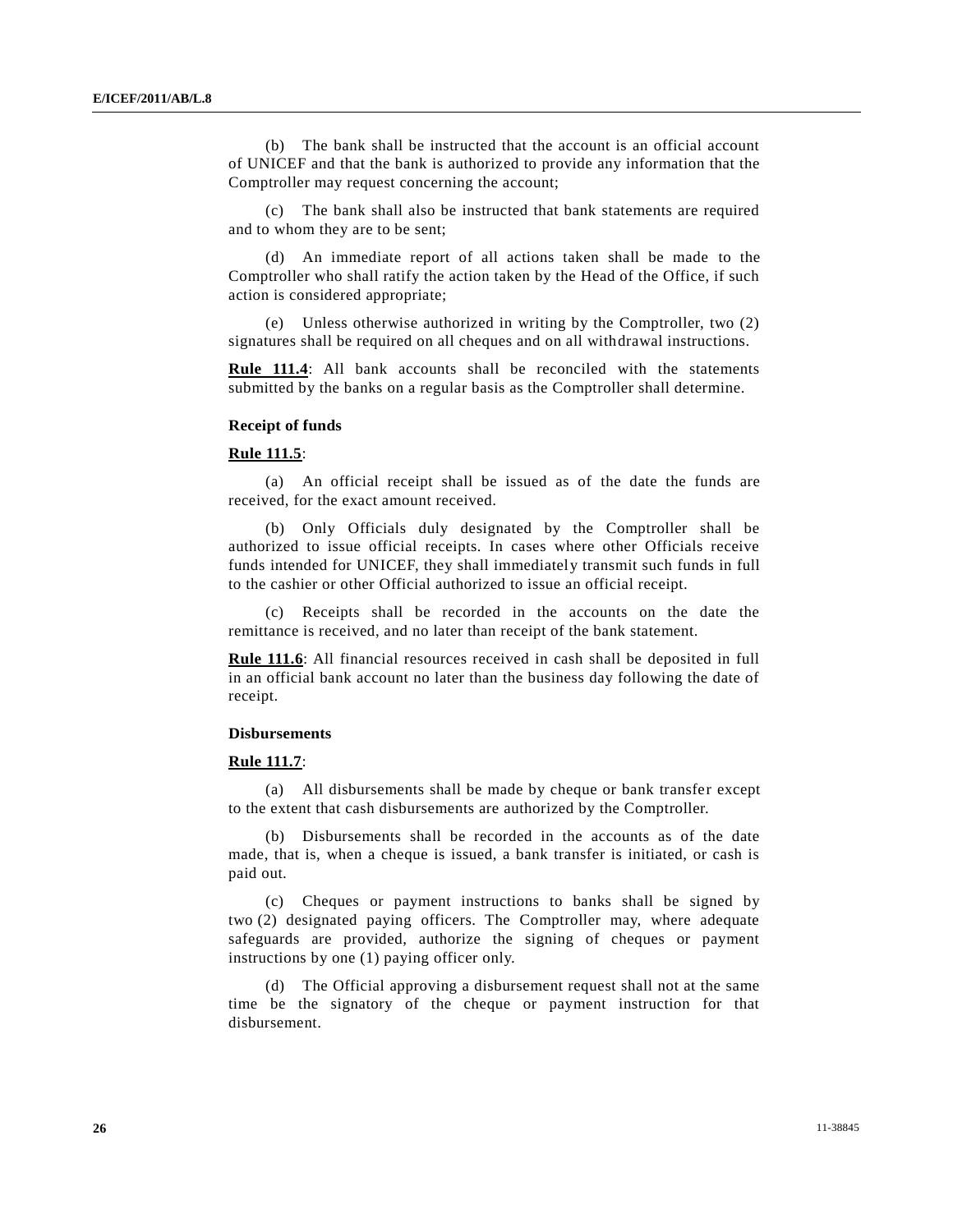#### **Payee's receipts to be obtained**

**Rule 111.8**: Except where disbursement is effected by cheque and the returned cheque can thus serve as a receipt, and unless special arrangements have been authorized by the Comptroller, all disbursements shall be made against a written acknowledgement of receipt by the payee for the actual amount paid.

#### **Petty cash**

**Rule 111.9**: Petty cash advances may be made to Officials designated by the Comptroller. These cash advances shall normally be maintained on an imprest basis. The amount and purpose of each advance shall be defined by the Comptroller, the amount being held to the minimum compatible with working requirements.

**Rule 111.10**: Officials to whom petty cash advances are issued may make use of the advances only for the purpose for which the advances were authorized and shall be held personally responsible and financially liable for the proper management and safekeeping of the cash advanced. They shall submit monthly accounts unless otherwise required by the Comptroller. They shall be in a position at all times to account for the advances. Cash or negotiable instruments shall be kept in safe custody.

**Regulation 11.2**: The Executive Director, in accordance with the aims and objectives of UNICEF, shall take the required actions to make full and effective use of all currencies available to UNICEF.

#### **Acquisition and utilization of currencies**

**Rule 111.11**: Officials responsible for the operation of UNICEF bank accounts or for holding UNICEF cash or negotiable instruments are not authorized to exchange one currency for another, except as may be authorized by the Comptroller for the normal transaction of official business.

**Rule 111.12**: The Comptroller may establish procedures for the acquisition and utilization of currencies held by UNICEF.

**Regulation 11.3**: Account being taken of the objectives and policies of UNICEF and the special requirements of its operations, including liquidity, funds not required immediately may be placed, mainly in short-term instruments, by the Executive Director.

#### **Investment of funds**

**Rule 111.13**: The Executive Director shall establish a committee, to be known as the Finance Advisory Committee, to render advice to the Comptroller on matters of investment of funds not needed for immediate requirements of UNICEF. The Comptroller may, after consultation with the Finance Advisory Committee, make long-term investments of funds in such instruments as shall be approved by the Finance Advisory Committee, having regard to the requirements of UNICEF operations. The Comptroller or such other Officials as may be designated by the Executive Director, may make short-term investments of funds not needed for immediate requirements and shall report to the Finance Advisory Committee periodically on such investments.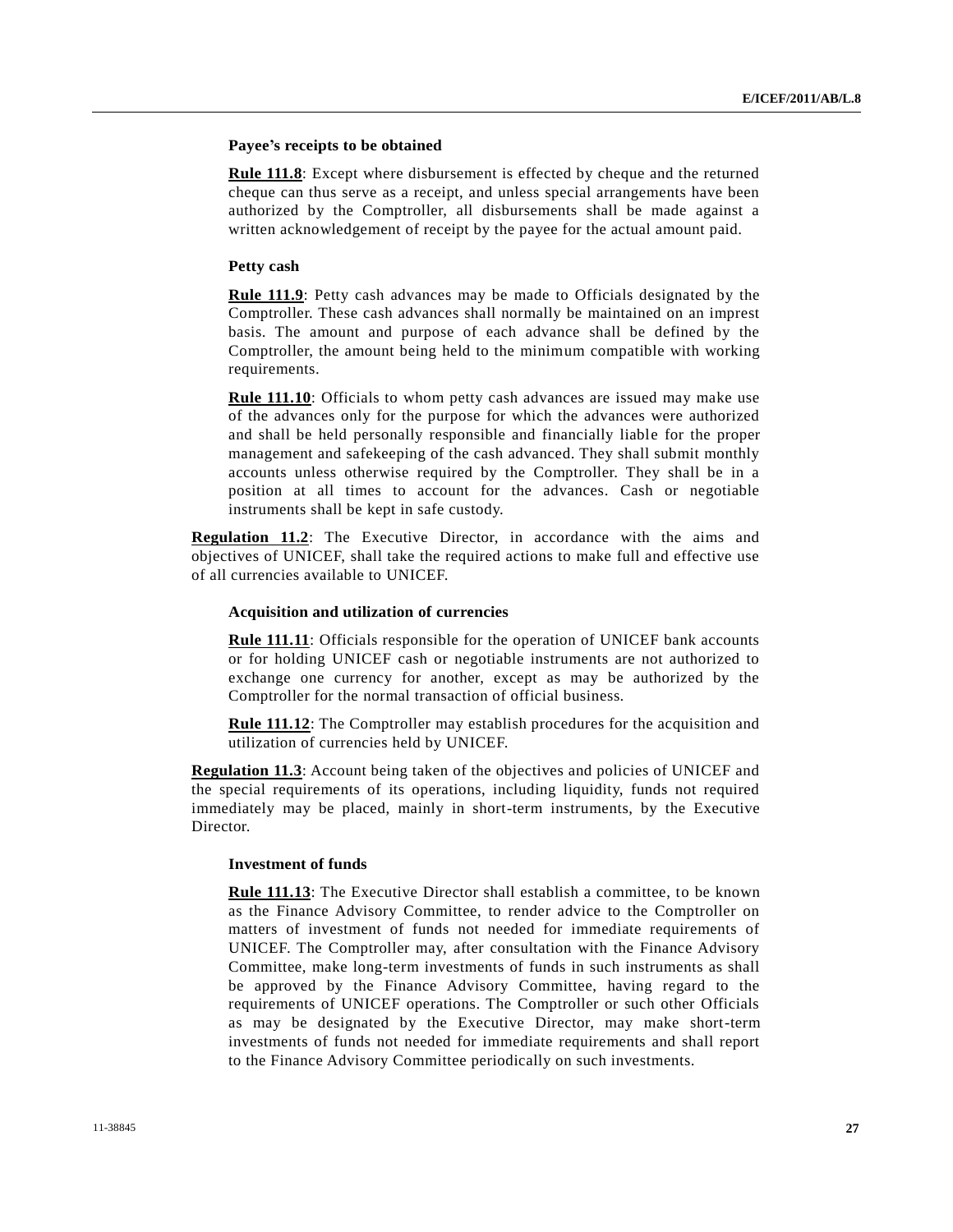Rule 111.14: Investments shall be registered in investment ledger accounts, which shall show relevant details for each investment, including, the face value, cost, date of maturity, place of deposit, proceeds of sale and revenue earned.

**Regulation 11.4**: Interest derived from placement of funds shall be credited to the UNICEF Account and shall be recorded in the Regular Resources sub-account. Unless otherwise authorized by the Executive Director, no interest shall be payable on funds administered by UNICEF.

## **Article XII. INTERNAL CONTROL**

**Regulation 12.1**: The Executive Director shall:

(a) Establish detailed Financial Rules and procedures in order to ensure effective and risk-informed financial administration and the exercise of economy. The Rules so established shall be circulated to the members of the Executive Board for information at least sixty (60) days before they become effective;

(b) Cause all disbursements to be made on the basis of supporting vouchers and other documents which ensure that the services or goods have been received and that disbursements have not previously been made;

(c) Designate the Officials who may receive financial resources, enter into Commitments and make disbursements on behalf of UNICEF;

(d) Maintain an internal financial control system which shall provide for an effective current examination and review of financial transactions in order to ensure:

(i) The regularity of the receipt, custody and disposal of all financial resources administered by UNICEF;

(ii) The conformity of Commitments and disbursements with the Appropriations or other financial provisions approved by the Executive Board, and with the purposes and rules relating to the relevant special account;

(iii) The economic use of the financial resources administered by UNICEF.

(e) Establish arrangements for the electronic or digital authorization, certifying, approving and disbursement process provided that the ledger and the associated disbursement system have adequate safeguards to ensure the integrity of the authorization, certifying, approving and disbursement process.

### **Authority and accountability for authorizing Commitments and approving disbursements**

**Rule 112.1**: Every Commitment or proposal for making a disbursement shall, before any Commitment is actually entered into or disbursement made, require authorization and approval by the Official(s) designated for the purpose.

#### **Authorization of Commitment**

#### **Rule 112.2**:

(a) The Head of the Office will be the authorizing officer for the Commitment of financial resources in the Office. However, one or more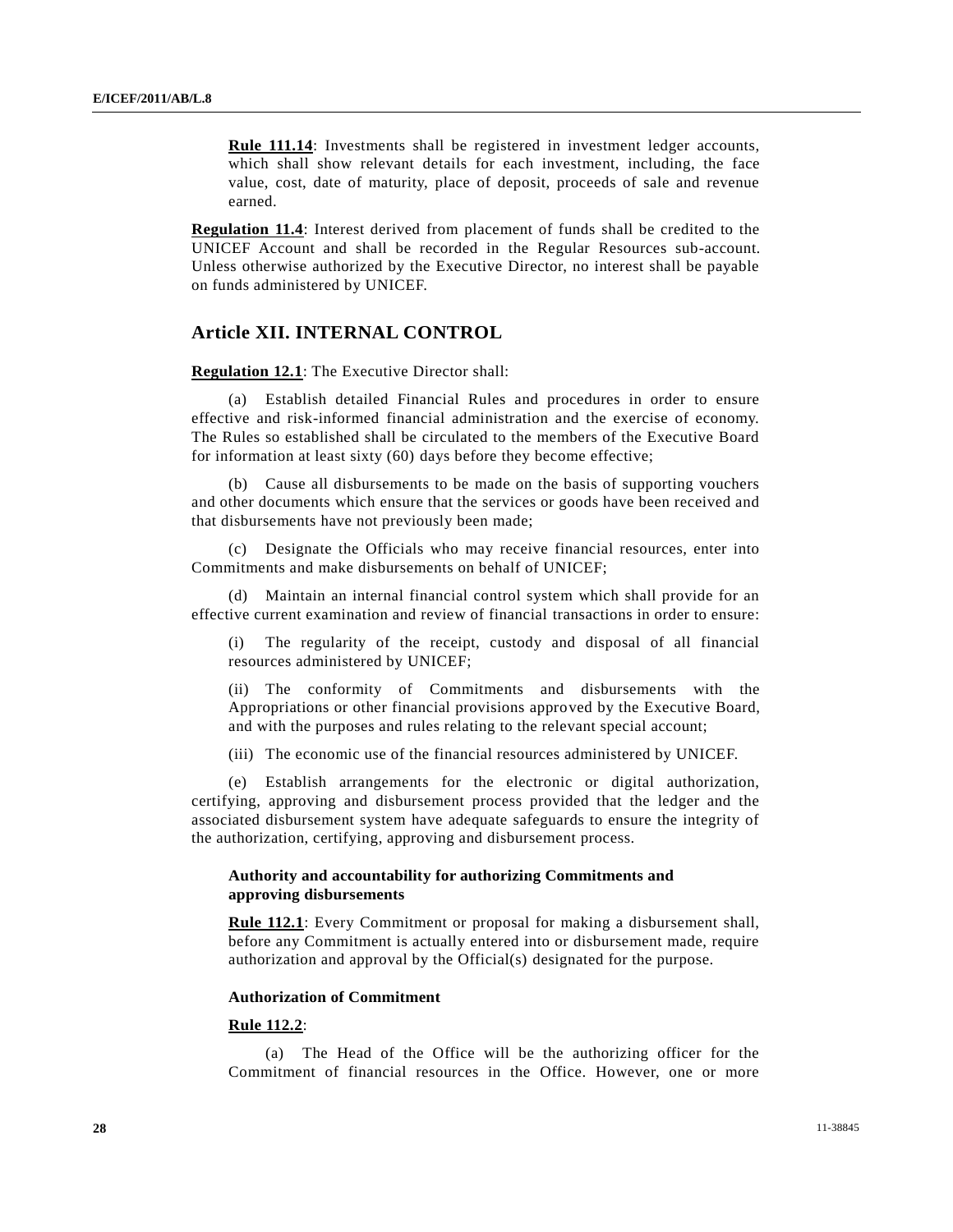Officials may be designated additional authorizing officers by the Head of the Office concerned. Alternates should also be designated to act in the absence of the authorizing officer(s).

(b) The responsibilities of authorizing officers, including those for special accounts, assigned to them, shall be established by the Comptroller. Authorizing officers cannot further delegate the responsibility assigned to them.

(c) Prior to initiating any activity requiring a Commitment of UNICEF financial resources, the authorizing officer shall:

(i) Verify that the activity is a valid and economic use of UNICEF financial resources;

(ii) Verify that the financial resources necessary to satisfy the cost of the activity are available in the relevant budgetary records for which the authorizing officer is responsible;

(iii) Reserve the financial resources necessary to meet the Commitment; and

(iv) Verify that all relevant Financial Regulations and Rules have been observed.

#### **Certification prior to disbursement**

#### **Rule 112.3**:

(a) One or more Officials shall be designated by the Head of the Office concerned as certifying officers. Alternates should also be designated to act in the absence of the certifying officer(s).

(b) When UNICEF receives invoices, and prior to any disbursement being made, the certifying officer must verify that:

(i) Goods and services were received and were in accordance with the Commitment document;

- (ii) Unit cost calculations and total amounts are correct;
- (iii) Previous disbursement has not been made; and

(iv) All relevant Financial Regulations and Rules, including Rule 112.2, have been observed.

#### **Approval of disbursement**

#### **Rule 112.4**:

(a) One or more Officials shall be designated as approving officer(s) by the Head of the Office concerned. Alternates should also be designated to act in the absence of the approving officer(s).

(b) Only Officials designated as approving officers can approve disbursement requests. In addition, only approving officers in the initiating Office can request that disbursements be made on their behalf at another Office.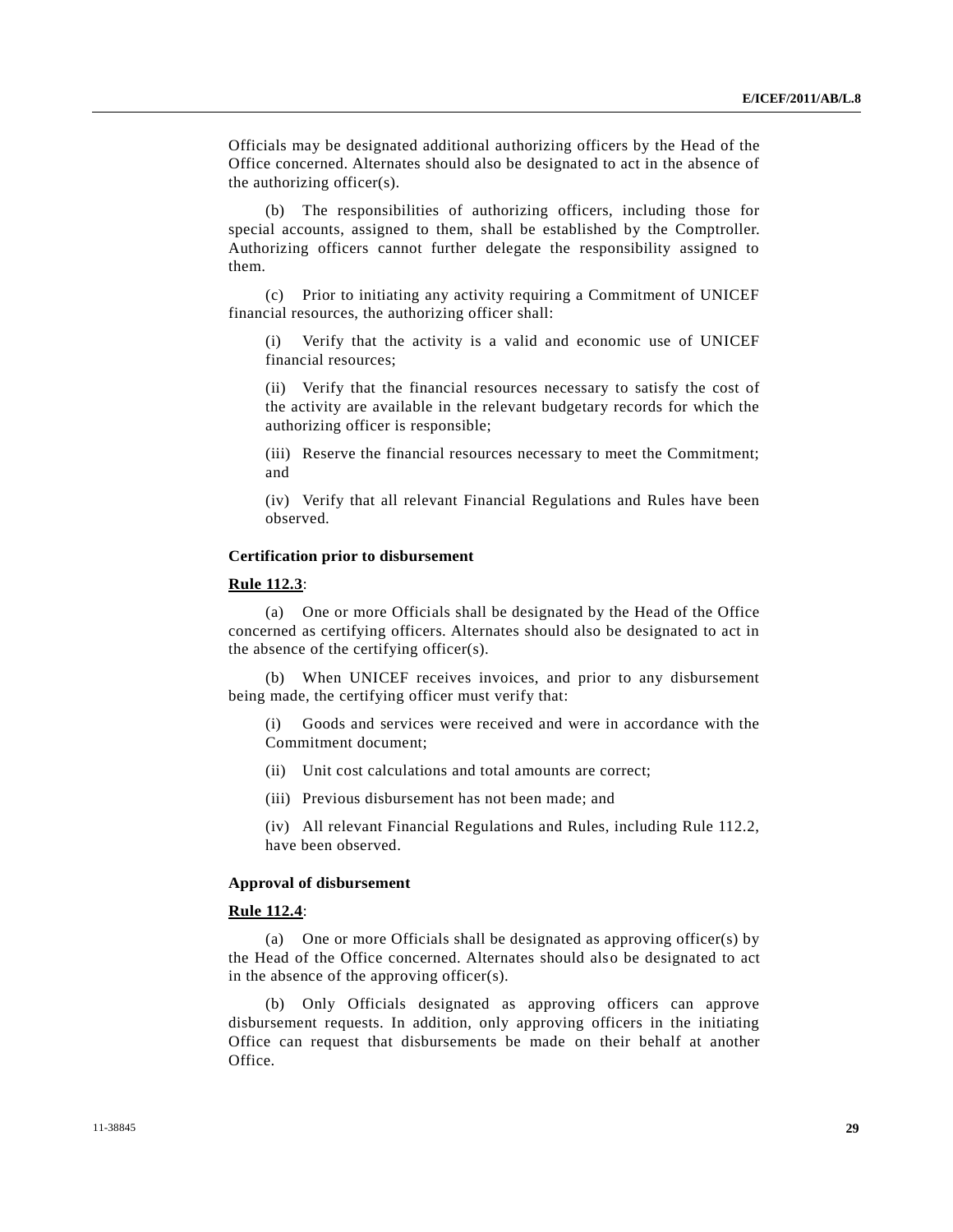(c) An approving officer must verify that:

(i) The process of acquiring goods and services was in accordance with the authorization;

- (ii) The charge against UNICEF is valid; and
- (iii) All relevant Financial Regulations and Rules have been observed.

(d) Disbursement requests shall be approved only on the basis of duly certified invoices and supporting documents.

#### **Disbursements**

#### **Rule 112.5**:

(a) One or more Officials shall be designated by the Comptroller as paying officer(s) on the recommendation of the Head of the Office concerned.

(b) Cheques or payment instructions to banks shall be signed only on the basis of duly authorized, certified and approved supporting documents.

(c) Paying officers shall confirm the relevant Financial Regulations and Rules related to processing the disbursement have been observed.

#### **Advance or progress payments**

**Rule 112.6**: Advance or progress payments may be authorized by the Comptroller upon a determination by the Comptroller that to do so is in the interest of UNICEF or where normal commercial practice so requires. Whenever advance or progress payments are authorized, the reasons thereof shall be recorded.

**Rule 112.7**: In addition to advances specified in Rule 112.6, the Comptroller may make such other cash advances in conformity with these Rules as may be permitted by the Staff Regulations and Rules of the United Nations, or as may be approved by the Executive Director.

## **Remittances**

**Rule 112.8**: Offices away from headquarters may obtain funds through remittances from headquarters. Such remittances shall be limited, unless otherwise justified, to such amount as the Comptroller shall determine, taking into account the financial requirements of the Offices concerned. Those Offices authorized by the Comptroller to draw funds directly from the headquarters system of bank accounts may not draw funds in excess of the level established without prior approval of the Comptroller.

**Rule 112.9**: Organizations or entities designated by the Executive Director, in accordance with Regulation 2.6, for the implementation of UNICEF-approved activities, may obtain funds through remittances from UNICEF headquarters or from other authorized UNICEF Offices. Such remittances shall not exceed the amount needed to cover a reasonable period of foreseen cash requirements related to the implementation of such UNICEF-approved activities.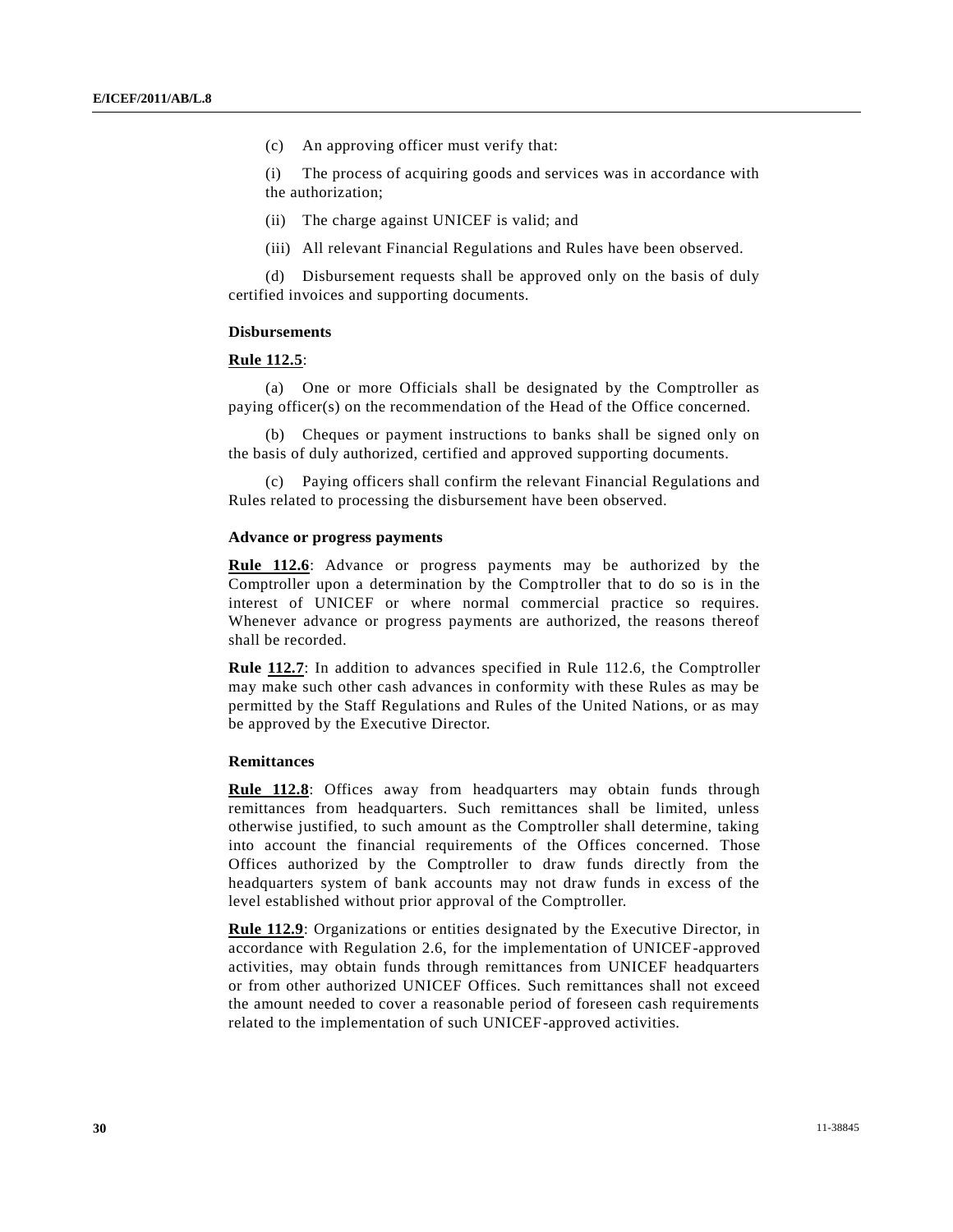#### **Employment of staff and consultants**

**Rule 112.10**: Staff and consultants may be engaged only with the written authority of the Executive Director, and within the allotments or other limits approved for the purpose in the Institutional Budget or PFP Budget or the budgets approved with programme recommendations, or as may be provided in connection with the special accounts established under Regulation 5.1.

#### **Rule 112.11**:

(a) The Executive Director shall be responsible for ensuring that the terms of employment of Officials conform to the terms of the United Nations Staff Regulations and Rules and applicable resolutions and decisions of the General Assembly and the Executive Board.

(b) The Executive Director shall be responsible for ensuring that the terms of engagement of consultants conform to all relevant Regulations, Rules, administrative issuances and directives of UNICEF and shall issue policies and instructions on the engagement of consultants by UNICEF.

#### **Purchases**

**Rule 112.12**: Purchases may be authorized where:

(a) Provision has been made in the budget approved with a programme recommendation or in the Institutional Budget or PFP Budget; or

(b) The purchase is authorized by the Executive Director pursuant to Regulation 8.11; or

(c) A special account for the purpose has been established under Regulations 5.1 and 5.2.

**Rule 112.13**: In cases where purchases on behalf of UNICEF by other organizations or entities are authorized, the funds to be provided by UNICEF for such purchases shall be released only on the basis of a written agreement between UNICEF and the organization or entity concerned. The agreement shall specify the nature and extent of the purchasing activities to be undertaken on behalf of UNICEF and shall provide for administration of the funds and execution of the activities approved by UNICEF in accordance with the regulations and rules of such organization or entity, or where considered inadequate, in accordance with these Regulations and Rules.

Rule 112.14: Unless otherwise provided by the Executive Director, all purchases on behalf of UNICEF, including the requisition, rental or sale of inventory, property, plant and equipment or intangible assets, services or other requirements, may be carried out only by the Officials duly authorized for the purpose. Purchasing activities include, in addition to entering into contract, the distribution of formal invitations to bid, advertisements or requests for proposals and the negotiation of contracts where competitive tenders have been waived.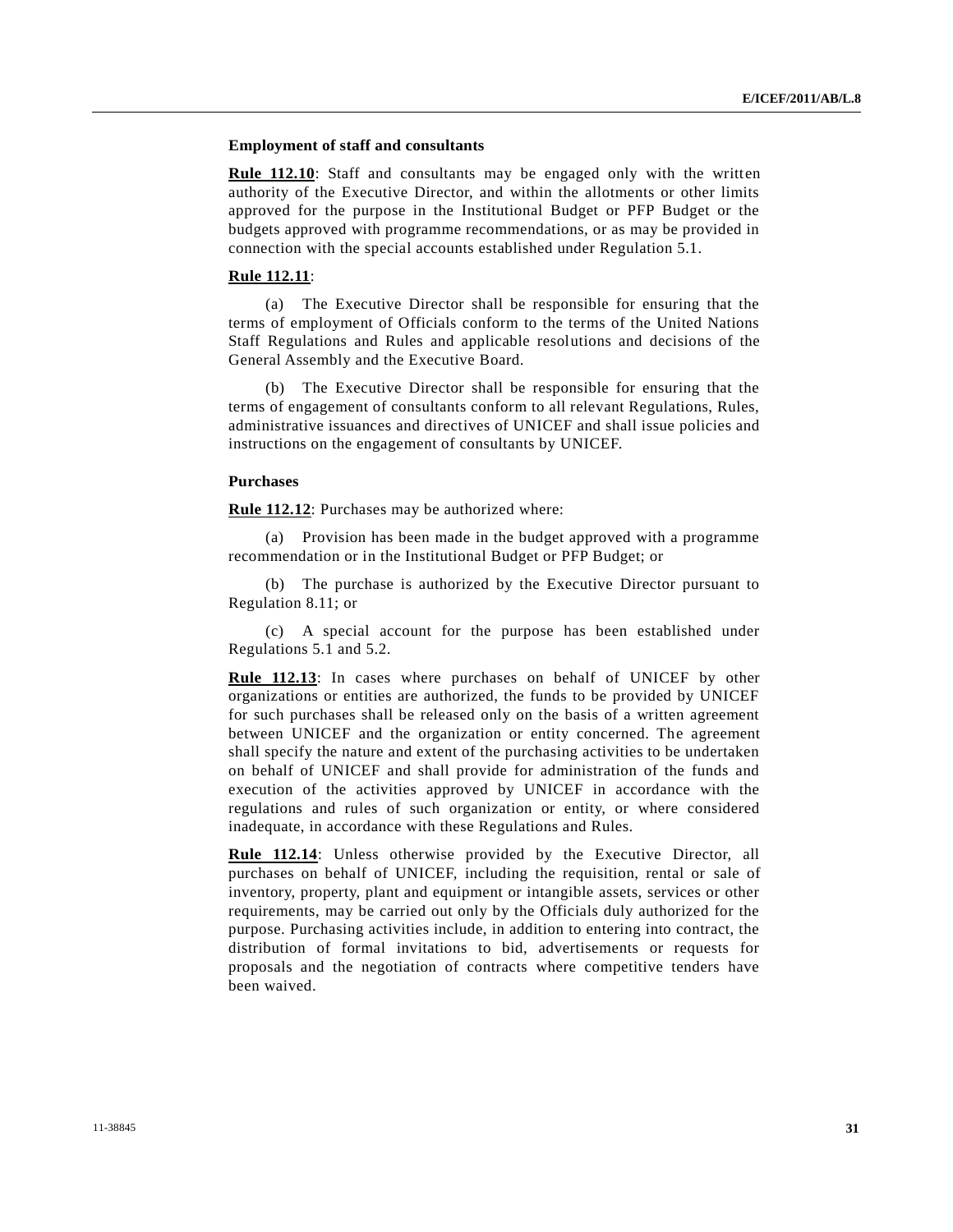#### **Rule 112.15**:

(a) The Executive Director shall be responsible for all purchases on behalf of UNICEF in respect of activities and programmes undertaken by UNICEF, or any other activity or service authorized by the Executive Board.

(b) The Executive Director may authorize purchases, on behalf of UNICEF, by or through a Government, an international or intergovernmental organization, a National Committee for UNICEF or other non-governmental organization with which UNICEF cooperates in the execution of approved activities and programmes.

**Regulation 12.2**: Commitments that will require the disbursement of financial resources either during the current budget period only, or during both the current and future budget periods, shall be entered into only after appropriate written authorizations by the Executive Director.

#### **Commitments**

**Rule 112.16**: A Commitment is to be based on a written contract, purchase order, agreement or other form of undertaking by UNICEF supported by an appropriate committing document or based on a liability recognized by UNICEF. Such Commitment shall be carried as an outstanding Commitment until paid unless, after review in accordance with Rule 112.19, it is considered no longer valid.

#### **Reservation of financial resources to meet expenses**

#### **Rule 112.17**:

(a) Apart from the employment of Officials under Rules 112.10 and 112.11 and consequential Commitments under the Staff Regulations and Rules of the United Nations and unless otherwise authorized by the Comptroller, financial resources to meet expenses which may accrue in the financial period shall be reserved in the budgetary records by means of appropriate documentation in accordance with Rule 112.18.

(b) When a Commitment is entered into or liability is incurred in currencies other than United States dollars, it shall be recorded in the accounts in the United States dollar equivalent at the prevailing United Nations operational rate of exchange. At the time of disbursement, where currency fluctuation has resulted in a change in the United States dollar equivalent from the original amount reserved, the difference is to be charged or credited to the same source of funding against which the Commitment or liability was recorded.

#### **Appropriate documentation**

#### **Rule 112.18**:

(a) The documentation referred to in Rule 112.17(a) shall be in such form as the Comptroller shall prescribe and shall be certified by designated Officials.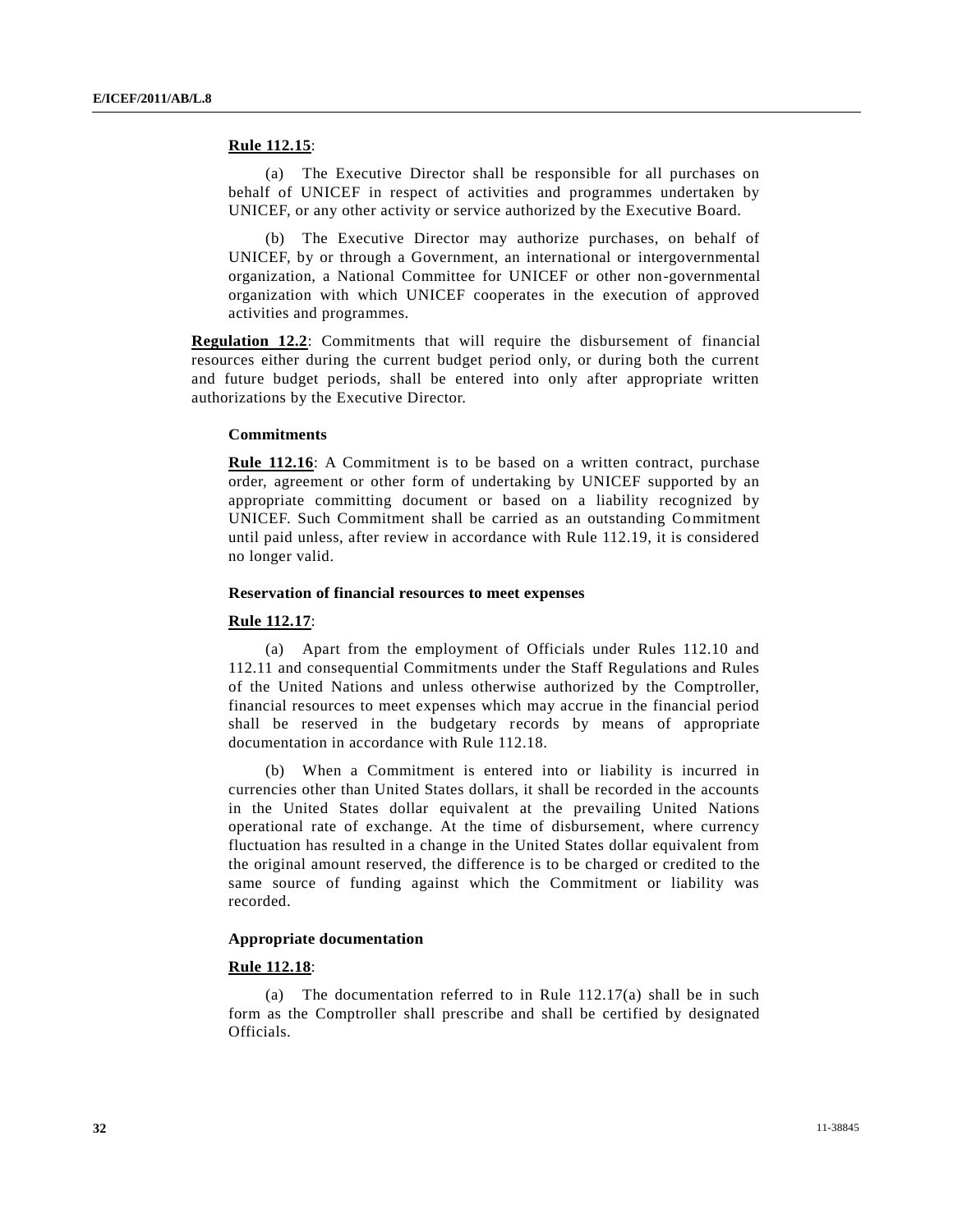(b) Such documentation may be used only for internal purposes to reserve financial resources to meet proposed expenses and shall not be sufficient to create a legal liability.

(c) Such documentation shall be duly amended in writing prior to payment if the amount payable exceeds the original Commitment beyond the limits set by the Comptroller.

(d) Proposed disbursements against liabilities acknowledged by UNICEF which had not been previously reserved shall require authorization by approving officers before payment can be made, but shall not require any reservation document under this Rule 112.18 to be established.

#### **Review of outstanding Commitments**

**Rule 112.19**: Outstanding Commitments retained against Appropriations in the Institutional Budget or PFP Budget and programme allocations shall be reviewed periodically by the authorising officers.

(a) Commitments which, after review, are no longer considered valid shall be cancelled from the relevant budgetary records and the resulting credit surrendered.

(b) If, after twelve (12) months of the ensuing financial period an outstanding Commitment continues to be valid, it shall be re -reserved against the Appropriations or allocations of the then current budget period.

#### **Increases in value of a Commitment**

**Rule 112.20**: All increases in the value of a Commitment or proposals for incurring additional expense beyond the original amount reserved, including increases due to currency fluctuation, shall be subject to the same Rules as apply to the establishment of the original Commitment.

#### **Decreases in value of a Commitment**

**Rule 112.21**: When the value of a Commitment previously recorded in the budgetary records is for any reason decreased (other than by disbursement) or cancelled, the budgetary records shall be adjusted in conformity with procedures established by the Comptroller.

#### **Commitments in respect of current and future financial periods**

**Rule 112.22**: Commitments may be authorized by the Comptroller, consistently with these Rules, against current and future financial periods, when necessary in the interests of UNICEF, provided that any authorization to enter into Commitments for future financial periods shall normally be restricted to administrative requirements of a continuing nature and to other contracts or Commitments where longer lead-times are required to ensure timely delivery and shall be subject to such limits and other requirements as the Executive Board may prescribe.

**Rule 112.23**: The Comptroller shall maintain a record in the budgetary records of all Commitments in respect of future financial periods, which shall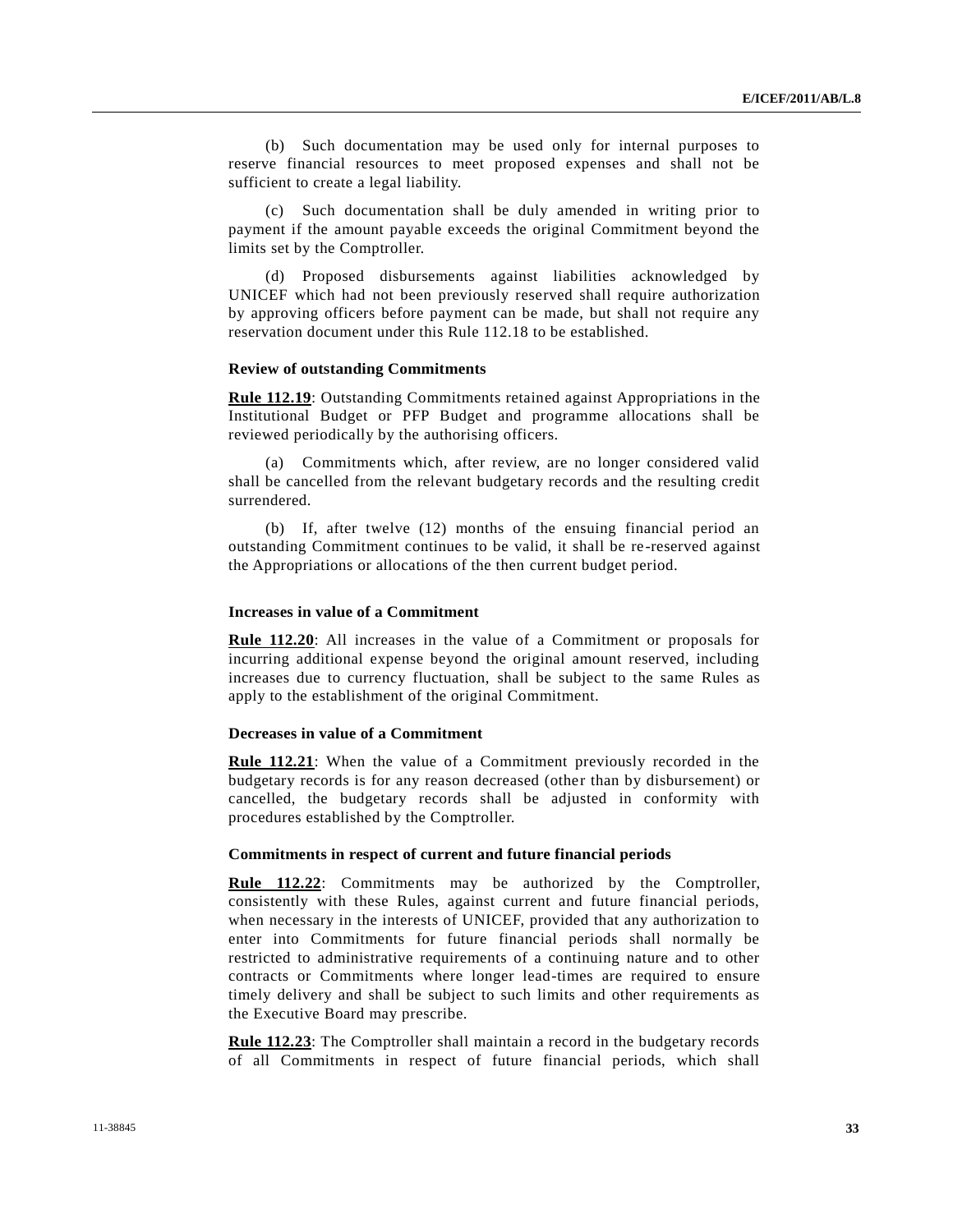constitute a first charge against the relevant authorizations for financial resources as these are made by the Executive Board.

**Rule 112.24**: In instances where Commitments exist at the end of a financial period, which result from Commitments in respect of future financial periods, for budgetary purposes such Commitments shall be charged to a deferred charge account. The deferred charge shall, in turn, be transferred to the appropriate budgetary record when the necessary authorization is obtained.

**Regulation 12.3**: The Executive Director may make such ex-gratia payments as deemed necessary in the interest of UNICEF, provided that a statement of such payments shall be submitted to the Executive Board with the report on the UNICEF Account.

**Rule 112.25**: Ex-gratia payments may be made in cases where, although in the opinion of the legal adviser of UNICEF or of the United Nations Office of Legal Affairs there is no legal liability on UNICEF, the moral obligation is such as to make payment desirable in the interest of UNICEF. The approval of the Executive Director is required for all ex-gratia payments.

**Regulation 12.4**: The Executive Director may, after full investigation, authorize the writing-off of the monetary value of assets. Such amounts shall normally be recorded against the relevant allotment/budget line. A statement of all such amounts written off shall be submitted to the Board of Auditors with the financial statements submitted under Regulation 13.1. The Executive Director may establish a value below which an investigation is not required.

#### **Losses of cash, receivables and other assets**

**Rule 112.26**: The Executive Director's authority under Regulation 12.4 is delegated to the Comptroller. Any loss of UNICEF assets shall be reported to the Comptroller, who may, after full investigation, authorize the writing-off of the monetary value of such assets.

**Rule 112.27**: An investigation shall determine the cause of the loss of assets, including the responsibility of the Officials or others, if any for the loss. Such Officials or others may be required to reimburse the loss either partially or in full. The final determination as to all recoveries to be made against Officials or others as the result of losses will be made by the Executive Director.

**Regulation 12.5**: Competitive tenders for the purchase of inventory, property, plant and equipment, and intangible assets and other requirements shall be invited by distribution of formal invitations to bid, advertisements or requests for proposals, except where the Executive Director determines that a departure from the Regulation is necessary in the interests of UNICEF.

#### **Requirement for invitations to bid or requests for proposals**

**Rule 112.28**: Except as provided in Rule 112.30, all purchases under these Rules shall be carried out by means of competitive tenders, through either invitations to bid or requests for proposals, depending on the nature of the goods or services required. The form of such invitations to bid or requests for proposals shall be in accordance with Rule 112.29.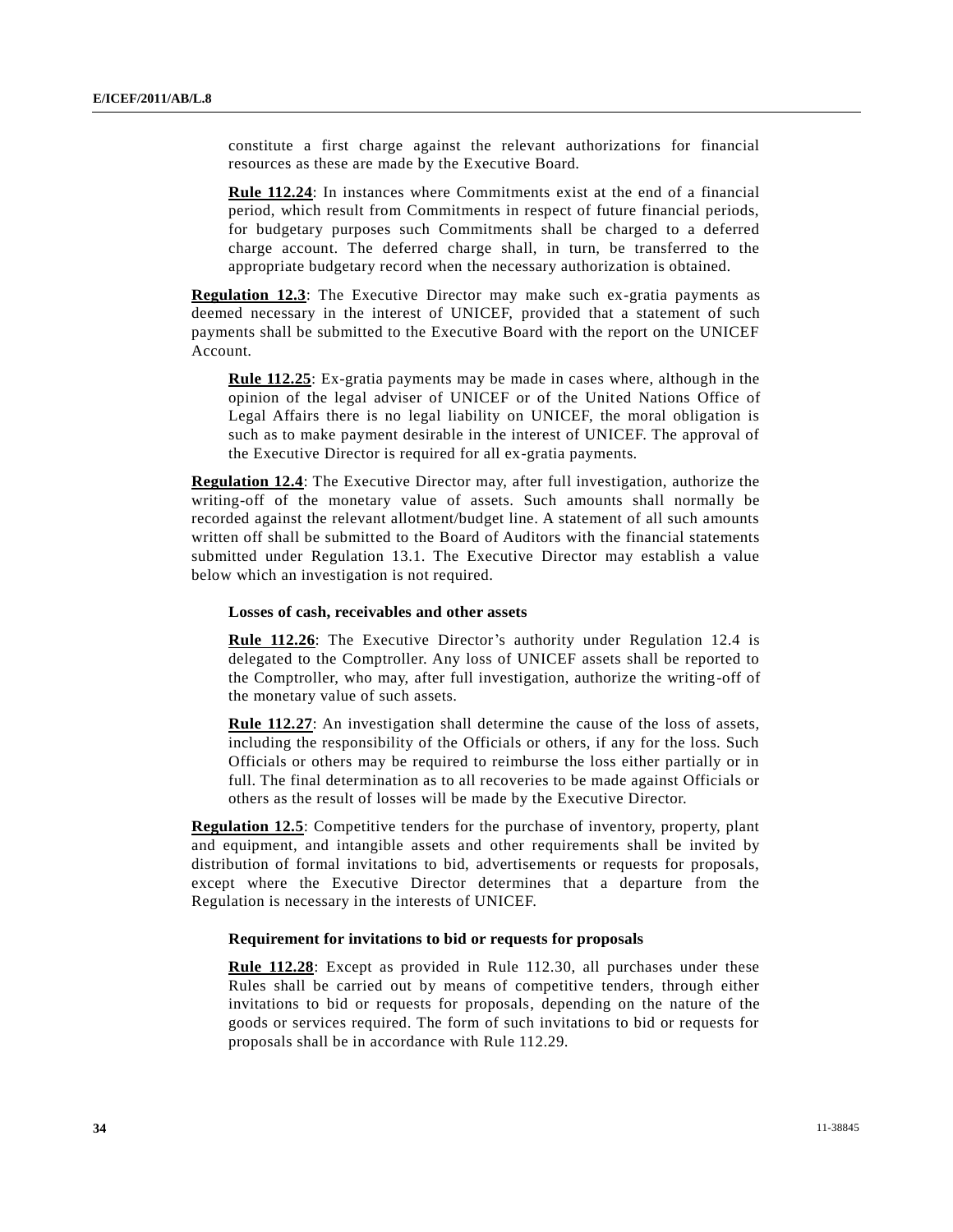**Issuance of invitations to bid and requests for proposals and receipt of bids and proposals** 

#### **Rule 112.29**:

(a) Invitations to bid shall be advertised or otherwise issued in accordance with procedures established by the Executive Director. All bids shall be opened at the time and place specified in the invitation to bid and an immediate record made thereof. Bidders or their authorized representatives may attend the opening of bids.

(b) Requests for proposals shall be advertised or otherwise issued in accordance with procedures established by the Executive Director, who shall also establish procedures for opening and recording all proposals received.

#### **Waiver of competitive tenders**

**Rule 112.30**: The procedures established under Rule 112.29 for the issuance of invitations to bid and requests for proposals may, subject to Rule 112.31, be waived by the Executive Director in cases where:

(a) The prices or rates are fixed pursuant to national legislation or by regulatory bodies; or

(b) Standardization of inventory, property, plant and equipment or intangible assets is, on the advice of the Contracts Review Committee, considered appropriate; or

(c) Emergency situations or exigencies of the service do not permit the delay attendant upon the issuance of invitations to bid or requests for proposals or the reissue thereof in cases where such solicitation has failed to achieve satisfactory results; or

(d) The proposed contract relates to purchasing from a sole source of supply or to the purchasing of perishable inventory; or

Invitations for bids or requests for proposals will not give satisfactory results or are not, in the particular case, deemed in the interest of UNICEF.

In all the above cases, the relevant reasons shall be recorded in writing.

#### **Contracts review committees**

#### **Rule 112.31**:

(a) In conformity with the policies and guidelines established by the Executive Board, the Executive Director shall determine the types and monetary value of the contracts for which the advice of a contracts review committee is required.

(b) A contracts review committee shall be established to render written advice to the Executive Director, as necessary, and local contracts review committees shall be established, as required, to render advice to such other Officials as shall be authorized in that regard;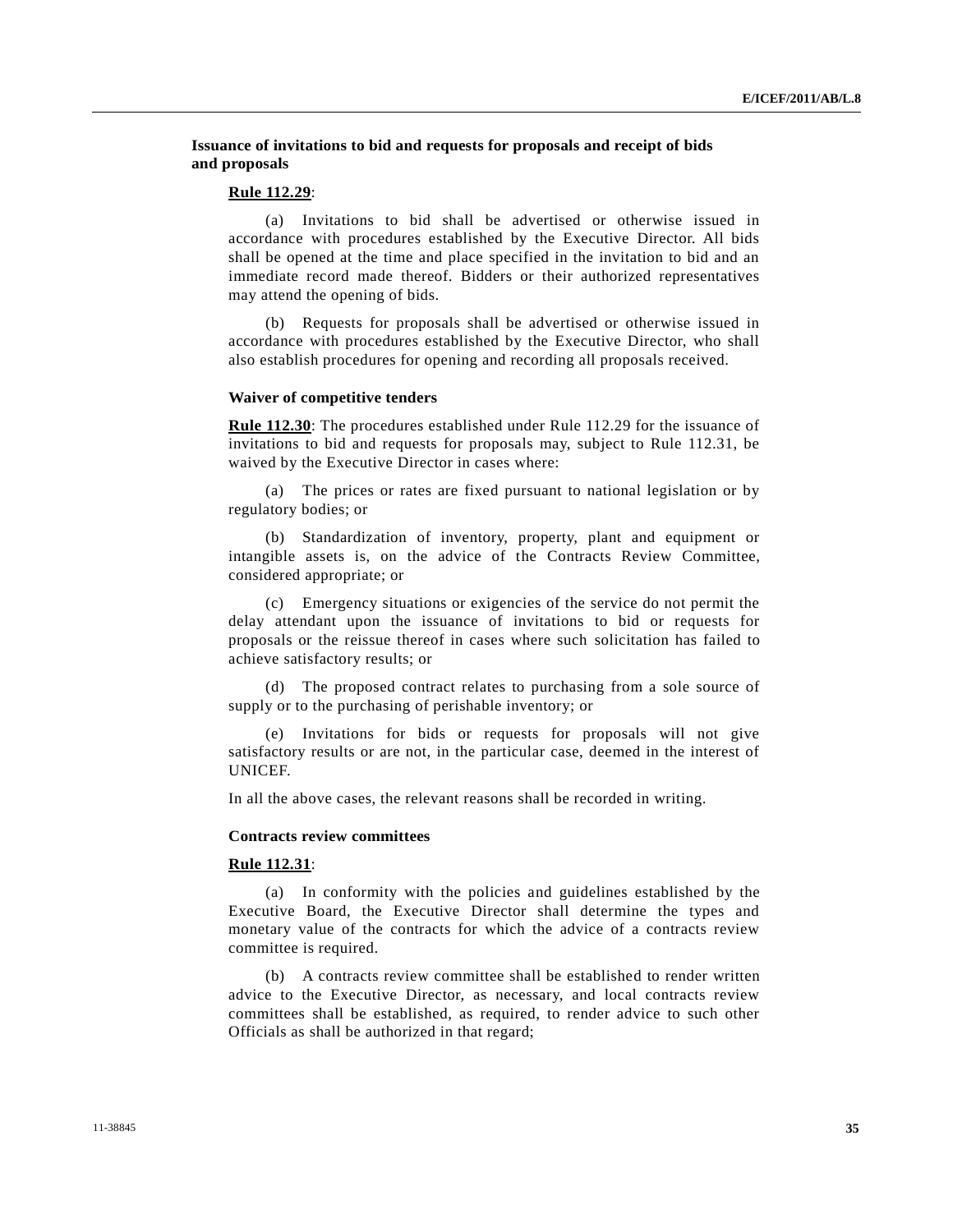(c) The composition and the terms of reference of the contracts review committees shall be established by the Executive Director;

(d) It is the responsibility of a contracts review committee to ensure that:

(i) Appropriate authority has been obtained for making the Commitment;

(ii) The interests of UNICEF are protected;

(iii) The purchasing activities are carried out in conformity with the Regulations, Rules, administrative issuances and directives and are in accordance with the best business practice.

(e) Where the advice of a contracts review committee is required under its terms of reference, no Commitment is to be entered into before such advice is sought and acted upon by the Executive Director or the Officials authorized in that regard. In cases where the Executive Director or the Official authorized decides not to accept the advice of the committee, the reasons for such decision shall be recorded.

#### **Awarding of contracts**

#### **Rule 112.32**:

(a) When invitations to bid or requests for proposals have been issued in accordance with Rule 112.29, the award of a contract shall be made, within the period specified for the validity of bids, to the bidder whose responsive bid has been determined to be the lowest evaluated bid, due consideration being given to the utilization of currencies available to UNICEF and which require special management, provided that when the interests of UNICEF require, any or all bids may be rejected. In the latter instance, the reasons for rejection shall be recorded and a determination made whether to invite new competitive tenders.

(b) When proposals have been requested in accordance with Rule 112.29 (b), contracts shall be awarded to the qualified contractor who is considered to have submitted the most responsive evaluated proposal.

(c) The awarding of contracts under this rule shall be in accordance with procedures established by the Executive Director.

#### **Written contracts or purchase orders**

#### **Rule 112.33**:

(a) Written contracts or written purchase orders shall be used, as appropriate, for purchases of goods and services. The Executive Director shall, by written instruction, establish the conditions under which the requirements of this Rule may be waived.

(b) Written contracts or purchase orders shall include detailed specifications covering, among others:

(i) Nature of materials or services being provided;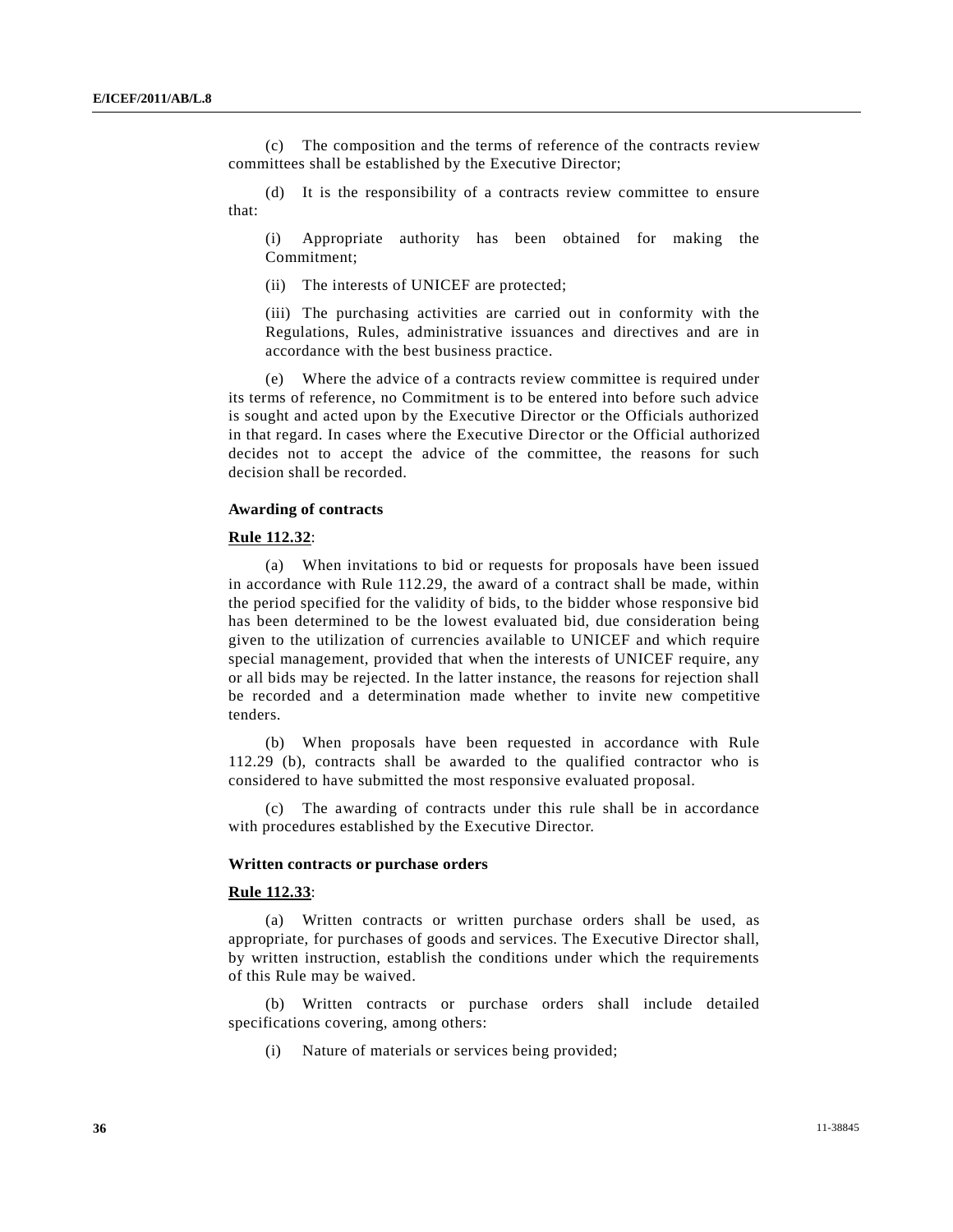- (ii) Quantity being provided;
- (iii) Unit prices;
- (iv) Period covered;
- (v) Conditions to be fulfilled;
- (vi) Terms of delivery and payment.

#### **Management of inventory, property, plant and equipment and intangible assets**

**Rule 112.34**: The Comptroller shall establish such controls necessary for the recording, utilization, safekeeping, maintenance, disposal, sale or transfer of inventory, property, plant and equipment and intangible assets for which records shall be maintained and the nature and extent of the records to be kept, consistently with the purpose of these Rules. Such records shall be maintained both for headquarters and for Offices away from headquarters and shall show separately the inventory, property, plant and equipment and intangible assets belonging to UNICEF and those entrusted to UNICEF.

**Rule 112.35**: Physical verifications for existence of inventory and property, plant and equipment owned by or entrusted to UNICEF shall be made annually or at such intervals as deemed necessary, to ensure adequate control over such assets. The selection of items for which physical verifications shall be carried out shall be the responsibility of the Comptroller who shall also establish the criteria for the conduct of physical verifications and for the asset valuation. The Comptroller may delegate the responsibility for the maintenance of asset records as well as the conduct of physical verifications to the Heads of the Offices concerned.

**Rule 112.36**: All inventory and property, plant and equipment received by UNICEF shall immediately be inspected to ensure that the items comply with the specifications of the purchase contract and that their condition is satisfactory. As each item is received, an appropriate receiving report shall be issued and the item shall be entered, if required under Rule 112.34, into the asset records.

**Rule 112.37**: Inventory and property, plant and equipment shall be issued only to authorized Officials.

**Rule 112.38**: The issue to individuals of inventory, equipment or other property listed in the asset records for individual official use shall be recorded in the asset records as "issued on loan". The records shall be supported by a receipt from the individual concerned, and included in the physical verifications. On transfer of the individual to another duty station or service or on separation, the item is to be returned to stock and the loan record cancelled.

#### **Shortages, overages, damages and surplus assets**

**Rule 112.39**: There shall be established a Property Survey Board at each UNICEF Office to investigate and report in writing to the Comptroller, or other authorized Officials, on: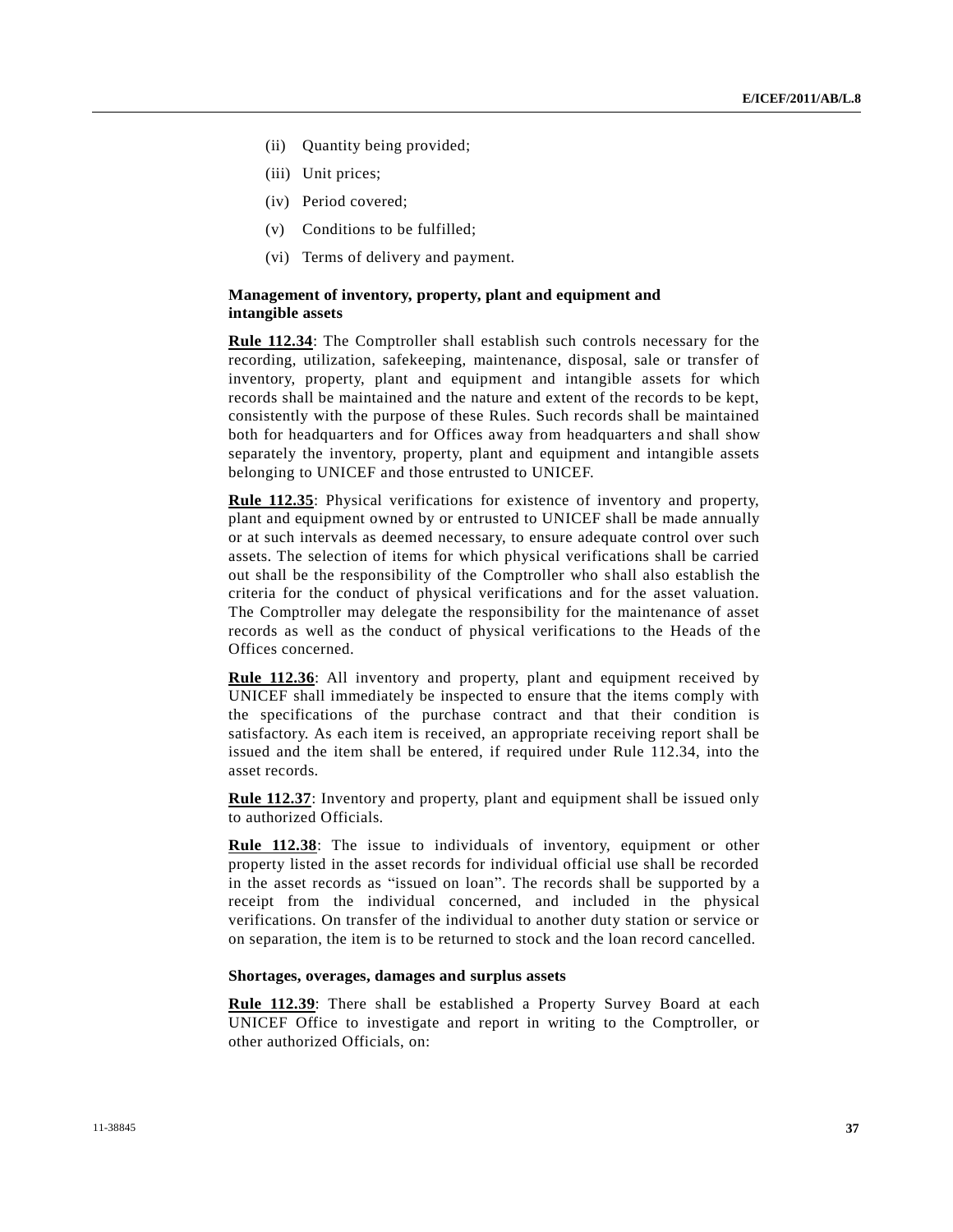(a) The cause of any shortages, overages of, damage and impairment to inventories, property, plant and equipment or intangible assets, indicating the degree of responsibility attaching to any UNICEF Officials and the action to be taken thereon;

(b) The disposal of inventory, property, plant and equipment or intangible assets which have become surplus to operating UNICEF requirements or unserviceable through obsolescence or normal wear and tear;

(c) Such other matters as may be referred to the Property Survey Board;

In cases where the recommendation of the Property Survey Board is not accepted by the Comptroller, the reasons for such decision shall be recorded in writing.

**Rule 112.40**: The composition of the Property Survey Board and its terms of reference shall be determined by the Executive Director.

**Rule 112.41**: Sales of inventory, property, plant and equipment or intangible assets declared surplus or unserviceable following a recommendation by a property survey board shall be made after competitive bidding, provided that such competitive bidding is not necessary when:

(a) The estimated individual sales value is, in the opinion of the Property Survey Board, less than \$500;

(b) The exchange of surplus inventory, property, plant and equipment or intangible assets, in partial or full payment for other inventory, property, plant and equipment or intangible assets will, in the opinion of the Property Survey Board, be in the interest of UNICEF;

The destruction of the surplus or unserviceable material will be more economical or is required by law or by the nature of the asset;

(d) The interests of UNICEF will be served by disposal by gift or sale at nominal prices to a Government or government agency, National Committee for UNICEF or some other non-governmental or intergovernmental organization.

**Rule 112.42**: Sales of UNICEF inventory, property, plant and equipment or intangible assets, under Rule 112.41, shall be on a cash basis, payments required on or before delivery. Exceptions to this Rule may be authorized in writing by the Comptroller in the interest of UNICEF. The proceeds from such sale shall be credited to the source of funds originally charged for budgetary purposes with the purchase thereof, noting that:

(a) The Property Survey Board may recommend the application of these proceeds directly against the purchase price of replacement inventory, property, plant and equipment or intangible assets;

(b) If the accounts of the programme have been closed, the proceeds shall be credited to Regular Resources; or

(c) Where inventory, property, plant and equipment or intangible assets are transferred from one programme for use in another, the value of such asset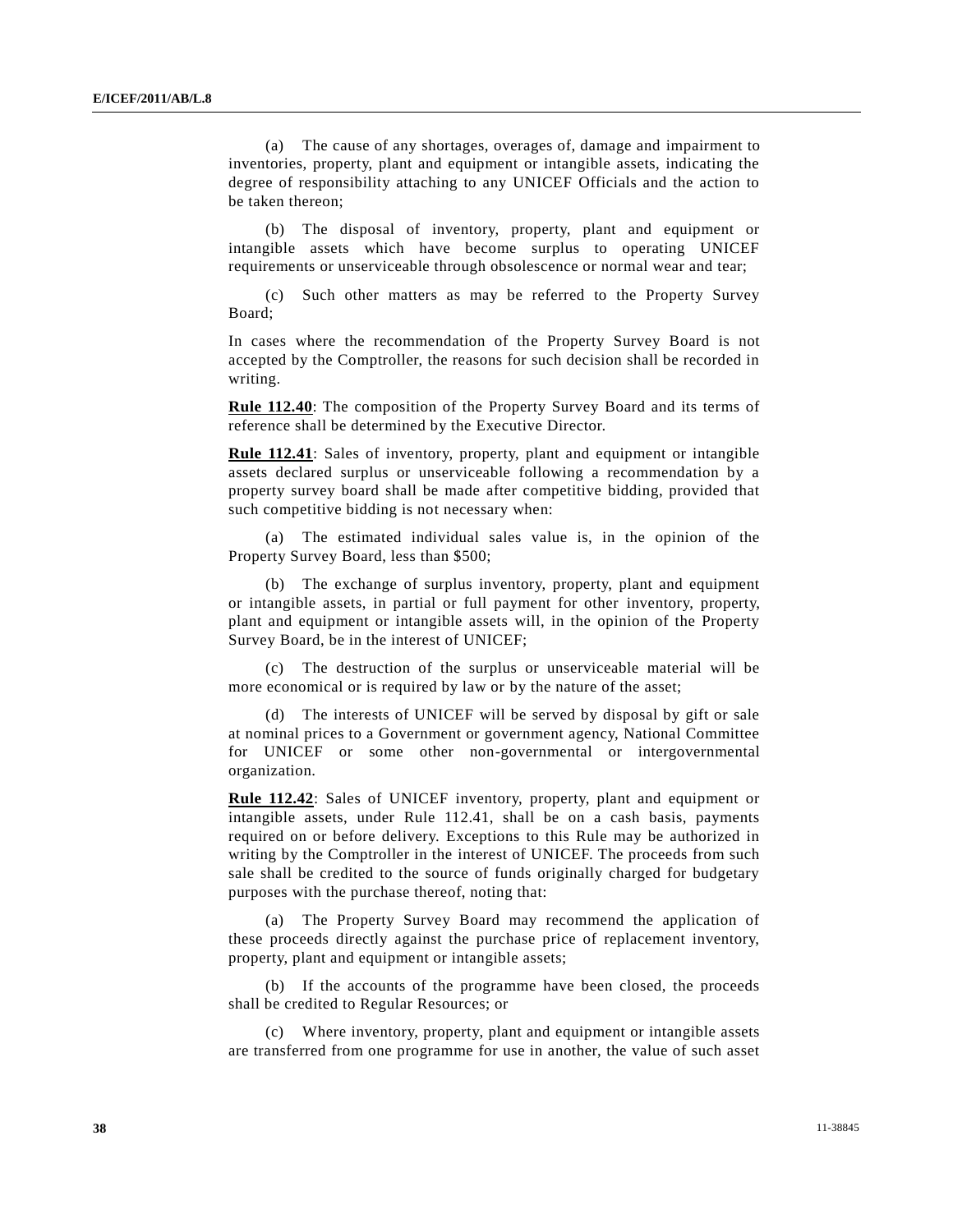shall be credited to the budget of the releasing programme and charged to the budget of the programme receiving the asset.

#### **Sale of UNICEF cards and products**

**Rule 112.43**: Sales of UNICEF cards and products shall be governed by written contracts between UNICEF and National Committees for UNICEF or other designated sellers of UNICEF cards and products. Sellers of UNICEF cards and products shall be designated by the Executive Director after careful review of their financial standing and ability to administer the sale of UNICEF cards and products.

**Rule 112.44:** Pricing of UNICEF cards and products shall be established by the Executive Director in consultation with relevant sellers, taking into consideration, on a country-by-country basis, local market conditions, profitability levels of individual markets and UNICEF net profit objectives.

**Rule 112.45**: Notwithstanding the provision of Rule 112.42, the Executive Director may authorize that UNICEF cards and products be sold on a consignment basis. Ownership of the UNICEF cards and products provided by UNICEF to consignees shall remain with UNICEF until sold. The consignees, who shall be accountable to UNICEF, may, subject to the provision of the applicable UNICEF Financial Regulations and Rules, dispose of the products in accordance with specific provisions of their written contracts under Rule 112.44.

**Rule 112.46**: UNICEF shall maintain such insurance as is necessary against risks or claim associated with the procurement, warehousing, shipment, supply, custody or use of any UNICEF cards and products or associated materials. Except where such products and material are not in the custody of UNICEF, the cost of such insurance shall be budgeted and borne by UNICEF. The cards, products and materials in the custody of consignees or custodians or agents shall be insured in accordance with the term of the contracts maintained by UNICEF with such consignees, custodians and agents.

**Rule 112.47**: The Executive Director shall establish adequate procedures with respect to UNICEF cards and products to permit a physical verification of all UNICEF cards and products at the close of each financial year.

**Regulation 12.6**: The Office of Internal Audit shall be responsible for conducting internal audits within UNICEF. It shall provide independent and objective assurance and advisory services in conformity with the International Standards for the Professional Practice of Internal Auditing. It shall evaluate and contribute to the improvement of governance, risk management, and control processes and report thereon.

**Regulation 12.7**: The Office of Internal Audit shall be responsible for conducting or supervising investigations related to known and suspected cases of fraud, corruption, and other forms of misconduct within and associated with UNICEF.

**Regulation 12.8**: The Office of Internal Audit shall exercise operational independence in the performance of its duties. Its purpose, authority and responsibility shall be defined in its charter.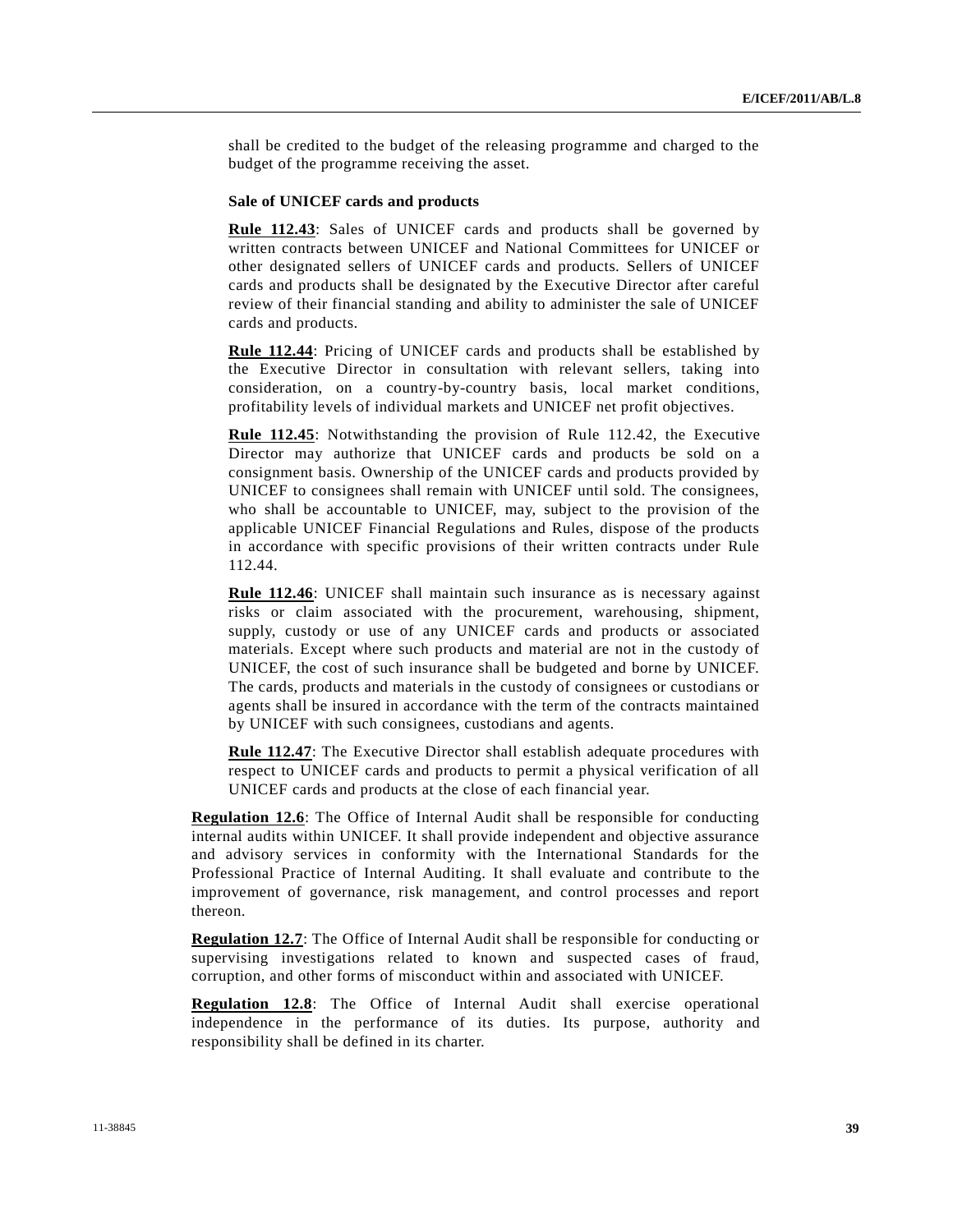#### **Internal Audit**

**Rule 112.48**: The Office of Internal Audit shall evaluate the adequacy and effectiveness of governance, risk management and control processes, regarding the:

- (a) Reliability and integrity of financial and operational information;
- (b) Efficiency and effectiveness of operations and programs;
- (c) Safeguarding of assets; and

(d) Compliance with legislative mandates, Regulations, Rules, policies and procedures.

**Rule 112.49**: The Office of Internal Audit shall have full unrestricted access to UNICEF records, personnel and premises, as necessary, in its opinion, for the performance of its duties.

**Rule 112.50**: The Office of Internal Audit shall submit its reports to the Executive Director and other senior managers as appropriate. At least annually, the Director of the Office of Internal Audit shall submit a report to the Executive Board on the Office's internal audit and investigation activities and on significant findings, providing insight into the efficient and effective utilization of resources.

## **Article XIII. REPORT ON THE UNICEF ACCOUNT**

**Regulation 13.1**: The Executive Director shall prepare an annual set of financial statements in respect of the UNICEF Account. The financial statements shall be prepared for the financial period in accordance with these Regulations and Rules, relevant decisions of the Executive Board and of the General Assembly, and IPSAS.

#### **Principal accounts**

**Rule 113.1**: The principal accounting records of UNICEF shall account for the financial resources administered by UNICEF, divided into categories as established by these Regulations and Rules, and by the Executive Board.

**Regulation 13.2**: The report on the UNICEF Account:

(a) Shall be presented in United States dollars, it being understood that accounting records may be kept in such currency or currencies as the Executive Director may deem necessary; and

(b) Shall reflect financial transactions on an accrual basis in accordance with IPSAS.

#### **Subsidiary accounts**

**Rule 113.2**: The Comptroller may require the maintenance of subsidiary accounting records, including property, plant and equipment records, as deemed necessary.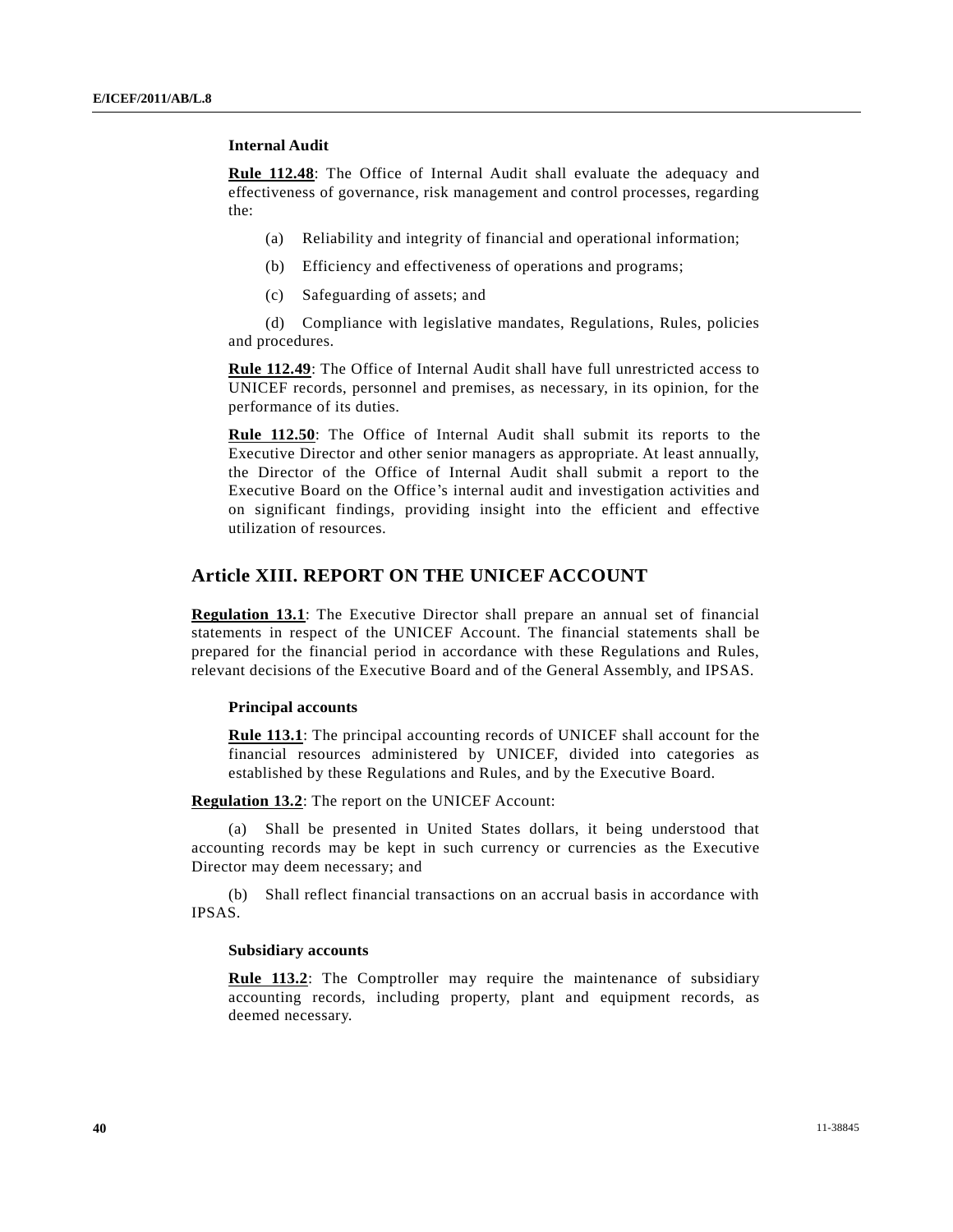#### **Accounting policy**

**Rule 113.3**: The Comptroller is responsible for the policies with respect to the financial operations of UNICEF. The Comptroller shall prescribe and maintain the accounting records and shall institute all financial systems and procedures, including those in respect of offices away from headquarters, designated to permit accurate and timely financial reporting on all activities by the Executive Director to the Executive Board.

#### **Currency of accounts**

**Rule 113.4**: The accounting records of UNICEF shall be maintained in United States dollars using the United Nations operational rates of exchange, which shall be used in the recording of all UNICEF transactions. UNICEF Offices may also maintain accounting records in the currency of the country in which they are situated.

**Regulation 13.3**: The report on the UNICEF Account shall be submitted by the Executive Director, not later than 31 March following the end of each financial period, to the Board of Auditors for examination and opinion.

#### **Certification of Report of the UNICEF Account**

**Rule 113.5**: The Comptroller shall certify that to the best of his or her knowledge and information all material transactions have been properly recorded in the accounting records and are properly reflected in the financial statements and supporting schedules.

**Regulation 13.4**: The Executive Director shall transmit the report on the UNICEF Account to the members of the Executive Board in accordance with the rules of procedure of the Executive Board.

#### **Other statements**

**Rule 113.6**: In addition to the report on the UNICEF Account, the Comptroller shall provide to the Board of Auditors information on: ex-gratia payments; on inventory, property, plant and equipment and intangible assets for which asset records are kept; on the value of losses of cash, stores and other assets written off; and such other information as the Board of Auditors may require.

**Rule 113.7**: The Executive Director shall also submit to the Executive Board an annual, unaudited, financial report showing the results of operations of PFP, in respect of the PFP budget, as per Rule 107.3, and its financial position at the close of the financial period.

#### **Retention and destruction of records**

**Rule 113.8**: The UNICEF accounts and other financial records and all supporting documents shall be retained for such period(s) as may be agreed with the Board of Auditors, after which, on the authority of the Comptroller, such records and documents may be destroyed.